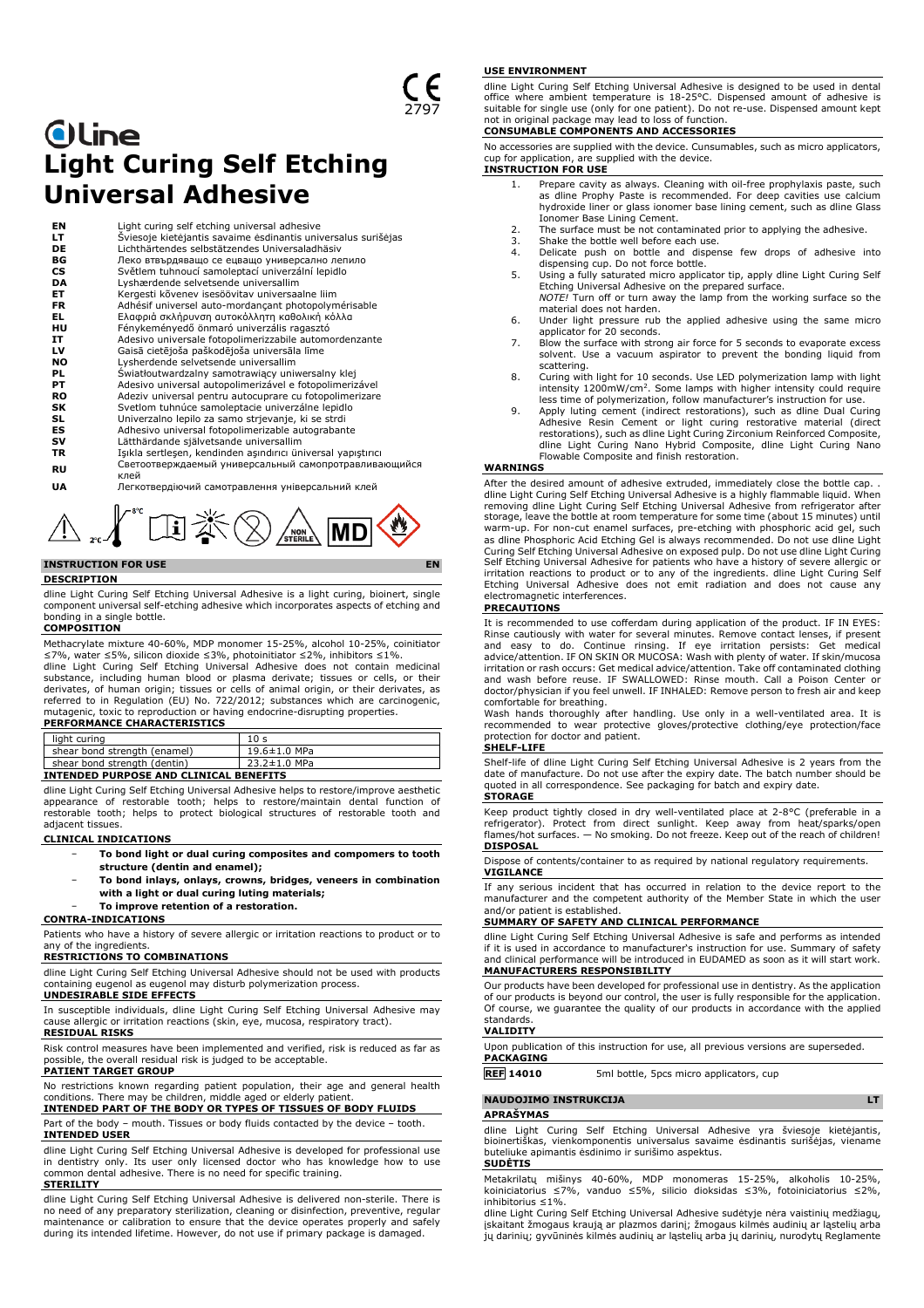|  |  | (ES) Nr. 722/2012; medžiagų, kurios yra kancerogeninės, mutageninės, toksiškos |  |
|--|--|--------------------------------------------------------------------------------|--|
|  |  | reprodukcijai ar turinčių endokrininę sistemą ardančių savybių.                |  |

| <b>VEIKSMINGUMO CHARAKTERISTIKOS</b>  |                    |  |
|---------------------------------------|--------------------|--|
| kietinimas šviesa                     | 10 <sub>s</sub>    |  |
| sukibimo stipris (emalis)             | $19.6 \pm 1.0$ MPa |  |
| sukibimo stipris (dentinas)           | $23.2 \pm 1.0$ MPa |  |
| NUMATYTA PASKIRTIS IR KLINIKINĖ NAUDA |                    |  |

dline Light Curing Self Etching Universal Adhesive padeda atkurti/pagerinti restauruojamo danties estetinę išvaizdą; padeda atkurti/palaikyti atkuriamo danties dantų funkciją; padeda apsaugoti atkuriamų dantų ir gretimų audinių biologines struktūras

#### **KLINIKINĖS INDIKACIJOS**

- − **Danties struktūros (dentino ir emalės) surišimui su šviesoje kietėjančiais ir dvigubo kietėjimo kompozitais ir kompomerais.**
- − **Įklotų, užklotų, karūnėlių, tiltų, laminačių surišimui kartu su šviesoje kietėjančiomis ir dvigubo kietėjimo cementavimo medžiagomis.**

# − **Prailginti restauracijos išlaikymo laiką.**

# **KONTRAINDIKACIJOS**

Pacientai, kuriems anksčiau yra buvę sunkių alerginių ar dirginimo reakcijų produktui ar bet kuriai iš sudėtinių dalių. **APRIBOJIMAI DERINIAMS**

dline Light Curing Self Etching Universal Adhesive neturėtų būti naudojamas su produktais, kurių sudėtyje yra eugenolio nes eugenolis gali sutrikdyti polimerizacijos

# procesą. **NEPAGEIDAUJAMAS ŠALUTINIS POVEIKIS**

Jautriems žmonėms dline Light Curing Self Etching Universal Adhesive gali sukelti dirginimą ar alergines reakcijas (odos, akių, gleivinės, kvėpavimo takų). **LIEKAMOJI RIZIKA**

# Rizikos kontrolės priemonės buvo įgyvendintos ir patikrintos, rizika kiek įmanoma sumažinta, bendra likutinė rizika laikoma priimtina.

# **TIKSLINĖ PACIENTU GRUPĖ**

Nėra jokių apribojimų, susijusių su pacientų populiacija, jų amžiumi ir bendra sveikatos bukle. Gali būti vaikų, vidutinio ar senyvo amžiaus pacientų.

**INUMATOMA KŪNO DALIS AR AUDINIŲ TIPAS AR KŪNO SKYSČIAI** Kūno dalis – burna. Audiniai ar kūno skysčiai su kuriais priemonė kontaktuoja –

#### dantis. **NUMATYTAS NAUDOTOJAS**

dline Light Curing Self Etching Universal Adhesive yra sukurtas tik profesionaliam naudojimui odontologijoje. Naudotojas, tik licencijuotas gydytojas, kuris turi žinių kaip naudoti įprastus odontologinius surišėjus. Specialių mokymų nereikia. **STERILUMAS**

dline Light Curing Self Etching Universal Adhesive tiekiamas nesterilus. Norint užtikrinti, kad prietaisas tinkamai ir saugiai veiktų per numatytą tarnavimo laiką,<br>nereikia jokio paruošiamojo sterilizavimo, valymo ar dezinfekavimo, prevencinės,<br>reguliarios priežiūros ar kalibravimo. Tačiau nenaudokite pakuotė.

# **NAUDOJIMO APLINKA**

dline Light Curing Self Etching Universal Adhesive suprojektuotas naudoti odontologijos kabinete, kur aplinkos temperatūra 18-25°C. Išspaustas surišėjo kiekis tinka vienam naudojimui (tik vienam pacientui). Nenaudokite pakartotinai. Išspaustas kiekis, laikomas ne originalioje pakuotėje, gali prarasti atliekamą funkciją. **SUNAUDOJAMIEJI KOMPONENTAI IR AKSESUARAI**

Su priemone priedai netiekiami. Sunaudojamieji komponentai, tokie kaip mikro aplikavimo indelis, tiekiami kartu su priemone. **NAUDOJIMO INSTRUKCIJA**

- 1. Paruoškite ertmę įprastu būdu. Danties paviršių rekomenduojame nuvalyti neturinčia alyvos profilaktine pasta, tokia kaip dline Prophy Paste. Giliose ertmėse naudokite kalcio hidroksido pamušalą ar stiklo jonomerinį pamušalinį cementą, tokį kaip dline Glass Ionomer Base Lining Cement
- 2. Prieš naudojant surišėją, paviršius turi būti švarus ir neužterštas.<br>3. Gerai supurtykite buteliuka prieš kiekviena naudojima.
- Gerai supurtykite buteliuką prieš kiekvieną naudojimą
- 4. Švelniai spausdami buteliuką, įlašinkite kelis surišėjo lašus į indelį. Buteliuko nespauskite stipriai.
- 5. Naudodami gausiai suvilgytą mikro aplikatorių, ant paruošto paviršiaus užtepkite dline Light Curing Self Etching Universal Adhesive. *PASTABA!* Išjunkite arba nusukite lempą nuo darbinio paviršiaus, kad
- medžiaga nesukietėtų 6. Tuo pačiu mikro aplikatoriumi švelniai spausdami įtrinkite užteptą
- surišėją 20 sekundžių. 7. 5 sekundes pūskite paviršių stipria oro srove, kad išgaruotų tirpiklio
- perteklius. Kad surišėjas nepasklistų, naudokite vakuuminį aspiratorių.<br>8. Kietinkite šviesa 10 sekundžių. Naudokite LED polimerizacijos lempą,<br>kurios šviesos intensyvumas 1200mW/cm2 pilnu režimu (nenaudokite didėjančio ar impulsinio režimo). Lempos, kurių intensyvumas didesnis,
- gali reikalauti trumpesnio polimerizacijos laiko, vadovaukites gamintojo
- naudojimo instrukcija.<br>9. Naudokite surišimo cementą (netiesioginėms restauracijoms), tokį kaip<br>dline Dual Curing Adhesive Resin Cement ar šviesa kietinamas<br>restauracines medžiagas (tiesioginėms restauracijoms), tokias kai

#### **ĮSPĖJIMAI**

Panaudoję reikiamą produkto kiekį, nedelsdami uždarykite buteliuką dangteliu. dline Light Curing Self Etching Universal Adhesive yra labia degus skystis. Išėmę dline Light<br>Curing Self Etching Universal Adhesive po laikymo iš šaldytuvo, palikite buteliuką<br>kambario temperatūroje maždaug 15 minučių, kol paviršius visada rekomenduojame iš anksto išėsdinti fosforo rūgšties geliu, tokiu kaip dline Phosphoric Acid Etching Gel. Neturi būti naudojamas tiesiogiai ant pulpos. Nenaudokite dline Light Curing Self Etching Universal Adhesive pacientams, kuriems anksčiau yra buvę sunkių alerginių ar dirginimo reakcijų produktui ar bet kuriai iš<br>sudėtinių dalių. dline Light Curing Self Etching Universal Adhesive neskleidžia<br>radiacijos ir nesukelia jokių elektromagnetinių trukdžių.

# **ATSARGUMO PRIEMONĖS**

Produkto aplikavimo metu rekomenduojama naudoti koferdamą. PATEKUS Į AKIS: Kelias minutes atsargiai plauti vandeniu. Išimti kontaktinius lęšius, jeigu jie yra ir jeigu lengvai galima tai padaryti. Toliau plauti akis. Kaip galima greičiau kreiptis į gydytoją. PATEKUS ANT ODOS AR GLEIVINĖS: plauti dideliu vandens kiekiu. Jeigu sudirginama oda/gleivinė arba ją išberia: kreiptis į gydytoją. Nusivilkti užterštus<br>drabužius ir išskalbti prieš vėl apsivelkant. PRARIJUS: išskalauti burną. Pasijutus<br>blogai, skambinti į APSINUODIJIMŲ KONTROLĖS IR INFORMA gydytoją. ĮKVĖPUS: išnešti nukentėjusįjį į gryną orą; jam būtina patogi padėtis, leidžianti laisvai kvėpuoti. Po naudojimo kruopščiai nusiplauti rankas. Naudoti tik gerai vėdinamoje patalpoje. Rekomenduojame mūvėti apsaugines pirštines, dėvėti apsauginius drabužius, naudoti akių (veido) apsaugos priemones gydytojui ir pacientui.

#### **GALIOJIMO LAIKAS**

dline Light Curing Self Etching Universal Adhesive galiojimo laikas yra 2 metai nuo pagaminimo datos. Nenaudoti produkto pasibaigus jo galiojimo terminui. Partijos numeris turėtų būti nurodytas visoje korespondencijoje. Galiojimo terminą, partijos numerį žr. ant pakuotės.

#### **LAIKYMAS**

Laikyti produktą sandariai uždarytoje talpykloje, sausoje, gerai vėdinamoje vietoje<br>esant 2-8°C temperatūrai (pageidautina šaldytuve). Saugoti nuo tiesioginių saulės<br>spindulių. Laikyti atokiau nuo šilumos šaltinių, karštų liepsnos arba kitų degimo šaltinių. Nerūkyti. Produkto neužšaldyti. Laikyti vaikams nepasiekiamoje vietoje! **ŠALINIMAS**

Turinį/talpyklą išpilti (išmesti) pagal nacionalinius reikalavimus.

# **BUDRUMAS**

Jei įvyko kokių nors rimtų incidentų, susijusių su priemone, praneškite gamintojui ir tos valstybės narės, kurioje naudotojas ir (arba) pacientas yra įsisteigęs / įsikūręs, kompetentingai institucijai.

## **SAUGOS IR KLINIKINIO VEIKSMINGUMO SANTRAUKA**

dline Light Curing Self Etching Universal Adhesive yra saugus ir veikia taip, kaip numatyta jei yra naudojamas pagal gamintojo naudojimo instrukciją. Saugos ir klinikinio veiksmingumo atasakitą bus galima rasti EUDAMED duomenų bazėje kai tik

# ji pradės veikti. **GAMINTOJO ATSAKOMYBĖ**

Mūsų produktai sukurti profesionaliam naudojimui. Mes negalime kontroliuoti kaip mūsų produktai naudojami, todėl už tinkamą jų panaudojimą atsako vartotojas. Žinoma, mes užtikriname, produktų kokybės atitiktį galiojantiems standartams. **GALIOJIMAS**

Paskelbus naują instrukcijos versiją, prieš tai buvusios versijos nebegalioja. **PAKUOTĖ**

**REF 14010** 5ml buteliukas, 5vnt. mikro aplikatorių, indelis

### **ANLEITUNG ZUR VERWENDUNG DE**

#### **BESCHREIBUNG**

dline Light Curing Self Etching Universal Adhesive ist ein lichthärtendes, bioinertes, selbstätzendes Einkomponenten-Universaladhäsiv, das Aspekte des Ätzens und Bondens in einer einzigen Flasche vereint.

# **ZUSAMMENSETZUNG**

Methacrylat-Gemisch 40-60%, MDP-Monomer 15-25%, Alkohol 10-25%, Co-Initiator ≤7%, Wasser ≤5%, Siliziumdioxid ≤3%, Photoinitiator ≤2%, Inhibitoren ≤1%.

dline Light Curing Self Etching Universal Adhesive enthält keine medizinische Substanz, einschließlich Derivate aus menschlichem Blut oder Plasma; Gewebe oder Zellen oder deren Derivate menschlichen Ursprungs; Gewebe oder Zellen tierischen Ursprungs oder deren Derivate gemäß der Verordnung (EU) Nr. 722/2012; Stoffe, die krebserregend, erbgutverändernd, fortpflanzungsgefährdend oder mit endokrinen

# Eigenschaften behaftet sind. **LEISTUNGSMERKMALE**

| lichthärtung                                  | 10 <sub>s</sub>    |  |
|-----------------------------------------------|--------------------|--|
| scherhaftfestigkeit (Schmelz)                 | $19.6 \pm 1.0$ MPa |  |
| Scherhaftfestigkeit (Dentin)                  | 23.2±1.0 MPa       |  |
| <b>VERWENDUNGSZWECK UND KLINISCHER NUTZEN</b> |                    |  |

dline Light Curing Self Etching Universal Adhesive hilft bei der Wiederherstellung/Verbesserung des ästhetischen Aussehens des restaurierbaren Zahns; hilft bei der Wiederherstellung/Erhaltung der Zahnfunktion des<br>restaurierbaren Zahns; hilft beim Schutz der biologischen Strukturen des<br>restaurierbaren Zahns und des angrenzenden Gewebes.

- − **Zum Verbinden von licht- oder dualhärtenden Composites und Compomeren mit der Zahnstruktur (Dentin und Schmelz);**
- **Kombination mit einem licht- oder dualhärtenden**
- − **Zur Verbesserung der Retention einer Restauration.**

Patienten, die in der Vergangenheit schwerwiegende allergische Reaktionen oder Irritationen auf das Produkt oder einen der Inhaltsstoffe gezeigt haben. **BESCHRÄNKUNGEN FÜR KOMBINATIONEN**

dline Light Curing Self Etching Universal Adhesive sollte nicht mit eugenolhaltigen Produkten verwendet werden, da Eugenol den Polymerisationsprozess stören kann. **UNERWÜNSCHTE NEBENEFFEKTE**

Bei empfindlichen Personen kann das Produkt allergische oder reizende Reaktionen hervorrufen (Haut, Auge, Schleimhäute, Atemwege). **VERBLEIBENDE RISIKEN**

Risikokontrollmaßnahmen wurden implementiert und verifiziert, das Risiko ist so weit wie möglich reduziert, das Gesamtrestrisiko wird als akzeptabel beurteilt. **PATIENTEN-ZIELGRUPPE**

Keine Einschränkungen hinsichtlich der Patientenpopulation, ihres Alters und ihres allgemeinen Gesundheitszustands bekannt. Es können Kinder, Patienten mittleren Alters oder ältere Menschen sein.

| <b>VORGESEHENE</b>         | <b>KORPERTEILE</b> | ODER | <b>GEWEBETYPEN</b> | VON |
|----------------------------|--------------------|------|--------------------|-----|
| <b>KÖRPERFLÜSSIGKEITEN</b> |                    |      |                    |     |

Teil des Körpers - Mund. Gewebe oder Körperflüssigkeiten, die mit dem Gerät in Berührung kommen - Zahn. **BEABSICHTIGTER BENUTZER**

**KLINISCHE INDIKATIONEN**

# **Befestigungsmaterial;**

#### **KONTRAINDIKATIONEN**

− **Zum Verbinden von Inlays, Onlays, Kronen, Brücken, Veneers in**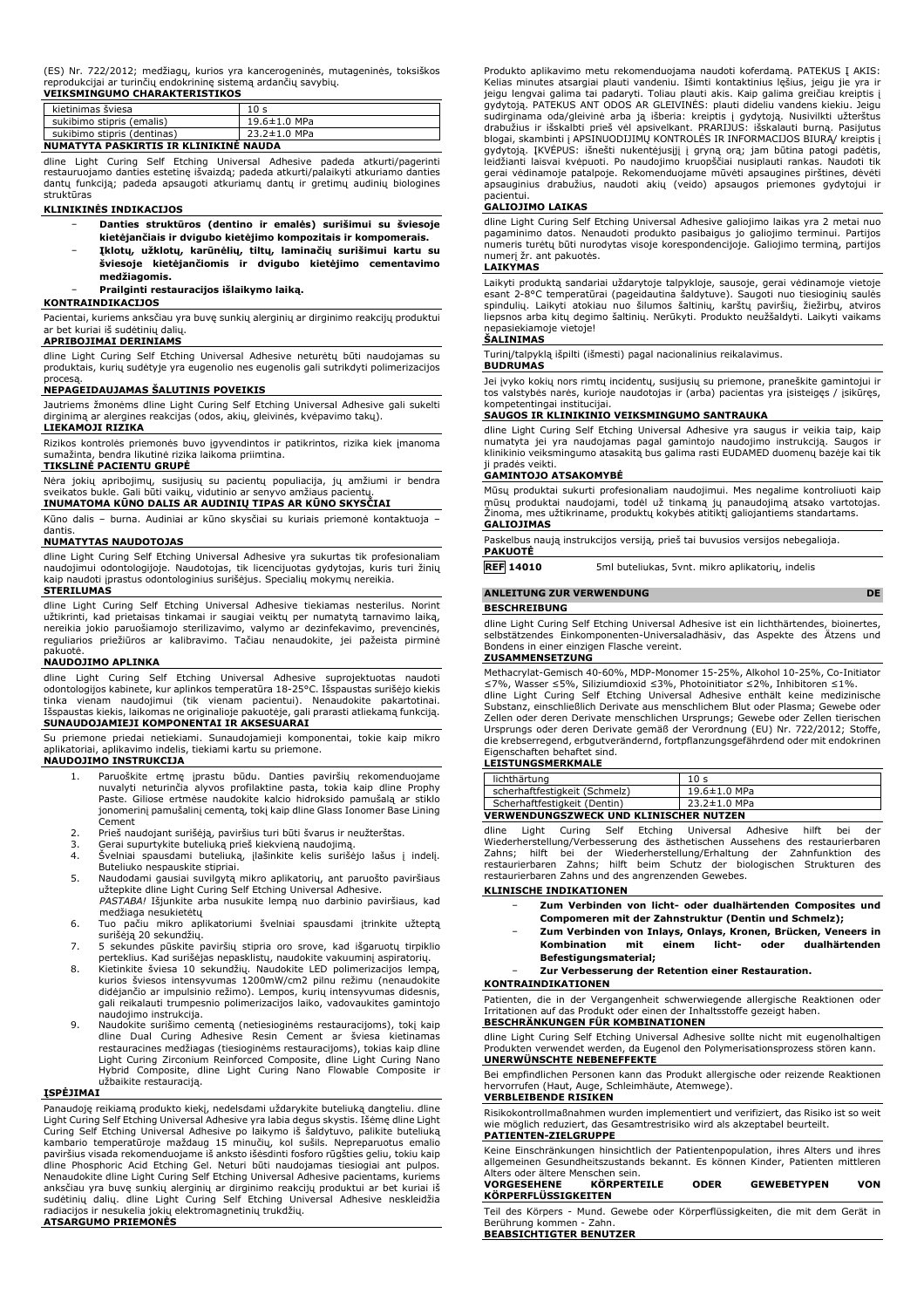dline Light Curing Self Etching Universal Adhesive ist nur für den professionellen Einsatz in der Zahnmedizin entwickelt worden. Der Anwender ist nur ein lizenzierter Arzt, der weiß, wie man gängige Materialien verwendet. Es besteht keine Notwendigkeit für eine spezielle Schulung.

### **STERILITÄT**

dline Light Curing Self Etching Universal Adhesive wird unsteril geliefert. Es ist keine vorbereitende Sterilisation, Reinigung oder Desinfektion, keine vorbeugende,<br>regelmäßige Wartung oder Kalibrierung erforderlich, um sicherzustellen, dass das<br>Gerät während seiner vorgesehenen Lebensdauer ordnungsgemäß und funktioniert. Verwenden Sie es jedoch nicht, wenn die Primärverpackung beschädigt

# ist. **UMGEBUNG VERWENDEN**

dline Light Curing Self Etching Universal Adhesive ist für die Verwendung in der Zahnarztpraxis bei einer Umgebungstemperatur von 18-25 °C vorgesehen. Die abgegebene Menge an Material ist für den einmaligen Gebrauch geeignet (nur für<br>einen Patienten). Nicht wiederverwenden. Nicht in der Originalverpackung<br>aufbewahrte Dosiermenge kann zu Funktionsverlusten führen.

# **VERBRAUCHSKOMPONENTEN UND ZUBEHÖR**

Im Lieferumfang des Geräts ist kein Zubehör enthalten. Verbrauchsmaterialien, wie z. B. Mikroapplikatoren, Becher für die Anwendung, werden mit dem Gerät geliefert. **ANLEITUNG ZUR VERWENDUNG**

- 1. Bereiten Sie den Hohlraum wie immer vor. Die Reinigung mit ölfreier Prophylaxe-Paste, wie z.B. dline Prophy Paste, wird empfohlen. Für tiefe Kavernen verwenden Sie Calciumhydroxid-Liner oder Glasionomer-Basis-Zement, wie z.B. dline Glass Ionomer Base Lining Cement.
- 2. Die Oberfläche darf vor dem Auftragen des Klebers nicht verschmutzt sein.
- 3. Schütteln Sie die Flasche vor jedem Gebrauch gut.<br>4. Sanftes Aufdrücken der Flasche und Abgabe v
- 4. Sanftes Aufdrücken der Flasche und Abgabe von wenigen Tropfen Klebstoff in den Dosierbecher. Setzen Sie die Flasche nicht mit Gewalt
- ein. 5. Tragen Sie dline Light Curing Self Etching Universal Adhesive mit einer vollständig gesättigten Mikroapplikatorspitze auf die vorbereitete Oberfläche auf. HINWEIS! Schalten Sie die Lampe aus oder drehen Sie sie von der

Arbeitsfläche weg, damit das Material nicht aushärtet.

- 6. Reiben Sie den aufgetragenen Klebstoff unter leichtem Druck mit demselben Mikroapplikator 20 Sekunden lang ein.
- 7. Blasen Sie die Oberfläche 5 Sekunden lang mit starker Luftkraft an, um überschüssiges Lösungsmittel zu verdampfen. Verwenden Sie einen Vakuumsauger, um ein Verstreuen der Klebeflüssigkeit zu verhindern.
- 8. Aushärtung mit Licht für 10 Sekunden. Verwenden Sie eine LED-<br>Polymerisationslampe mit einer Lichtintensität von 1200mW/cm<sup>2</sup>. Einige Lampen mit höherer Intensität könnten eine kürzere Polymerisationszeit benötigen, beachten Sie die Gebrauchsanweisung des Herstellers.
- 9. Tragen Sie Befestigungszement (indirekte Restaurationen), wie z. B. dline Dual Curing Adhesive Resin Cement oder lichthärtendes Restaurationsmaterial (direkte Restaurationen), wie z. B. dline Light Curing Zirconium Reinforced Composite, dline Light Curing Nano Hybrid Composite, dline Light Curing Nano Flowable Composite auf und stellen Sie die Restauration fertig.

#### **WARNUNGEN**

Nachdem die gewünschte Menge an Klebstoff extrudiert wurde, schließen Sie sofort die Flaschenkappe. dline Light Curing Self Etching Universal Adhesive ist eine leicht entzündliche Flüssigkeit. Wenn Sie das Produkt nach der Lagerung aus dem Kühlschrank nehmen, lassen Sie die Flasche für einige Zeit (ca. 15 Minuten) bei<br>Raumtemperatur stehen, bis sie sich erwärmt hat. Für nicht geschnittene<br>Schmelzoberflächen wird immer eine Vorätzung mit Phosphorsäur Phosphoric Acid Etching Gel, empfohlen. Verwenden Sie dline Light Curing Self Etching Universal Adhesive nicht auf freiliegendem Zellstoff. Verwenden Sie das Produkt nicht bei Patienten, bei denen es in der Vergangenheit zu schweren<br>allergischen Reaktionen oder Reizungen auf das Produkt oder einen der Inhaltsstoffe<br>gekommen ist. dline Light Curing Self Etching Universal Adhesiv

# **VORSICHTSMAßNAHMEN**

Es wird empfohlen, während der Anwendung des Produkts einen Kofferdamm zu verwenden. WENN IM AUGE: Spülen Sie einige Minuten lang vorsichtig mit Wasser. Entfernen Sie die Kontaktlinsen, falls vorhanden und leicht zu bewerkstelligen. Spülen Sie weiter. Wenn die Augenreizung anhält: Ärztlichen Rat einholen/ärztliche Hilfe in Anspruch nehmen. WENN AUF HAUT ODER SCHLEIMHAUT: Waschen Sie mit reichlich Wasser. Wenn Haut-/Schleimhautreizungen oder Ausschlag auftreten: Holen Sie sich<br>ärztlichen Rat/ärztliche Hilfe. Kontaminierte Kleidung ausziehen und vor der<br>Wiederverwendung waschen. WENN GESCHLUCKST: Spülen Sie d INHALIERT: Bringen Sie die Person an die frische Luft und halten Sie sie zum Atmen bequem. Waschen Sie sich nach der Handhabung gründlich die Hände. Nur in einem gut belüfteten Bereich verwenden. Es wird empfohlen, Schutzhandschuhe /Schutzkleidung /Augenschutz /Gesichtsschutz für Arzt und Patient zu tragen.

# **HALTBARKEITSDAUER**

Die Lagerfähigkeit des Produkts beträgt 2 Jahre ab dem Herstellungsdatum. Verwenden Sie es nicht nach Ablauf des Verfallsdatums. Die Chargennummer sollte in jeder Korrespondenz angegeben werden. Siehe Verpackung für Charge und Verfallsdatum.

#### **LAGERUNG**

Bewahren Sie das Produkt dicht verschlossen an einem trockenen, gut belüfteten Ort bei 2-8°C (Vorzugsweise in einem Kühlschrank) auf. Schützen Sie das Gerät vor direkter Sonneneinstrahlung. Von Hitze/Funken/offener Flamme/heißen Oberflächen fernhalten. - Rauchen verboten. Nicht einfrieren. Außerhalb der Reichweite von Kindern aufbewahren!

#### **ENTSORGUNG**

Entsorgen Sie den Inhalt/Behälter gemäß den nationalen behördlichen Vorschriften. **WACHSAMKEIT**

Wenn ein schwerwiegender Zwischenfall im Zusammenhang mit dem Produkt aufgetreten ist, melden Sie dies dem Hersteller und der zuständigen Behörde des Mitgliedstaats, in dem der Anwender und/oder Patient niedergelassen ist. **ZUSAMMENFASSUNG DER SICHERHEIT UND KLINISCHEN LEISTUNG**

dline Light Curing Self Etching Universal Adhesive ist sicher und verhält sich wie vorgesehen, wenn es gemäß der Gebrauchsanweisung des Herstellers verwendet wird. Die Zusammenfassung der Sicherheit und der klinischen Leistung wird in EUDAMED eingeführt, sobald es seine Arbeit aufnimmt.

#### **VERANTWORTUNG DES HERSTELLERS**

Unsere Produkte sind für den professionellen Einsatz in der Zahnmedizin entwickelt worden. Da die Anwendung unserer Produkte außerhalb unserer Kontrolle liegt, ist der Anwender für die Anwendung voll verantwortlich. Selbstverständlich garantieren wir die Qualität unserer Produkte gemäß den angewandten Normen.

#### **GÜLTIGKEIT**

Mit Erscheinen dieser Gebrauchsanweisung werden alle vorherigen Versionen ungültig.

# **VERPACKUNG**

**REF 14010** 5ml Flasche, 5pcs Mikro-Applikatoren, Becher

**ИНСТРУКЦИЯ ЗА УПОТРЕБА BG ОПИСАНИЕ**

dline Light Curing Self Etching Universal Adhesive е втвърдяващо се на светлина, биоинертно, еднокомпонентно универсално самоецващо се лепило, което включва аспекти на ецване и залепване в една бутилка.

# **СЪСТАВ**

Смес на метакрилат 40-60%, MDP мономер 15-25%, алкохол 10-25%, съпоставител ≤7%, вода ≤5%, силициев диоксид ≤3%, фотоинициатор ≤2%, инхибитори ≤1%.

dline Light Curing Self Etching Universal Adhesive не съдържа лекарствено вещество, включително производни на човешка кръв или плазма; тъкани или клетки, или техни производни от човешки произход; тъкани или клетки от животински произход или техни производни, както е посочено в Регламент (ЕС) № 722/2012; вещества, които са канцерогенни, мутагенни, токсични за възпроизводство или са с разрушаващи ендокринната система свойства. **ХАРАКТЕРИСТИКИ НА РАБОТА**

| Втвърдяване със светлина                  | 10 c               |
|-------------------------------------------|--------------------|
| Якост на срязване на връзката<br>(емайл)  | $19.6 \pm 1.0$ мпа |
| Якост на срязване на връзката<br>(дентин) | $23.2 \pm 1.0$ мпа |

#### **ПРЕДНАЗНАЧЕНИЕ И КЛИНИЧНИ ПОЛЗИ**

dline Light Curing Self Etching Universal Adhesive помага реставрацията / подобряването на естетическия вид на възстановявания зъб; помага за реставрацията / поддържането на зъбната функция на възстановявания зъб; помага за защита на биологичните структури на възстановявания зъб и тъканите около него.

#### **КЛИНИЧНИ ПОКАЗАНИЯ**

- − **За свързване на леки или двойно втвърдяващи се композити и компомери към структурата на зъбите (дентин и емайл);**
- − **За залепване на инкрустации, накладки, коронки, мостове,**
- **фасети в комбинация с леки или двойно втвърдяващи се материали;**
- − **За подобряване на задържането на реставрация.**

# **ПРОТИВОПОКАЗАНИЯ**

Пациенти, които имат история на тежки алергични или възпалителни реакции към продукта или към някоя от съставките му.

# **ОГРАНИЧЕНИЯ ЗА КОМБИНАЦИИ**

dline Light Curing Self Etching Universal Adhesive не трябва да се използва с продукти, съдържащи евгенол, защото евгенолът може да наруши процеса на полимеризация.

## **НЕЖЕЛАНИ СТРАНИЧНИ ЕФЕКТИ**

При чувствителни лица продуктът може да причини алергични или възпалителни<br>реакции (на кожата, очите, лигавицата, дихателните пътища). очите, лигавицата, дихателните пътища). **ОСТАТЪЧНИ РИСКОВЕ**

Мерките за контрол на риска са приложени и проверени, рискът е намален, колкото е възможно, цялостният остатъчен риск се счита за допустим. **ЦЕЛЕВА ГРУПА НА ПАЦИЕНТИТЕ**

Не са известни ограничения по отношение на нациалността на пациентите, тяхната възраст и общо здравословно състояние. Те могат да са деца, пациенти на средна възраст или пациенти на възраст. **ПРЕДВИДЕНА ЧАСТ НА ТЯЛОТО ИЛИ ВИДОВЕ ТЪКАНИ ИЛИ ТЕЛЕСНИ**

# **ТЕЧНОСТИ**

Част от тялото - уста. Тъкани или телесни течности, влизащи в контакт с устройството - зъб.

### **ЦЕЛЕВИ ПОТРЕБИТЕЛ**

dline Light Curing Self Etching Universal Adhesive е разработен единствено за професионална употреба в стоматологията. Неговият потребител е лицензиран лекар, който има знания как да използва обичайни стоматологични материали. Няма нужда от специално обучение.

## **СТЕРИЛИТЕТ**

dline Light Curing Self Etching Universal Adhesive се доставя нестерилен. Няма нужда от предварителна стерилизация, почистване или дезинфекция, а от превантивна, редовна поддръжка или калибриране, за да се гарантира, че устройството работи правилно и безопасно през определения му живот. Не използвайте , ако първичната опаковка е повредена.

# **СРЕДА НА ИЗПОЛЗВАНЕ**

dline Light Curing Self Etching Universal Adhesive е предназначен за използване в стоматологичен кабинет, където температурата на околната среда е 18-25 ° C. Разпределеното количество материал е подходящо за еднократна употреба (само за един пациент). Не използвайте повторно. Излишното количество, съхранявано в оригинална опаковка, може да доведе до загуба на функцията муn. **КОНСУМАТИВИ И АКСЕСОАРИ**

Kъм устройството не се предоставят аксесоари. Към устройството се доставят консумативи, такива като микро апликатори, чаша за нанасяне. **ИНСТРУКЦИЯ ЗА УПОТРЕБА**

- 1. Подгответе дупката както обикновено. Препоръчва се почистване с безмаслена профилактична паста, като dline Prophy Paste. За дълбоки дупки използвайте подложка от калциев хидроксид или циментова облицоваща основа от стъклен йономер, като dline Glass Ionomer Base Lining Cement.
- 2. Преди нанасяне на лепилото повърхността не трябва да е замърсена. 3. Разклатете добре бутилката преди всяка употреба.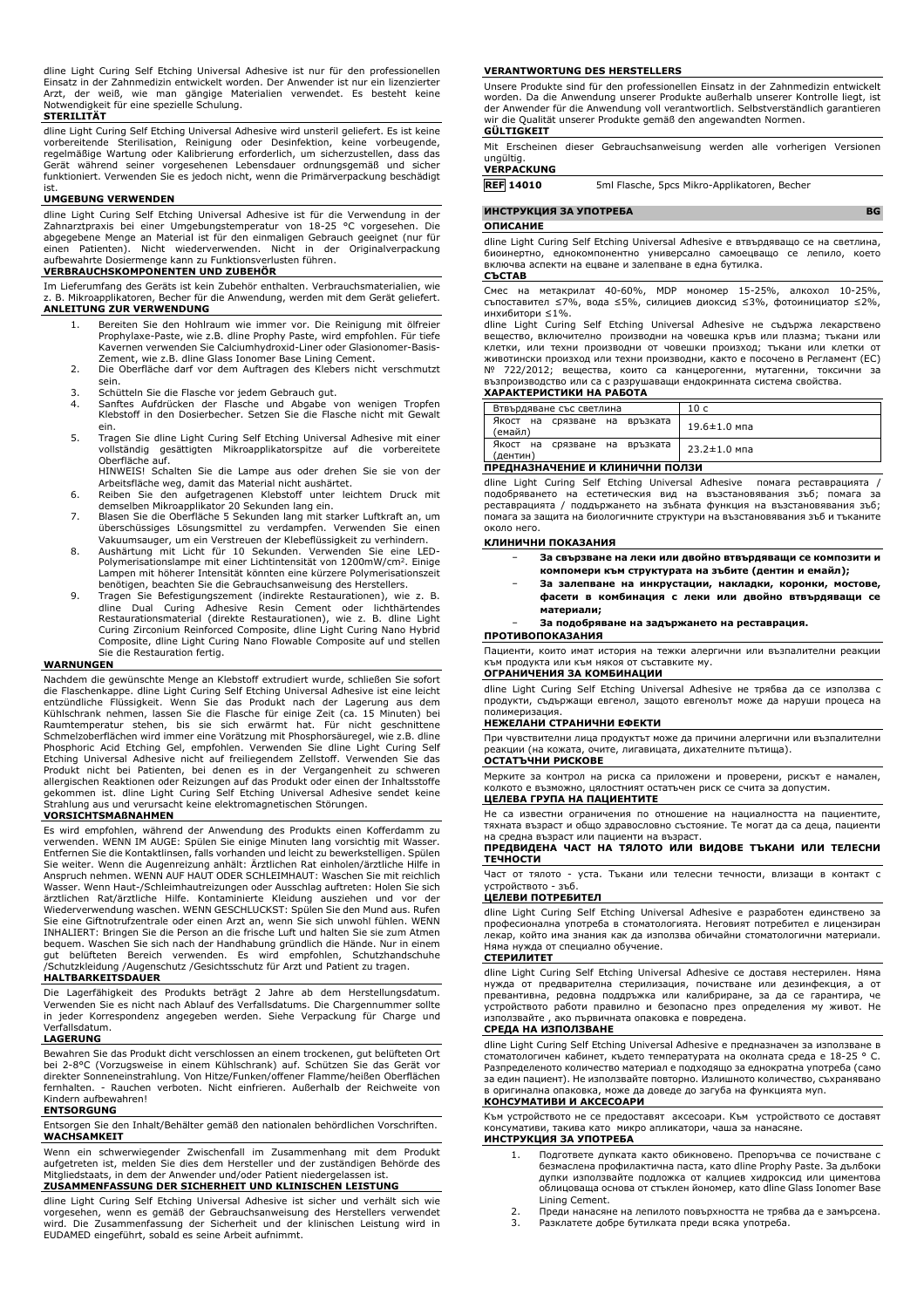- 4. Деликатно натиснете бутилката и дозирайте няколко капки лепило в чашата за дозиране. Не натискайте силно бутилката.
- 5. Използвайки изцяло напоен накрайник за микро апликатор, нанесете dline Light Curing Self Etching Universal Adhesive върху подготвената повърхност.
- ЗАБЕЛЕЖКА! Изключете или обърнете настрани лампата от работната повърхност, така че материалът да не се втвърдява.
- 6. С лек натиск втрийте лепилото,което сте нанесли, като използвате същия микроапликатор за 20 секунди.
- 7. Издухайте повърхността със силна въздушна сила за около 5 секунди, за да се изпари излишният разтворител. Използвайте вакуумен аспиратор, за да предотвратите разпръскването на свързващата течност.
- 8. Втвърдете със светлина за 10 секунди. Използвайте полимеризационна лампа с интензитет на светлината  $1200\text{mW}$  / cm<sup>2</sup>. Някои лампи с по-висока интензивност могат да изискват по-малко<br>време на полимеризация, затова спазвайте инструкциите на на полимеризация, затова спазвайте инструкциите производителя за употреба.
- 9. Нанесете циментова замазка (индиректни възстановявания), като dline Dual Curing Adhesive Resin Cement или лек втвърдяващ възстановителен материал (директни възстановявания), като dline Light Curing Zirconium Reinforced Composite, dline Light Curing Nano Hybrid Composite, dline Light Curing Nano Flowable Composite и завършете възстановяването.

#### **ПРЕДУПРЕЖДЕНИЯ**

След като желаното количество лепило се екструдира, незабавно затворете капачката на бутилката. dline Light Curing Self Etching Universal Adhesive е силно запалима течност. Когато извадите продукта след съхранение от хладилника , оставете бутилката на стайна температура за определено време (около 15<br>минути),за да се загрее. За неразрязващи се емайлови повърхности винаги се<br>препоръчва предварително ецване с гел от фосфорна киселина, като dline Phosphoric Acid Etching Gel. Не използвайте dline Light Curing Self Etching Universal Adhesive върху открита пулпа. Не използвайте продукта за пациенти, които имат история с тежки алергични или възпалителни реакции към продукта или към някоя от съставките на продукта. dline Light Curing Self Etching Universal Adhesive не излъчва радиация и не води до електромагнитни смущения.

# **ПРЕДПАЗНИ МЕРКИ**

Препоръчва се използването на кофердам пи нанасянето на продукта. ПРИ ПОПАДАНЕ В ОЧИТЕ: Изплакнете внимателно с вода в продължение на няколко минути. Махнете си контактните лещи, ако имате такива и е лесно да го<br>направите. Продължете да изплаквате. Ако раздразнението на очите<br>продължава: Потърсете медицински съвет / помощ. ПРИ ПОПАДАНЕ ВЪРХУ<br>КОЖАТА ИЛИ ЛИ кожата / лигавицата или обрив: Потърсете медицински съвет / помощ. Свалете замърсеното облекло и изперете преди следващата употреба. ПРИ ПОГЛЪЩАНЕ: Изплакнете устата. Обадете се на Центъра по отрови или на лекар / терапевт, ако се чувствате зле. ПРИ ВДИШВАНЕ: Изведете лицето на чист въздух и го подпомагайте при дишане. Измийте добре ръцете след работа. Използвайте само на добре проветриво място. Препоръчано носенето на защитни ръкавици / защитно облекло / предпазни средства за очи / защита на лицето за лекаря и пациента.

#### **СРОК НА ГОДНОСТ**

Срок на годност на продукта е 2 години от датата на производство. Не използвайте след срока на годност. Партидният номер трябва да бъде цитиран при всяка кореспонденция. Погледнете опаковката за партиден номер и срок на годност.

#### **СЪХРАНЕНИЕ**

Съхранявайте продукта добре затворен на сухо и добре проветриво място при 2- 8 ° C (За предпочитане в хладилник). Предпазвайте от пряка слънчева светлина. Да се пази от топлина / искри / открит пламък / горещи повърхности. - Пушенето забранено. Не замразявайте. Да се пази от деца!

### **ИЗХВЪРЛЯНЕ**

Изхвърлете съдържанието / контейнера според националните нормативни изисквания.

#### **БДИТЕЛНОСТ**

Ако възникне сериозен инцидент във връзка с устройството, съобщете това на производителя и на компетентния орган на държавата-членка, в която се намира потребителят и / или пациентът.

# **РЕЗЮМЕ НА БЕЗОПАСНОСТТА И КЛИНИЧНИТЕ РЕЗУЛТАТИ**

dline Light Curing Self Etching Universal Adhesive е безопасен и работи по предназначение, ако се използва в съответствие с инструкциите за употреба на производителя. Резюме на безопасността и клиничните показатели ще бъде представено в EUDAMED в момента, щом започне работа. **ОТГОВОРНОСТ НА ПРОИЗВОДИТЕЛИТЕ**

Продуктите ни са разработени за професионална употреба в стоматологията. Понеже приложението на нашите продукти е извън наш контрол, потребителят носи пълна отговорност за приложението на продукта. Разбира се, ние гарантираме за качеството на продуктите си в съответствие с приложимите стандарти.

## **ВАЛИДНОСТ**

| След публикуването на тази инструкция за употреба всички предишни версии се |  |
|-----------------------------------------------------------------------------|--|
| отменят.                                                                    |  |
| <b>ОПАКОВКА</b>                                                             |  |

**REF 14010** Бутилка 5мл, 5бр микро апликатори, чаша

# **NÁVOD K POUŽITÍ CS**

**POPIS**

dline Light Curing Self Etching Universal Adhesive je lehce tuhnoucí, bioinertní, jednosložkové univerzální samoleptací lepidlo, které zahrnuje aspekty leptání a lepení v jedné lahvičce.

#### **SLOŽENÍ**

Methakrylátová směs 40-60 %, MDP monomer 15-25 %, alkohol 10-25 %, koiniciátor<br>≤ 7 %, voda ≤ 5 %, oxid křemičitý ≤ 3 %, fotoiniciátor ≤ 2 %, inhibitory ≤ 1 %.<br>dline Light Curing Self Etching Universal Adhesive neobsahuje derivátů lidské krve nebo plazmy; tkáně nebo buňky nebo jejich deriváty lidského původu; tkáně nebo buňky živočišného původu nebo jejich deriváty podle Nařízení<br>(EU) č. 722/2012; látky, které jsou karcinogenní, mutagenní, toxické pro reprodukci<br>nebo mají vlastnosti narušující endokrinní systém.

#### **VÝKONOVÉ CHARAKTERISTIKY**

| Vytvrzování světlem         |                    |
|-----------------------------|--------------------|
| Pevnost ve smyku (sklovina) | $19.6 \pm 1.0$ MPa |
| Pevnost ve smyku (dentin)   | $23.2 \pm 1.0$ MPa |
|                             |                    |

#### **ZAMÝŠLENÝ ÚČEL A KLINICKÉ VÝHODY**

dline Light Curing Self Etching Universal Adhesive pomáhá obnovit/zlepšit estetický vzhled obnovitelného zubu; pomáhá obnovit/udržovat zubní funkci obnovitelného zubu; pomáhá chránit biologické struktury obnovitelného zubu a sousedních tkání.

# **KLINICKÉ INDIKACE**

- − **Pro spojení lehkých nebo dvojně tuhnoucích kompozitů a kompomerů se strukturou zubů (dentin a sklovina);**
- − **Pro lepení nepřímých zubních výplní, částečných korunek, korunek, můstků, keramických fazet v kombinaci s lehkými nebo dvojitě tuhnoucími fixačními materiály;**
- − **Zlepšení retence restaurování.**

#### **KONTRAINDIKACE**

Pacienti, kteří mají v anamnéze závažné alergické nebo podrážděné reakce na produkt nebo na kteroukoli složku přípravku.

#### **OMEZENÍ KOMBINACÍ**

dline Light Curing Self Etching Universal Adhesive by neměl být používán s produkty obsahujícími eugenol, protože eugenol může narušit proces polymerace. **NEŽÁDOUCÍ VEDLEJŠÍ ÚČINKY**

U citlivých jedinců může produkt způsobit alergické nebo dráždivé reakce (kůže, oči, sliznice, dýchací cesty).

**ZBYTKOVÁ RIZIKA**

Byla implementována a ověřena opatření ke kontrole rizik, riziko je co nejvíce sníženo, celkové zbytkové riziko je považováno za přijatelné.

# **CÍLOVÁ SKUPINA PACIENTŮ**

Nejsou známa žádná omezení týkající se populace pacientů, jejich věku a celkového zdravotního stavu. Mohou to být i děti, pacienti středního věku nebo starší pacienti. **ZAMÝŠLENÁ ČÁST TĚLA NEBO TYPY TKÁNÍ TĚLESNÝCH TEKUTIN**

# Část těla - ústa. Tkáně nebo tělesné tekutiny v kontaktu s přístrojem - zub.

**ZAMÝŠLENÝ UŽIVATEL** dline Light Curing Self Etching Universal Adhesive je vyvinut pouze pro profesionální

použití ve stomatologii. Použít jej může pouze lékař s licencí, který má znalosti o používání běžných dentálních materiálů. Není potřeba zvláštního školení.

## **STERILITA**

dline Light Curing Self Etching Universal Adhesive je dodáván nesterilní. Není třeba provádět žádnou přípravnou sterilizaci, čištění nebo dezinfekci, preventivní, pravidelnou údržbu nebo kalibraci, aby bylo zajištěno, že zařízení pracuje správně a bezpečně po celou dobu jeho životnosti. Nepoužívejte však, pokud je primární balíček

# poškozený. **PROSTŘEDÍ POUŽITÍ**

dline Light Curing Self Etching Universal Adhesive je určen k použití v zubní ordinaci, kde je okolní teplota 18-25 °C. Vydané množství kompozitu/cementu/lepidla/vložky/materiálu/roztoku je vhodné pro jednorázové použití (pouze pro jednoho pacienta). Nepoužívejte znovu. Vydané množství, které není v původním obalu, může vést ke ztrátě funkce.

# **SPOTŘEBNÍ SOUČÁSTI A PŘÍSLUŠENSTVÍ**

K zařízení není dodáváno žádné příslušenství. Spotřební materiál, jako jsou aplikační hroty, se dodává se zařízením.

# **NÁVOD K POUŽITÍ**

- 1. Připravte dutinu jako vždy. Doporučuje se čištění profylaktickou pastou<br>bez oleje, jako je dline Prophy Paste. Pro hluboké dutiny použijte hydroxid<br>vápenatý nebo cementový obkladový skloionomerní cement, jako je dline Glass Ionomer Base Lining Cement. 2. Povrch nesmí být před nanesením lepidla znečištěn.
- 
- 2. Před každým použitím lahvičku dobře protřepejte.<br>3. Před každým použitím lahvičku dobře protřepejte.<br>4. Jemně zatlačte na láhev a naliite několik kapek Jemně zatlačte na láhev a nalijte několik kapek lepidla do dávkovacího
- kelímku. Láhev nestlačujte. 5. Pomocí plně nasyceného mikroaplikátoru naneste na připravený povrch dline Light Curing Self Etching Universal Adhesive. POZNÁMKA! Odstraňte lampu z pracovní plochy nebo ji vypněte, aby
- materiál neztvrdl. 6. Pod slabým tlakem naneste lepidlo pomocí stejného mikroaplikátoru po dobu 20 sekund.
- 7. Vyfoukejte povrch silným vzduchem po dobu 5 sekund, aby se odpařilo přebytečné rozpouštědlo. Abyste zabránili rozptylu pojicí kapaliny, použijte vakuový aspirátor.
- 8. Vytvrzujte světlem po dobu 10 sekund. Použijte LED polymerační lampu s intenzitou světla 1200 mW/cm<sup>2</sup> . Některé žárovky s vyšší intenzitou mohou vyžadovat kratší dobu polymerace, postupujte podle pokynů výrobce.
- 9. Naneste fixační cement (nepřímé výplně), jako je dline Dual Curing<br>Adhesive Resin Cement nebo lehce tuhnoucí výplnčvý materiál (přímé<br>výplně), jako je dline Light Curing Zirconium Reinforced Composite, dline Light Curing Nano Hybrid Composite, dline Light Curing Nano Flowable Composite a dokončete výplň.

### **VAROVÁNÍ**

Po vytlačení požadovaného množství lepidla okamžitě uzavřete víčko lahve. dline Light Curing Self Etching Universal Adhesive je vysoce hořlavá kapalina. Při vyjímání produktu z chladničky po skladování nechejte lahvičku po určitou dobu (asi 15 minut) při pokojové teplotě, dokud se nezahřeje. U nevyříznutých povrchů skloviny se vždy<br>doporučuje předběžné leptání gelem s kyselinou fosforečnou, jako je dline Phosphoric<br>Acid Etching Gel. Nepoužívejte dline Light Curing Self odkrytou buničinu. Nepoužívejte přípravek u pacientů, kteří v minulosti měli závažné alergické nebo podrážděné reakce na produkt nebo na kteroukoli ze složek. dline Light Curing Self Etching Universal Adhesive nevyzařuje záření a nezpůsobuje žádné elektromagnetické rušení.

#### **OPATŘENÍ**

Během aplikace produktu se doporučuje používat kofferdam. PŘI ZASAŽENÍ OČÍ: Několik minut opatrně vyplachujte vodou. Vyjměte kontaktní čočky, jsou-li nasazeny a je-li to snadné. Pokračujte ve vyplachování. Pokud podráždění očí přetrvává:<br>Vyhledejte lékařskou pomoc/ošetření. PŘI STYKU S KŮŽÍ NEBO SLIZNICÍ: Omyjte<br>velkým množstvím vody. Pokud dojde k podráždění kůže nebo sliznic n volejte toxikologické středisko nebo lékaře. PŘI VDECHNUTÍ: Přeneste osobu na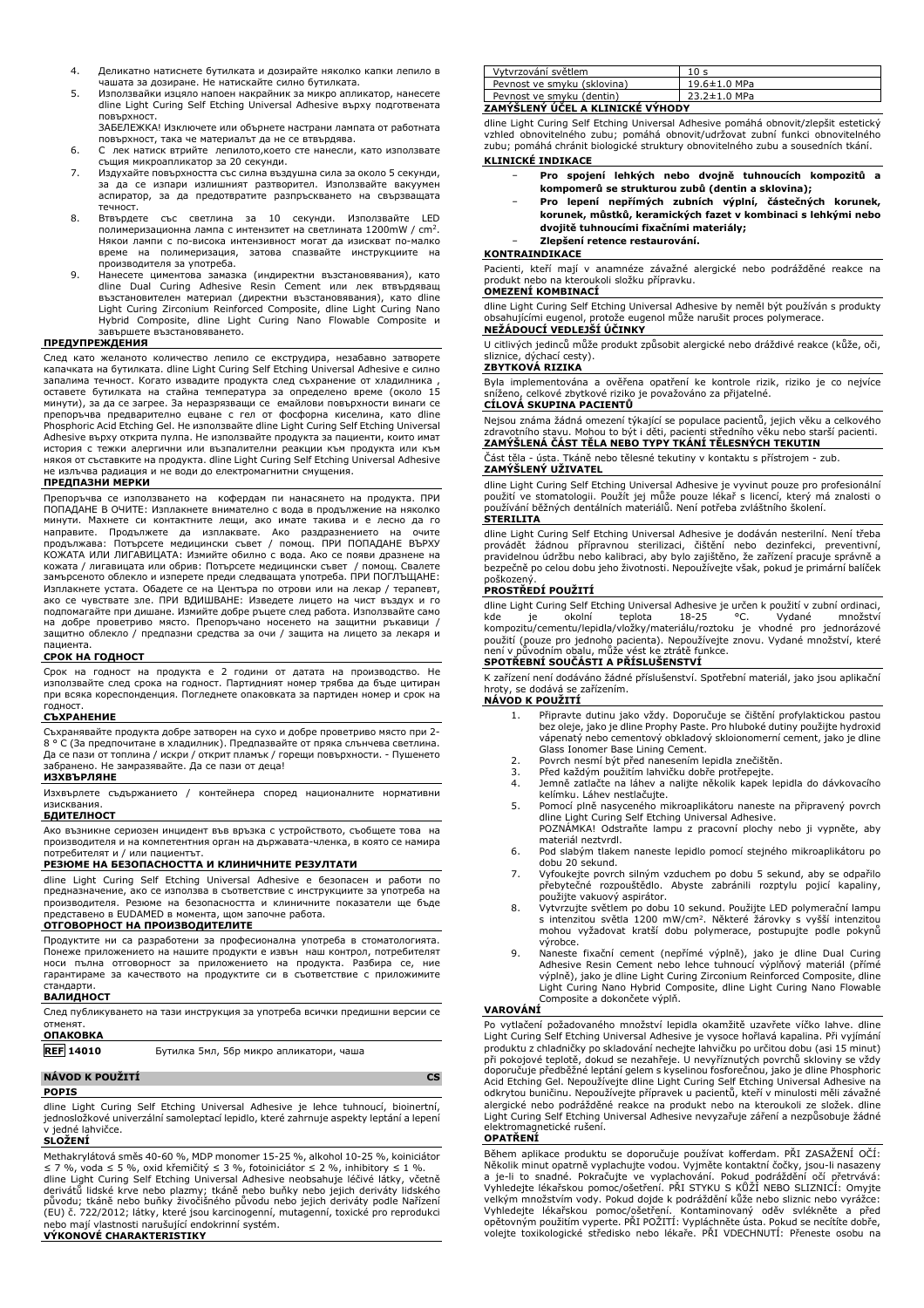čerstvý vzduch a ponechte ji v poloze usnadňující dýchání. Po manipulaci si důkladně umyjte ruce. Používejte pouze na dobře větraném místě. Pro lékaře a pacienta se doporučuje nosit ochranné rukavice/ochranný oděv/ochranu očí/ochranu obličeje.

**SKLADOVATELNOST**

Doba použitelnosti produktu je 2 roky od data výroby. Nepoužívejte po uplynutí doby použitelnosti. Ve všech korespondencích by mělo být uvedeno číslo šarže. Šarže a datum spotřeby viz balení. **SKLADOVÁNÍ**

Uchovavejte produkt tésné uzavřený na suchém, dobře větraném místě při teplotě<br>2-8 °C (nejlépe v chladničce). Chraňte před přímým slunečním zářením. Chraňte před<br>teplem/jiskrami/otevřeným plamenem/horkými povrchy. - Kouře

Obsah/obal zlikvidujte v souladu s požadavky národních předpisů.

#### **BDĚLOST**

Pokud se stane jakýkoli závažný incident, ke kterému došlo v souvislosti se zařízením, hlásí se to výrobci a příslušnému orgánu členského státu, ve kterém se uživatel nebo pacient nachází.

#### **SOUHRN BEZPEČNOSTI A KLINICKÉHO VÝKONU**

dline Light Curing Self Etching Universal Adhesive je bezpečný a funguje tak, jak bylo zamýšleno, pokud je používán v souladu s pokyny výrobce k použití. Souhrn bezpečnosti a klinického výkonu bude do EUDAMED zaveden, jakmile začne pracovat. **ODPOVĚDNOST VÝROBCŮ**

Naše výrobky byly vyvinuty pro profesionální použití ve stomatologii. Protože aplikace<br>našich produktů je mimo naši kontrolu, je za aplikaci plně odpovědný uživatel.<br>Samozřejmě garantujeme kvalitu naších produkt **DOBA PLATNOSTI**

| Po zveřejnění tohoto návodu k použití jsou nahrazeny všechny předchozí verze. |  |
|-------------------------------------------------------------------------------|--|
| <b>OBAL</b>                                                                   |  |

**REF 14010** 5ml láhev, 5 ks mikroaplikátorů, kelímek

### **BRUGSANVISNING DA**

#### **BESKRIVELSE**

dline Light Curing Self Etching Universal Adhesive er en let hærdning, bioaktiv, enkelt komponent universel selv ætsende lim, som inkorporerer aspekter af ætsning og limning i en enkelt flaske.

# **SAMMENSÆTNING**

Methacrylat blanding 40-60%, MDP monomer 15-25%, alkohol 10-25%, coinitiator ≤7%, vand ≤5%, siliciumdioxid ≤3%, fotoinitiator ≤2%, hæmmere ≤1%. dline Light Curing Self Etching Universal Adhesive indeholder ikke medicinske stoffer,

herunder blod eller plasmaafledning fra mennesker; væv eller celler eller deres afledning af menneskelig oprindelse væv eller celler af animalsk oprindelse eller deres<br>afledning som omhandlet i forordning (EU) nr. kræftfremkaldende, mutagene,<br>reproduktionstoksiske eller med hormonforstyrrende

# **EGENSKABER FOR YDEEVNE**

| Lys hærdning                           | 10 <sub>s</sub>    |  |
|----------------------------------------|--------------------|--|
| Forskydningsbindingsstyrke (emalje)    | $19.6 \pm 1.0$ MPa |  |
| Forskydningsbindingsstyrke (dentin)    | $23.2 \pm 1.0$ MPa |  |
| TH CICTERE FORMAL OC IN THICKE FORDELE |                    |  |

#### **TILSIGTEDE FORMÅL OG KLINISKE FORDELE**

dline Light Curing Self Etching Universal Adhesive hjælper med at genoprette / forbedre æstetisk udseende af genoprettelig tand; hjælper med at genoprette/vedligeholde tandfunktionen af genoprettelig tand; hjælper med at beskytte biologiske strukturer af genoprettelige tænder og tilstødende væv.

#### **Kliniske indikationer**

- − **At binde lys eller dobbelt hærdnings kompositter og kombinere til tand struktur (dentin og emalje);**
- − **At binde indlæg, pålægning, kroner, broer, porcelæn i**
- **kombination med lys eller dobbelt hærdning cement materialer;** − **At forbedre bevarelsen af en restaurering.**
- **KONTRAINDIKATIONER**

Patienter, der tidligere har haft alvorlige allergiske eller irritationsreaktioner på produktet eller på nogen af ingredienserne.

# **BEGRÆNSNINGER FOR KOMBINATIONER**

dline Light Curing Self Etching Universal Adhesive bør ikke anvendes sammen med<br>produkter, der indeholder eugenol, da eugenol kan forstyrre produkter, der indeholder eugenol, da eugenol kan forstyrre polymeriseringsprocessen.

# **UØNSKEDE BIVIRKNINGER**

Hos modtagelige personer kan produktet forårsage allergiske eller irritationsreaktioner (hud, øje, slimhinde, luftveje). **RESTERENDE RISICI**

# Risikokontrolforanstaltninger er blevet gennemført og verificeret, risikoen er reduceret mest muligt, den samlede restrisiko anses for at være acceptabel.

**MÅLGRUPPE FOR PATIENT**

Ingen begrænsninger kendt med hensyn til patientpopulation, deres alder og generelle sundhedsmæssige forhold. Der kan være børn, midaldrende eller ældre patienter.

# **PÅTÆNKT DEL AF KROPPEN ELLER TYPER AF VÆV AF KROPSVÆSKER**

En del af kroppen – munden. Væv eller kropsvæsker kontaktet af enheden – tand. **TILSIGTET BRUGER**

dline Light Curing Self Etching Universal Adhesive er udviklet til professionel brug i tandplejen alene. Må kun bruges af licenseret læge, der har viden om, hvordan du bruger fælles dental materialer. Der er ikke behov for specifik uddannelse. **STERILITET**

dline Light Curing Self Etching Universal Adhesive leveres ikke-sterilt. Der er ikke<br>behov for nogen forberedende sterilisering, rengøring eller desinfektion,<br>forebyggende, regelmæssig vedligeholdelse eller kalibrer fungerer korrekt og sikkert i løbet af den tilsigtede levetid. Brug dog ikke, hvis den primære pakke er beskadiget. **BRUG MILJØ**

dline Light Curing Self Etching Universal Adhesive er designet til at blive brugt på tandklinik, hvor omgivelsestemperaturen er 18-25°C. Dispenseret mængde<br>materiale er egnet til engangsbrug (kun til én patient). Må ikke genbruges. Udleveret<br>beløb, der ikke opbevares i den oprindelige pakke, kan føre til t

Der følger ikke tilbehør med enheden. Tilbehør, såsom mikroapplikatorer, kop til påføring, leveres med enheden. **BRUGSANVISNING**

- 1. Forbered hulrum som altid. Rengøring med oliefri profylaksepasta, såsom dline Prophy Paste, anbefales. Til dybe hulrum anvendes calciumhydroxidforing eller glasionomer baseret cement, såsom dline
- Glass Ionomer Base Lining Cement. 2. Overfladen må ikke være forurenet, inden klæbemidlet påføres.
- 3. Giv flasken et godt ryst før hver brug.
- 4. Delikat tryk på flasken og dispenser få dråber klæbemiddel i<br>dispenserkoppen. Tving ikke flasken.<br>5. Ved hjælp af en fuldt fyldt mikro applikator hætte påføres dline Light<br>Curing Self Etching Universal Adhesive på den f
- BEMÆRK! Sluk eller vend lampen væk fra arbejdsfladen, så materialet ikke hærder.
- 6. Under let tryk gnides det påførte klæbemiddel ved hjælp af den samme
- mikroapplikator i 20 sekunder. 7. Blæs overfladen med stærkt luft tryk i 5 sekunder for at fordampe overskydende opløsningsmiddel. Brug en vakuumsuger til at forhindre
- limningsvæsken i at sprede sig. 8. Hærdning med lys i 10 sekunder. Brug LED polymeriseringslampe med lysintensitet 1200mW/cm<sup>2</sup>. Nogle lamper med højere intensitet kan<br>kræve mindre polymeriseringstid, følg producentens brugsanvisning.
- 9. Påfør luting cement (indirekte restaureringer), såsom dline Dual Curing Adhesive Resin Cement eller lys hærdnings genoprettende materiale<br>(direkte restaureringer), såsom dline Light Curing Zirconium Reinforced<br>Composite, dline Light Curing Nano Hybrid Composite, dline Light Curing Nano Flowable Composite og færdiggør restaurering.

### **ADVARSLER**

Efter den ønskede mængde klæbemiddel ekstruderet, skal du straks lukke<br>flaskehætten. dline Light Curing Self Etching Universal Adhesive er en meget<br>brandfarlig væske. Når produktet tages ud af køleskabet efter opbevaring, varmet op. For ikke-afskårne emaljeoverflader anbefales det altid at påføre ætse inden med fosforsyregel, såsom dline Phosphoric Acid Etching Gel. Brug ikke dline Light Curing Self Etching Universal Adhesive på eksponeret tætningsmasse. Brug ikke produktet til patienter, der tidligere har haft alvorlige allergiske eller<br>irritationsreaktioner på produktet eller nogen af ingredienserne. dline Light Curing<br>Self Etching Universal Adhesive udsender ikke stråling og forå elektromagnetisk interferens.

#### **FORHOLDSREGLER**

Det anbefales at bruge cofferdam under påføring af produktet. HVIS I ØJNENE: Skyl<br>forsigtigt med vand i flere minutter. Fjern kontaktlinser, hvis de er til stede og nemme<br>at tage af. Hvis øjenirritationen fortsætter: Få læ opstär: Få lægelig rädgivning/opmærksomhed. Tag forurenet tøj af og vask før<br>genbrug. HVIS SLUGT: Skyl munden. Ring til et giftcenter eller læge/tjek, hvis du<br>føler dig utilpas. VED INDÅNDING: Fjern personen til frisk luft til vejrtrækning. Vask hænderne grundigt efter håndtering. Må kun bruges i et godt ventileret område. Det anbefales at bære beskyttelseshandsker /beskyttelsesbeklædning /øjenværn /ansigtsbeskyttelse til læge og patient. **HOLDBARHED**

Holdbarheden af produktet er 2 år fra fremstillingsdatoen. Må ikke bruges efter udløbsdatoen. Batchnummeret skal anføres i al korrespondance. Se emballage for parti og udløbsdato. **OPLAGRING**

Hold produktet tæt lukket på et tørt godt ventileret sted ved 2-8°C (at foretrække i køleskab). Beskyt mod direkte sollys. Holdes væk fra varme/gnister/åben ild/varme overflader. — Ingen rygning. Må ikke fryses. Hold uden for børns rækkevidde!

# **BORTSKAFFELSE**

Indhold/beholder skal bortskaffes på samme betingelser som krævet i de nationale lovkrav.

# **ÅRVÅGENHED**

Hvis der er indtruffet alvorlige hændelser i forbindelse med udstyrsrapporten til fabrikanten og den kompetente myndighed i den medlemsstat, hvor brugeren og/eller patienten er etableret.

# **RESUMÉ AF SIKKERHED OG KLINISKE PRÆSTATIONER**

dline Light Curing Self Etching Universal Adhesive er sikkert og fungerer efter hensigten, hvis det anvendes i overensstemmelse med producentens brugsanvisning. Resumé af sikkerhed og kliniske præstationer vil blive indført i EUDAMED, så snart det begynder at virke.

# **PRODUCENTERNES ANSVAR**

Vores produkter er udviklet til professionel brug i tandplejen. Da anvendelsen af vores produkter er uden for vores kontrol, er brugeren fuldt ansvarlig for applikationen. Vi garanterer naturligvis kvaliteten af vores produkter i overensstemmelse med de anvendte standarder.

# **VALIDITET**

Når denne brugsanvisning udgives, tilsidesættes alle tidligere versioner. **EMBALLAGE**

**REF 14010** 5 ml flaske, 5 stk. mikro applikatorer, kop

## **KASUTUSJUHEND ET**

#### **KIRJELDUS**

dline Light Curing Self Etching Universal Adhesive on valguskõvastuv, bioinertne, ühekomponentne, universaalne, isesöövituv adhesiiv, mis sisaldab söövitusaine ja adhesiivi aspekte ühes pudelis. **KOOSTIS**

Metakrülaadi segu 40-60%, MDP monomeer 15-25%, alkohol 10-25%, koinitsiaator<br>≤7%, vesi ≤5%, ränidioksiid ≤3%, fotoinitsiaator ≤2%, inhibiitorid ≤1%.

dline Light Curing Self Etching Universal Adhesive ei sisalda ravimainet, sealhulgas<br>inimverd ega vereplasma derivaate; inimpäritolu kudesid, rakke ega nende<br>derivaate; loomset päritolu kudesid, rakke ega nen määruses (EL) nr 722/2012; kantserogeenseid, mutageenseid, reproduktiivtoksilisi ega endokriinseid häireid põhjustavaid aineid. **TÖÖOMADUSED**

| 10 <sub>s</sub>    |
|--------------------|
| 19.6±1.0 MPa       |
| $23.2 \pm 1.0$ MPa |
|                    |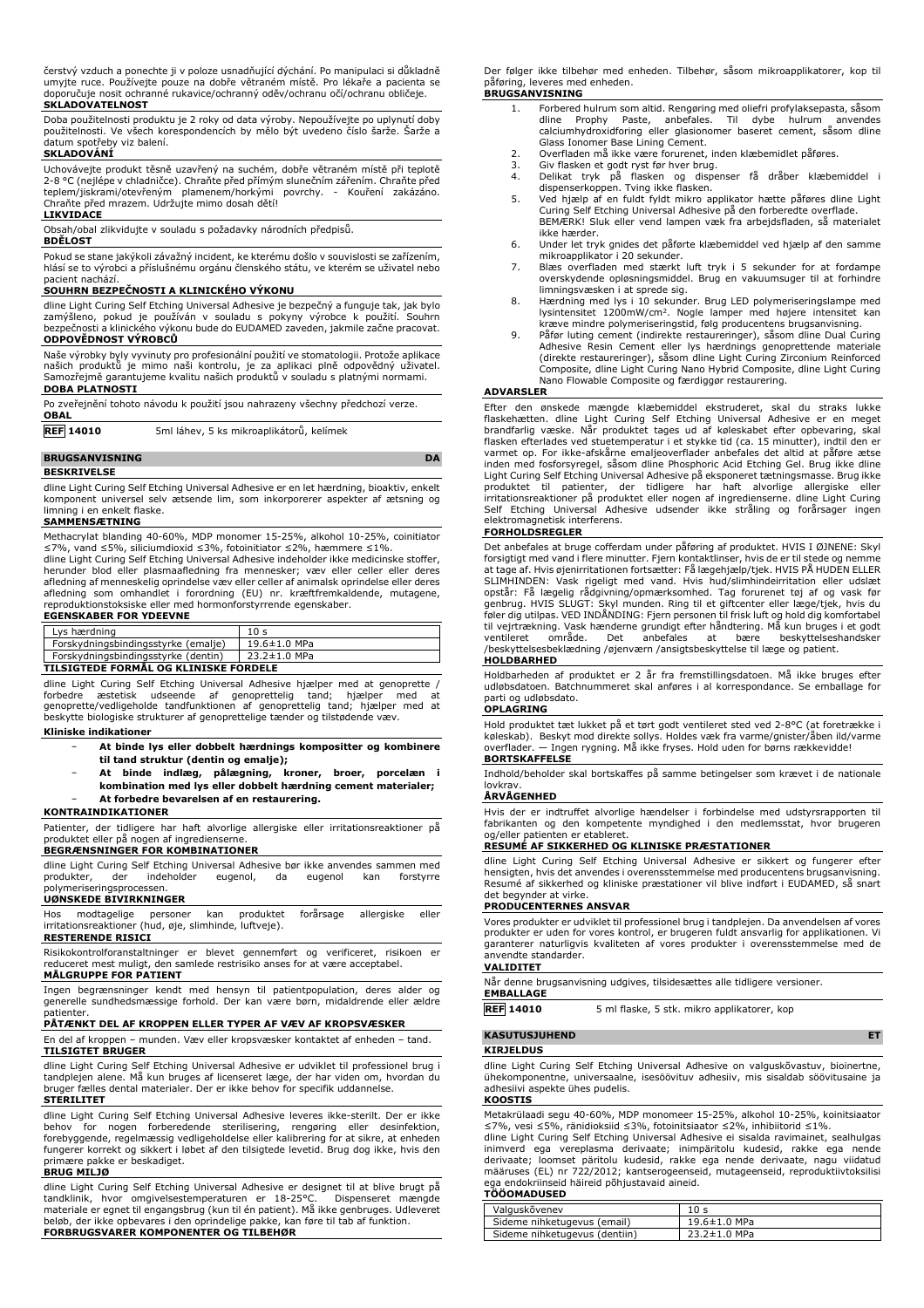#### **ETTENÄHTUD OTSTARVE JA KLIINILINE KASU**

dline Light Curing Self Etching Universal Adhesive aitab taastada/parandada restaureeritava hamba esteetilist välimust; aitab taastada/säilitada restaureeritava hamba funktsiooni; aitab kaitsta restaureeritava hamba ja külgnevate kudede bioloogilisi struktuure.

#### **KLIINILISED NÄIDUSTUSED**

- − **Valgus- või kaksikkõvastuvate komposiitide ja kompomeeride sidumiseks hamba struktuuriga (dentiin ja email);**
- − **Keraamiliste täidiste (inlays, onlays), kroonide, sildade ja laminaatide sidumiseks valgus- või kaksikkõvastuvate kinnitusmaterjalidega;**

− **Restauratsiooni säilivuse parandamiseks.**

# **VASTUNÄIDUSTUSED**

Patsiendid, kellel on varem olnud toote või selle mõne koostisosa suhtes tõsiseid allergilisi või ärritusreaktsioone.

# **KOMBINATSIOONIDE PIIRANGUD**

dline Light Curing Self Etching Universal Adhesive ei tohi kasutada koos eugenooli sisaldavate toodetega, kuna eugenool võib polümerisatsiooniprotsessi häirida.

# **SOOVIMATUD KÕRVALTOIMED**

Tundlikel inimestel võib toode põhjustada allergilisi või ärritusreaktsioone (nahk, silmad, limaskestad, hingamisteed).

#### **JÄÄKRISKID**

Riskikontrollimeetmed on rakendatud ja kontrollitud, riski vähendatakse nii palju kui võimalik, üldist jääkriski peetakse vastuvõetavaks.

## **PATSIENTIDE SIHTGRUPP**

Patsientide populatsiooni, nende vanuse ja üldise terviseseisundi osas pole teada mingeid piiranguid. Võib olla lapsi, keskealisi või eakaid patsiente.

# **ETTENÄHTUD KEHAOSA VÕI KEHAVEDELIKE KUDEDE TÜÜBID**

Kehaosa - suu. Koed või kehavedelikud, millega seade kokku puutub - hammas. **ETTENÄHTUD KASUTAJA**

dline Light Curing Self Etching Universal Adhesive on välja töötatud ainult<br>professionaalseks kasutamiseks hambaravis. Selle kasutajaks on ainult<br>litsentseeritud arst, kes on teadlik, kuidas kasutatakse tavalisi mate koolitus pole vajalik.

#### **STERIILSUS**

dline Light Curing Self Etching Universal Adhesive tarnitakse mittesteriilselt. Seadme ettenähtud eluea jooksul nõuetekohase ja ohutu töö tagamiseks pole vaja<br>ettevalmistavat steriliseerimist, puhastamist ega desinfitseerimist; ennetavat,<br>regulaarset hooldust ega kalibreerimist. Ärge kasutage, kui seadme pri pakend on kahjustatud.

# **KASUTUSKESKKOND**

dline Light Curing Self Etching Universal Adhesive on mõeldud kasutamiseks<br>hambaravikabinetis, kus-ümbritsev temperatuur on 18-25 °C. Väljastatud-materjal<br>sobib ühekordseks kasutamiseks (ainult ühele patsiendile). Ärge taa Väljastatud materjal, mida pole hoitud originaalpakendis, võib kaotada oma funktsionaalsuse.

### **KULUMATERJALID JA TARVIKUD**

Seadmega ei ole kaasas tarvikuid. Seadmega on kaasas kulumaterjalid, näiteks mikroaplikaatorid ja tops pealekandmiseks.

# **KASUTUSJUHEND**

- 1. Valmistage kaviteet ette nagu alati. Soovitatav on puhastamine õlivaba profülaktikapastaga, näiteks dline Prophy Paste. Sügavate kaviteetide jaoks kasutage kaltsiumhüdroksiid voodrit või klaasionomeer tsementi, näiteks dline Glass Ionomer Base Lining Cement.
- 2. Enne adhesiivi pealekandmist ei tohi pind olla saastunud.
- 3. Enne iga kasutamist raputage korralikult pudelit. 4. Vajutage pudelit õrnalt ja tilgutage mitu tilka adhesiivi jaotustopsi. Ärge
- kasutage pudelil jõudu. 5. Kandke dline Light Curing Self Etching Universal Adhesive ettevalmistatud pinnale täielikult küllastunud mikroaplikaatori otsaga. NB! Lülitage lamp välja või keerake tööpinnalt eemale, et materjal ei kõvastuks.
- 6. Hõõruge peale kantud adhesiivi kerge survega 20 sekundit, kasutades sama mikroaplikaatorit.
- 7. Kuivatage pinda 5 sekundi jooksul tugeva õhujoaga, et üleliigne lahusti aurustuks. Selleks, et vältida sidusaine hajumist, kasutage vaakumaspiraatorit.
- 8. Kõvastage valgusega 10 sekundit. Kasutage LED-polümerisatsioonilampi valgustugevusega 1200mW / cm<sup>2</sup> . Mõned kõrgema intensiivsusega lambid võivad vajada lühemat polümerisatsiooniaega, järgige tootja kasutusjuhiseid.
- 9. Kandke peale kinnitustsement (näiteks dline Dual Curing Adhesive Resin Cement kaudsed restauratsioonid) või valguskõvastuvad restauratsioonimaterjalid (näiteks dline Light Curing Zirconium Reinforced Composite, dline Light Curing Nano Hybrid Composite, dline Light Curing Nano Flowable Composite - otsesed restauratsioonid), ja viimistlege restauratsioon.

#### **HOIATUSED**

Pärast soovitud koguse väljastamist sulgege kohe pudeli kork. dline Light Curing Self<br>Etching Universal Adhesive on väga tuleohtlik vedelik. Kui eemaldate toote pärast<br>säilitamist külmkapist, jätke pudel mõneks a soovitatav söövitada fosforhappegeeliga, näiteks dline Phosphoric Acid Etching Gel. Ärge kasutage dline Light Curing Self Etching Universal Adhesive toodet paljastatud pulbil. Mitte kasutada patsientidel, kellel on varem olnud toote või selle mõne koostisosa suhtes tõsiseid allergilisi või ärritusreaktsioone. dline Light Curing Self Etching Universal Adhesive ei eralda kiirgust ega põhjusta elektromagneetilisi häireid. **ETTEVAATUSABINÕUD**

Toote pealekandmise ajal on soovitatav kasutada kofferdami. SILMA SATTUMISE KORRAL: Loputage mitme minuti jooksul ettevaatlikult veega. Eemaldage kontaktläätsed, kui neid kasutatakse ja kui neid on kerge eemaldada. Jätkake<br>loputamist. Kui silmade ärritus püsib, pöörduge arsti poole. NAHALE SATTUMISE<br>KORRAL: Peske rohke veega. Naha/limaskesta ärrituse või lööbe korra võtke ühendust mürgistusteabekeskuse või arstiga. SISSEHINGAMISE KORRAL: Toimetage isik värske õhu kätte ja hoidke neid asendis, mis võimaldab kergesti

hingata. Pärast kasutamist peske hoolikalt käsi. Kasutage ainult hästiventileeritavas kohas. Arstil ja patsiendil soovitame kanda kaitsekindaid/kaitserõivastust/kaitseprille/kaitsemaski.

#### **KÕLBLIKKUSAEG**

Toote kõlblikkusaeg on 2 aastat alates valmistamise kuupäevast. Mitte kasutada pärast kõlblikkusaja lõppu. Partii numbrit tuleb tsiteerida kogu kirjavahetuses. Partii numbrit ja kõlblikkusaega vaadake pakendilt. **HOIUSTAMINE**

Hoidke toodet tihedalt suletuna kuivas, hästi ventileeritavas kohas temperatuuril 2- 8 ° C (soovitavalt säilitada külmkapis). Kaitsta otsese päikesekiirguse eest. Hoida eemal soojusallikatest/sädemetest/leekidest/kuumadest pindadest. suitsetada. Mitte lasta külmuda. Hoida laste eest kättesaamatus kohas! **JÄÄTMEHOOLDUS**

Sisust/pakendist tuleb vabaneda vastavalt riiklikele õigusaktidele. **VALVSUS**

Kui seadmega seoses on toimunud mõni tõsine vahejuhtum, teatatakse sellest tootjale ja selle liikmesriigi pädevale asutusele, kus kasutaja ja/ või patsient asub. **KOKKUVÕTE OHUTUSEST JA KLIINILISEST TOIMIVUSEST**

dline Light Curing Self Etching Universal Adhesive on ohutu ja toimib ettenähtud viisil, kui seda kasutatakse vastavalt tootja kasutusjuhendile. Ohutuse ja kliinilise toimivuse kokkuvõte lisatakse EUDAMED-i kohe, kui see tööle hakkab.

#### **TOOTJA VASTUTUS**

Meie tooted on välja töötatud professionaalseks kasutamiseks hambaravis. Kuna toodete rakendus on väljaspool meie kontrolli, vastutab selle eest täielikult kasutaja. Loomulikult garanteerime oma toodete kvaliteedi vastavalt kohaldatavatele standarditele.

# **VALIIDSUS**

Käesoleva kasutusjuhendi avaldamine muudab kehtetuks kõik varasemad versioonid. **PAKEND**

**REF 14010** 5ml pudel, 5 mikroaplikaatorit, tops

## **INSTRUCTIONS D'UTILISATION FR**

#### **DESCRIPTION**

dline Light Curing Self Etching Universal Adhesive est un adhésif universel automordançant, bioinerte, à un seul composant, qui incorpore les aspects du mordançage et du collage dans une seule bouteille.

# **COMPOSITION**

Mélange de méthacrylate 40-60%, monomère MDP 15-25%, alcool 10-25%, coinitiateur ≤7%, eau ≤5%, dioxyde de silicium ≤3%, photoinitiateur ≤2%, inhibiteurs ≤1%.

dline Light Curing Self Etching Universal Adhesive ne contient pas de substance médicinale, y compris du sang humain ou un dérivé du plasma; des tissus ou des cellules, ou leurs dérivés, d'origine humaine; des tissus ou des cellules d'origine animale, ou leurs dérivés, tels que visés dans le règlement (UE) n° 722/2012; des substances cancérigènes, mutagènes, toxiques pour la reproduction ou ayant des

# propriétés de perturbation endocrinienne. **CARACTÉRISTIQUES DE PERFORMANCE**

| photopolymérisation                    | 10 <sub>s</sub> |  |  |
|----------------------------------------|-----------------|--|--|
| Résistance au cisaillement (émail)     | 19.6±1.0 MPa    |  |  |
| Résistance au cisaillement (dentine)   | 23.2±1.0 MPa    |  |  |
| <b>OBJECTIF ET AVANTAGES CLINIOUES</b> |                 |  |  |

dline Light Curing Self Etching Universal Adhesive aide à restaurer/améliorer l'aspect esthétique de la dent restaurable; aide à restaurer/maintenir la fonction dentaire de la dent restaurable; aide à protéger les structures biologiques de la dent restaurable et des tissus adjacents.

## **INDICATIONS CLINIQUES**

- − **Pour lier les composites et compomères photopolymérisables ou à double polymérisation à la structure dentaire (dentine et émail);**
- − **Pour lier les inlays, onlays, couronnes, bridges, facettes en combinaison avec un matériau de collage photopolymérisable ou à double polymérisation;**

# − **Pour améliorer la rétention d'une restauration.**

#### **CONTRE-INDICATIONS**

Patients ayant des antécédents de réactions allergiques ou d'irritation graves au produit ou à l'un de ses ingrédients.

#### **RESTRICTIONS AUX COMBINAISONS**

dline Light Curing Self Etching Universal Adhesive ne doit pas être utilisé avec des produits contenant de l'eugénol, car l'eugénol peut perturber le processus de polymérisation.

### **EFFETS SECONDAIRES INDÉSIRABLES**

Chez les personnes sensibles, dline Light Curing Self Etching Universal Adhesive peut provoquer des réactions allergiques ou d'irritation (peau, yeux, muqueuses, voies respiratoires).

# **RISQUES RÉSIDUELS**

Des mesures de contrôle du risque ont été mises en oeuvre et vérifiées, le risque est réduit autant que possible, le risque résiduel global est jugé acceptable.

#### **GROUPE CIBLE DE PATIENTS**

Aucune restriction connue concernant la population de patients, leur âge et leur état de santé général. Il peut convenir à des enfants, des patients d'âge moyen ou des personnes âgées.

# **PARTIE DU CORPS OU TYPES DE TISSUS OU DE FLUIDES CORPORELS VISÉS**

Partie du corps - bouche. Tissus ou fluides corporels en contact avec l'appareil: dent. **UTILISATEUR VISÉ**

dline Light Curing Self Etching Universal Adhesive est conçu pour un usage professionnel en dentisterie uniquement. Son utilisateur doit être un médecin agréé qui sait comment utiliser les matériaux dentaires courants. Il n'est pas nécessaire de suivre une formation spécifique.

# **STÉRILITÉ**

dline Light Curing Self Etching Universal Adhesive est livré non stérile. Il n'est pas nécessaire de procéder à une stérilisation, un nettoyage ou une désinfection préparatoire, à une maintenance préventive et régulière ou à un étalonnage pour garantir que le dispositif fonctionne correctement et de façon sécurisée pendant sa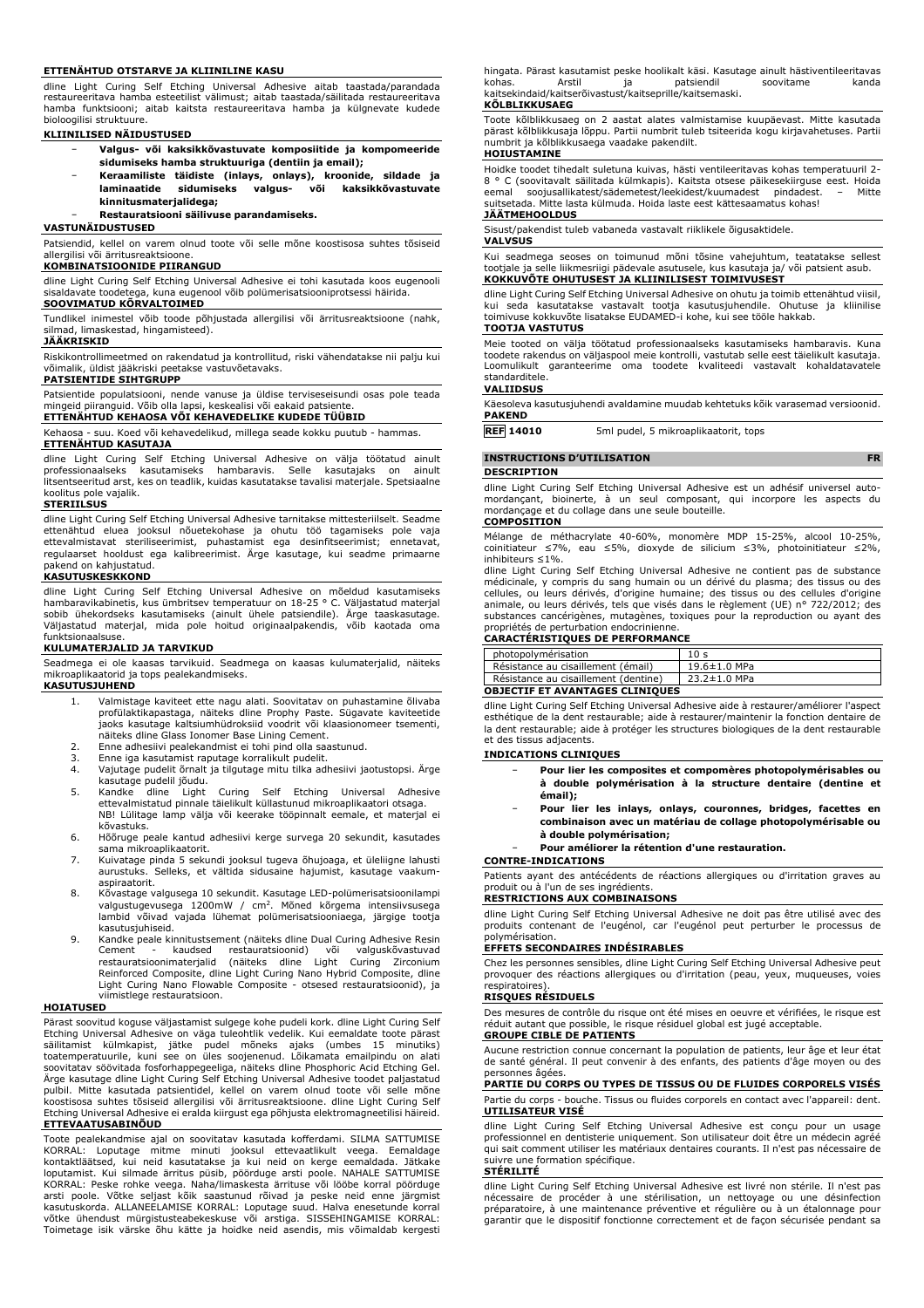durée de vie prévue. Toutefois, ne pas utiliser si l'emballage primaire est endommagé.

## **ENVIRONNEMENT D'UTILISATION**

dline Light Curing Self Etching Universal Adhesive est conçu pour être utilisé dans un cabinet dentaire où la température ambiante est de 18-25°C. La quantité de matériau distribuée est adaptée à un usage unique (pour un seul patient). Ne pas réutiliser. La quantité distribuée conservée en dehors de l'emballage d'origine peut entraîner une

# perte de fonction. **COMPOSANTS CONSOMMABLES ET ACCESSOIRES**

Aucun accessoire n'est fourni avec l'appareil. Les consommables, tels que les microapplicateurs, le godet pour l'application, sont fournis avec le dispositif.

# **INSTRUCTIONS D'UTILISATION**

- 1. Préparer la cavité comme d'habitude. Il est recommandé de nettoyer avec une pâte prophylactique sans huile, telle que dline Prophy Paste. Pour les cavités profondes, utiliser un ciment de revêtement à base d'hydroxyde de calcium ou de verre ionomère, tel que dline Glass Ionomer Base Lining Cement.
- 2. La surface ne doit pas être contaminée avant l'application de l'adhésif.<br>2. Bien agiter le flacon avant chaque utilisation.
- 3. Bien agiter le flacon avant chaque utilisation.<br>4. Pousser délicatement sur le flacon et di 4. Pousser délicatement sur le flacon et distribuer quelques gouttes
- d'adhésif dans le godet de distribution. Ne pas forcer le flacon.
- 5. A l'aide d'une pointe de micro applicateur complètement saturée, appliquer dline Light Curing Self Etching Universal Adhesive sur la surface préparée. REMARQUE : Éteindre ou éloigner la lampe de la surface de travail afin
- que le matériau ne durcisse pas.
- 6. Sous une légère pression, frotter l'adhésif appliqué en utilisant le même micro applicateur pendant 20 secondes. 7. Souffler la surface avec une forte force d'air pendant 5 secondes pour
- évaporer l'excès de solvant. Utiliser un aspirateur pour éviter que le liquide de collage ne se disperse.
- 8. Polymérisation à la lumière pendant 10 secondes. Utiliser une lampe de polymérisation LED avec une intensité lumineuse de 1200mW/cm<sup>2</sup> . Certaines lampes avec une intensité plus élevée pourraient nécessiter moins de temps de polymérisation, suivre les instructions d'utilisation du fabricant.
- 9. Appliquer un ciment de collage (restaurations indirectes), comme dline Dual Curing Adhesive Resin Cement ou un matériau de restauration photopolymérisable (restaurations directes), comme dline Light Curing<br>Zirconium Reinforced Composite, dline Light Curing Nano Hybrid<br>Composite, dline Light Curing Nano Flowable Composite et terminer la restauration.

#### **AVERTISSEMENTS**

Après avoir extrudé la quantité désirée d'adhésif, refermer immédiatement le bouchon de la bouteille. dline Light Curing Self Etching Universal Adhesive est un liquide hautement inflammable. En sortant le produit du réfrigérateur après l'avoir stocké, laisser la bouteille à température ambiante pendant un certain temps (environ 15 minutes) jusqu'à ce qu'elle se réchauffé. Pour les surfaces en émail non coupées, il est toujours recommandé de procéder à un pré-mordançage avec un gel d'acide phosphorique, tel que dline Phosphoric Acid Etching Gel. Ne pas utiliser dline Light Curing Self Etching Universal Adhesive sur la pulpe exposée. Ne pas utiliser le produit chez les patients ayant des antécédents de réactions allergiques ou d'irritation graves au produit ou à l'un de ses ingrédients. dline Light Curing Self Etching Universal Adhesive n'émet pas de radiation et ne provoque pas d'interférences électromagnétiques.

# **PRÉCAUTIONS**

Il est recommandé d'utiliser une digue dentaire pendant l'application du produit. EN CAS DE CONTACT AVEC LES YEUX : Rincer avec précaution à l'eau pendant plusieurs minutes. Enlever les lentilles de contact, si elles sont présentes et faciles à faire. Continuer à rincer. Si l'irritation des yeux persiste : Obtenir des conseils/une attention médicale. EN CAS DE CONTACT AVEC LA PEAU OU LA MUCOSE : Laver abondamment à l'eau. En cas d'irritation de la peau/muqueuse ou d'éruption cutanée : Consulter un médecin. Enlever les vêtements contaminés et les laver avant de les réutiliser. EN CAS D'INGESTION : Rincer la bouche. Appeler un centre antipoison ou un médecin en cas de malaise. EN CAS D'INHALATION : Transporter la personne à l'air frais et la maintenir à l'aise pour respirer. Se laver soigneusement les mains après avoir<br>manipulé le produit. Utiliser uniquement dans une zone bien ventilée. Il est<br>recommandé de porter des gants de protection, des vêtements de pro lunettes de protection et un masque de protection pour le médecin et le patient. **DURÉE DE CONSERVATION**

La durée de conservation du produit est de 2 ans à partir de la date de fabrication.<br>Ne pas utiliser après la date de péremption. Le numéro de lot doit être mentionné<br>dans toute correspondance. Voir l'emballage pour le lot **STOCKAGE**

Conserver le produit hermétiquement fermé dans un endroit sec et bien ventilé, à une température de 2-8°C (a utiliser de préférence dans un réfrigérateur). Protéger de la lumière directe du soleil Tenir à l'écart de la chaleur/des étincelles/des flammes nues/des surfaces chaudes. - Ne pas fumer. Ne pas congeler. Tenir hors de portée des enfants!

## **ÉLIMINATION**

Éliminer le contenu/récipient conformément aux exigences réglementaires nationale

### **VIGILANCE**

Si un incident grave est survenu en rapport avec le dispositif, le signaler au fabricant et à l'autorité compétente de l'État membre dans lequel l'utilisateur et/ou le patient est établi.

# **RÉSUMÉ DE LA SÉCURITÉ ET DES PERFORMANCES CLINIQUES**

dline Light Curing Self Etching Universal Adhesive est sûr et fonctionne comme prévu s'il est utilisé conformément aux instructions d'utilisation du fabricant. Un résumé de la sécurité et des performances cliniques sera introduit dans EUDAMED dès qu'il commencera à fonctionner.

#### **RESPONSABILITÉ DES FABRICANTS**

Nos produits sont destinés à une utilisation professionnelle en dentisterie. Comme l'application de nos produits échappe à notre contrôle, l'utilisateur en est entièrement responsable. Bien entendu, nous garantissons la qualité de nos produits conformément aux normes en vigueur.

### **VALIDITÉ**

Dès la publication de ces instructions d'utilisation, toutes les versions précédentes sont remplacées.

#### **EMBALLAGE**

| <b>REF 14010</b> |  |  |  | Flacon de 5ml, 5pcs micro applicateurs, gobelet |  |
|------------------|--|--|--|-------------------------------------------------|--|
|------------------|--|--|--|-------------------------------------------------|--|

# **ΟΔΗΓΊΕΣ ΧΡΉΣΗΣ EL**

### **ΠΕΡΙΓΡΑΦΉ**

Το dline Light Curing Self Etching Universal Adhesive είναι μια φωτοπολυμεριζόμενη αυτοσυγκολλούμενη γενικής χρήσης αδρανής κονία συγκόλλησης ενός συστατικού που ενσωματώνει όψεις αδροποιητικού υλικού και συγκολλητικού υλικού σε ένα δοχείο.

#### **ΣΎΣΤΑΣΗ**

Methacrylate mixture 40-60%, MDP monomer 15-25%, alcohol 10-25%, coinitiator ≤7%, water ≤5%, silicon dioxide ≤3%, photoinitiator ≤2%, inhibitors ≤1%.

dline Light Curing Self Etching Universal Adhesive δεν περιλαμβάνει ιατρικές ουσίες, συμπεριλαμβανομένων και ανθρώπινου αίματος ή παράγωγο πλάσματος· ιστούς ή κύτταρα, ή τα παράγωγά τους, ανθρώπινης προέλευσης· ιστούς ή κύτταρα ζωικής προέλευσης, ή παράγωγά τους, όπως αυτά αναφέρονται στον Κανονισμό (EU) Αρ.<br>722/2012· ουσίες που είναι καρκινογόνες, μεταλλαξιογόνες, τοξικές στην<br>αναπαραγωγή, ή που να έχουν ιδιότητες που διαταράσσο αδένες.

# **ΧΑΡΑΚΤΗΡΙΣΤΙΚΆ ΕΠΊΔΟΣΗΣ**

| Φωτοπολυμεριζόμενο                        | 10 <sub>s</sub>    |  |
|-------------------------------------------|--------------------|--|
| Αντοχή δεσμού στην διάτμηση<br>(σμάλτο)   | $19.6 \pm 1.0$ MPa |  |
| Αντοχή δεσμού στην διάτμηση<br>(οδοντίνη) | $23.2 \pm 1.0$ MPa |  |
| ΠΡΟΟΡΙΖΌΜΕΝΗ ΧΡΉΣΗ ΚΑΙ ΚΛΙΝΙΚΆ ΟΦΈΛΗ      |                    |  |

### **ΠΡΟΟΡΙΖΌΜΕΝΗ ΧΡΉΣΗ ΚΑΙ ΚΛΙΝΙΚΆ ΟΦΈΛΗ**

dline Light Curing Self Etching Universal Adhesive βοηθάει στην<br>αποκατάσταση/βελτίωση της αισθητικής εμφάνισης του δοντιού που αποκαθίσταται<br>βοηθάει στην αποκατάσταση/βελτίωση της οδοντικής λειτουργίας του δοντιού που<br>απο αποκαθίσταται και των γειτονικών ιστών.

# **ΚΛΙΝΙΚΈΣ ΕΝΔΕΊΞΕΙΣ**

- − **Για δεσμό φωτοπολυμεριζόμενων ή διπλού πολυμερισμού σύνθετων και κονίες έμφραξης στην οδοντική δομή (οδοντίνη και σμάλτο)·**
- − **Για δεσμό ένθετων, επένθετων, στεφάνων, γεφυρών, και όψεων σε συνδυασμό με φωτοπολυμεριζόμενες ή διπλού πολυμερισμού κονίες συγκόλλησης·**
- − **Για βελτίωση της συγκόλλησης εργασίας αποκατάστασης.**

#### **ΑΝΤΕΝΔΕΊΞΕΙΣ**

Οι ασθενείς που έχουν ιστορικό σοβαρής αλλεργίας ή αντιδράσεις ερεθισμού στο προϊόν ή σε οποιοδήποτε από τα συστατικά του. **ΠΕΡΙΟΡΙΣΜΟΊ ΣΥΝΔΥΑΣΜΏΝ**

# dline Light Curing Self Etching Universal Adhesive δεν πρέπει να χρησιμοποιείται με

προϊόντα που περιέχουν ευγενόλη, καθώς η ευγενόλη μπορεί να διαταράξει την διαδικασία του πολυμερισμού.

# **ΑΝΕΠΙΘΎΜΗΤΕΣ ΠΑΡΕΝΈΡΓΕΙΕΣ**

Σε ευαίσθητα άτομα, το προϊόν μπορεί να προκαλέσει αλλεργικές ή ερεθιστικές αντιδράσεις (δέρμα, οφθαλμοί, βλεννογόνοι, αναπνευστική οδός). **ΚΊΝΔΥΝΟΙ ΠΟΥ ΠΑΡΑΜΈΝΟΥΝ**

Έχουν υλοποιηθεί και επαληθευτεί μέτρα ελέγχου κινδύνου, έχει μειωθεί ο κίνδυνος όσο περισσότερο γίνεται, ο συνολικός κίνδυνος που απομένει έχει κριθεί αποδεκτός. **ΟΜΆΔΑ ΣΤΌΧΟΣ ΑΣΘΕΝΏΝ**

Δεν υπάρχουν γνωστοί περιορισμοί σχετικά με πληθυσμούς ασθενών, την ηλικία τους, και την γενική τους κατάσταση υγείας. Μπορεί να υπάρχουν παιδιά, ενήλικες, ή ηλικιωμένοι ασθενείς.

# **ΠΡΟΟΡΙΖΌΜΕΝΟ ΜΈΡΟΣ ΣΏΜΑΤΟΣ Ή ΤΎΠΟΣ ΙΣΤΟΎ ΚΑΙ ΥΓΡΏΝ ΣΏΜΑΤΟΣ**

Μέρος του σώματος—στόμα. Ιστοί ή σωματικά υγρά που έρχονται σε επαφή με την συσκευή—δόντια.

# **ΠΡΟΟΡΙΖΌΜΕΝΟΣ ΧΡΉΣΤΗΣ**

dline Light Curing Self Etching Universal Adhesive έχει δημιουργηθεί για επαγγελματική χρήση στην οδοντιατρική και μόνο. Χρήστης μπορεί να είναι μόνο αδειούχος γιατρός που έχει γνώσει πάνω στην χρήση κοινών οδοντικών σύνθετων υλικών. Δεν υπάρχει ανάγκη για συγκεκριμένη εκπαίδευση.

# **ΑΠΟΣΤΕΙΡΩΜΈΝΟ**

dline Light Curing Self Etching Universal Adhesive παραδίδεται μη αποστειρωμένο. Δεν υπάρχει ανάγκη για αποστείρωση προετοιμασίας, καθαρισμό, ή απολύμανση,<br>προληπτική και τακτική συντήρηση ή βαθμονόμηση για την εξασφάλιση της ομαλής<br>λειτουργίας της συσκευής και ασφάλειας κατά την διάρκεια της προβλεπό διάρκειας ζωής της. Ωστόσο, μην χρησιμοποιήσετε αν η κύρια συσκευασία έχει πάθει ζημιά.

# **ΠΕΡΙΒΆΛΛΟΝ ΧΡΉΣΗΣ**

dline Light Curing Self Etching Universal Adhesive είναι σχεδιασμένο για χρήση σε οδοντιατρείο όπου η θερμοκρασία του περιβάλλοντος είναι 18–25°C. Η ποσότητα που διανέμεται από την σύνθετη υλικό είναι κατάλληλη για μια χρήση (για έναν ασθενή μόνο). Μην χρησιμοποιείτε ξανά. Η ποσότητα που διανέμεται και δεν κρατιέται στην αρχική της συσκευασία μπορεί να χάσει την λειτουργία της.

## **ΑΝΑΛΏΣΙΜΑ ΜΈΡΗ ΚΑΙ ΑΞΕΣΟΥΆΡ**

Δεν παρέχονται αξεσουάρ με την συσκευή. Αναλώσιμα υλικά, όπως εργαλείο εφαρμογής, κύπελο εφαρμογής, παρέχονται με την συσκευή. **ΟΔΗΓΊΕΣ ΧΡΉΣΗΣ**

- 1. Προετοιμάστε την κοιλότητα όπως πάντα. Προτείνεται ο καθαρισμός με προφυλακτική πάστα χωρίς έλαια, όπως την dline Prophy Paste. Για βαθιές κοιλότητες, χρησιμοποιήστε ως πρώτο στρώμα υλικό έμφραξης με υδροξείδιο του ασβεστίου ή υαλοϊονομερής κονία, όπως το dline Glass
- Ionomer Base Lining Cement. 2. Η επιφάνεια πρέπει να μη μολυνθεί πριν την εφαρμογή της κονίας συγκόλλησης.
- 3. Ανακινήστε το δοχείο πριν την χρήση.<br>4. Πιέστε απαλά το δοχείο και τοποθετήσ
- 4. Πιέστε απαλά το δοχείο και τοποθετήστε την απαραίτητη ποσότητα κονίας συγκόλλησης στο κύπελλο. Μην πιέσετε πολύ το δοχείο.
- 5. Χρησιμοποιήστε ένα πλήρως κορεσμένο εργαλείο εφαρμογής και εφαρμόστε το dline Light Curing Self Etching Universal Adhesive στην προετοιμασμένη επιφάνεια.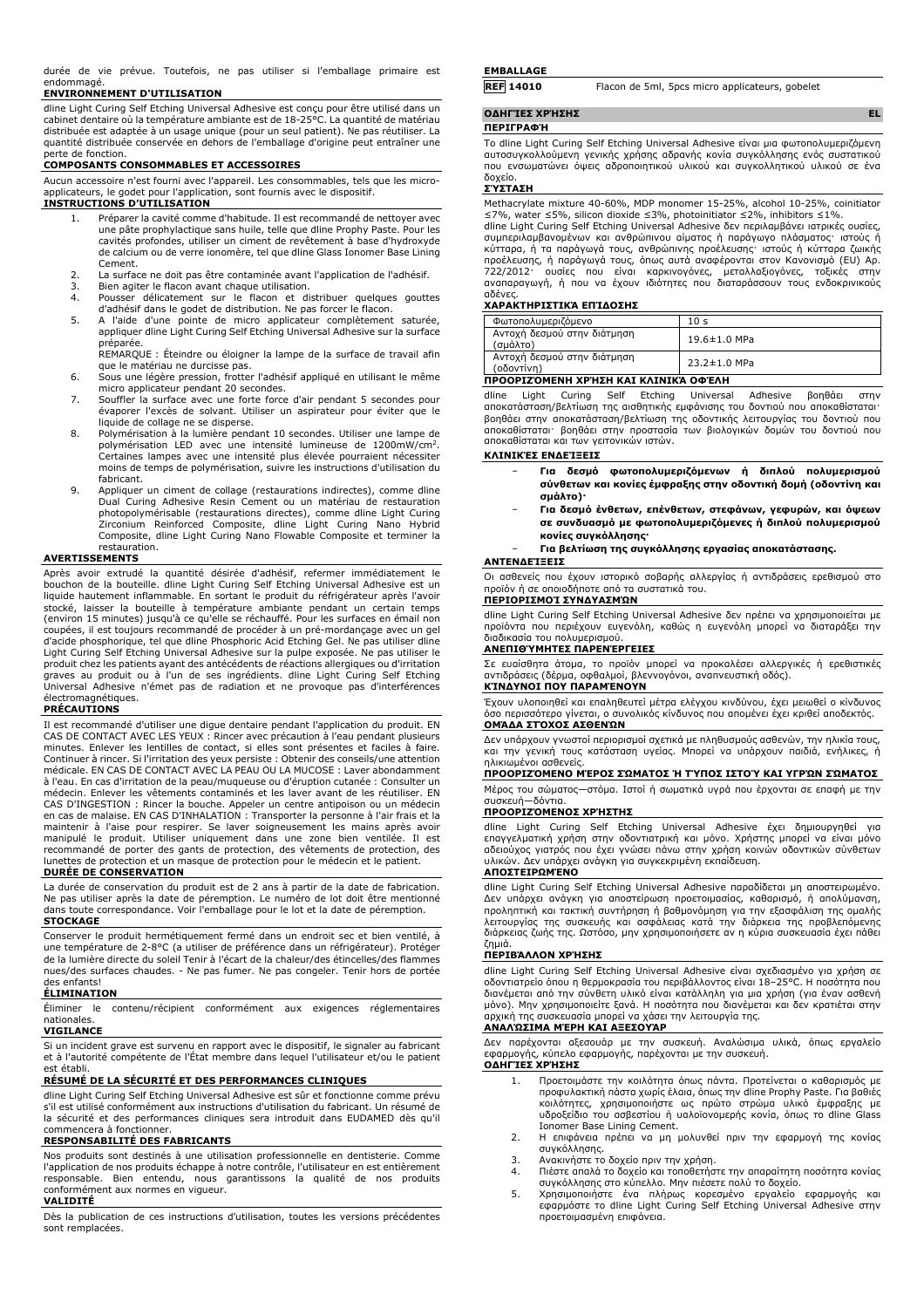ΣΗΜΕΙΩΣΗ! Σβήστε ή γυρίστε μακριά την λάμπα από την επιφάνεια

- εργασίας ώστε να μην σκληρύνει το υλικό. 6. Με ελαφριά πίεση, τρίψτε την κονία συγκόλλησης που έχετε εφαρμόσει με το ίδιο εργαλείο εφαρμογής για 20 δευτερόλεπτα.
- 7. Κατευθύνετε ισχυρή ροή αέρα στην επιφάνεια για 5 δευτερόλεπτα για να εξατμιστεί το διαλυτικό που περισσεύει. Χρησιμοποιήστε αντλία αναρρόφησης για να μην σκορπιστεί η κονία συγκόλλησης.
- 8. Φωτοπολυμερίστε για 10 δευτερόλεπτα. Χρησιμοποιήστε λάμπα πολυμερισμού LED με ένταση φωτός 1200mW/cm<sup>2</sup> . Κάποιες λάμπες με
- μεγαλύτερη ένταση μπορεί να χρειάζονται λιγότερο χρόνο πολυμερισμού,<br>ακολουθήστε τις οδηγίες χρήσης του κατασκευαστή.<br>9. Εφαρμόστε κονία συγκόλλησης (έμμεσες αποκαταστάσεις), όπως το dline<br>Dual Curing Adhesive Resin Cemen Zirconium Reinforced Composite, το dline Light Curing Nano Hybrid Composite, ή το dline Light Curing Nano Flowable Composite, και ολοκληρώστε την αποκατάσταση.

#### **ΠΡΟΕΙΔΟΠΟΙΉΣΕΙΣ**

Αφού έχετε εξάγει το επιθυμητό ποσό υλικού συγκόλλησης, κλείστε αμέσως το καπάκι. To dline Light Curing Self Etching Universal Adhesive είναι πολύ εύφλεκτο υγρό. Όταν αφαιρείτε το προϊόν από το ψυγείο μετά την αποθήκευση, αφήστε το δοχείο σε θερμοκρασία δωματίου για λίγη ώρα (περίπου 15 λεπτά) μέχρι να ζεσταθεί. Για μη<br>κομμένες επιφάνειες σμάλτου, πάντα προτείνεται αδροποίηση με gel φωσφορικού<br>οξέος, όπως το dline Phosphoric Acid Etching Gel. Μην χρησιμοποιήσ Curing Self Etching Universal Adhesive σε εκτεθειμένο πολφό. Μην χρησιμοποιείτε το<br>προϊόν σε ασθενείς που έχουν ιστορικό σοβαρής αλλεργίας ή αντιδράσεις ερεθισμού<br>στο προϊόν ή σε οποιοδήποτε από τα συστατικά του. dline Li

#### παρεμβολές. **ΠΡΟΦΥΛΆΞΕΙΣ**

Προτείνεται η χρήση απομονωτήρα κατά την διάρκεια της εφαρμογής του προϊόντος.<br>ΣΕ ΠΕΡΙΠΤΩΣΗ ΕΠΑΦΗΣ ΜΕ ΤΑ ΜΑΤΙΑ: Ξεπλύνετε προσεκτικά με νερό για αρκετά Σεπλένετε. ΣΕ ΠΕΡΙΠΤΩΣΗ ΕΠΑΦΗΣ ΜΕ ΤΟ ΔΕΡΜΑ 'Η ΒΛΕΝΝΟΓΟΝΟΥΣ: Πλύντε με

Η διάρκεια ζωής του προϊόντος είναι 2 χρόνια από την ημερομηνία κατασκευής. Μην χρησιμοποιείτε μετά την ημερομηνία λήξης. Ο αριθμός παρτίδας πρέπει να αναφέρεται σε κάθε δήλωση. Δείτε την συσκευασία για τον αριθμό παρτίδας και την ημερομηνία λήξης.

#### **ΑΠΟΘΉΚΕΥΣΗ**

Κρατήστε dline Light Curing Self Etching Universal Adhesive ερμητικά κλειστό σε ξηρό και καλά αεριζόμενο χώρο, σε θερμοκρασία 2-8°C (Κατά προτίμηση σε ψυγείο).<br>Προστατέψτε από απευθείας έκθεση στο ηλιακό φως. Κρατήστε μακριά<br>θερμότητα/σπίθες/ανοιχτές φλόγες/θερμές επιφάνειες. — Μην καπνίζετε. Μην παγώσετε. Κρατήστε μακριά από παιδιά!

# **ΔΙΆΘΕΣΗ**

Η διάθεση των περιεχομένων και του περιέκτη να γίνεται σύμφωνα με τους εθνικούς κανονισμούς.

### **ΠΡΟΣΟΧΉ**

Αν οποιοδήποτε σοβαρό περιστατικό λάβει χώρα σε σχέση με την συσκευή, να το αναφέρετε στον κατασκευαστή και την αρμόδια αρχή της χώρας ή της πολιτείας στην οποία ο χρήστης και/ή ο ασθενής βρίσκονται. **ΠΕΡΊΛΗΨΗ ΑΣΦΆΛΕΙΑΣ ΚΑΙ ΚΛΙΝΙΚΉΣ ΕΠΊΔΟΣΗΣ**

dline Light Curing Self Etching Universal Adhesive είναι ασφαλές και αποδίδει όπως προορίζεται αν χρησιμοποιείται σύμφωνα με τις οδηγίες χρήσης του κατασκευαστή. Η περίληψη της ασφάλειας και της κλινικής επίδοσης θα εισαχθεί στο σύστημα EUDAMED

# μόλις ξεκινήσει να λειτουργεί. **ΥΠΕΥΘΥΝΌΤΗΤΑ ΚΑΤΑΣΚΕΥΑΣΤΉ**

Τα προϊόντα μας έχουν αναπτυχθεί για επαγγελματική χρήση στην οδοντιατρική. Καθώς η εφαρμογή των προϊόντων μας είναι πέρα από τον έλεγχό μας, ο χρήστης είναι πλήρως υπεύθυνος για την εφαρμογή τους. Προφανώς, εγγυόμαστε ότι η ποιότητα των προϊόντων μας είναι σε συμφωνία με τα πρότυπα που εφαρμόζονται. **ΕΓΚΥΡΌΤΗΤΑ**

Κατά την έκδοση του παρόντος εγχειριδίου χρήσης, όλες οι προηγούμενες εκδόσεις αντικαθίστανται.

| ΣΥΣΚΕΥΑΣΊΑ |  |  |  |  |  |
|------------|--|--|--|--|--|
|            |  |  |  |  |  |

**REF 14010** δοχείο 5ml, 5 τεμάχια εργαλείο εφαρμογής, κύπελο

# **HASZNÁLATI UTASÍTÁS HU**

#### **LEÍRÁS**

Az dline Light Curing Self Etching Universal Adhesive egy fénykeményedő, bioinert, egykomponensű, univerzális önmaró ragasztó, amely a maratás és a ragasztás szempontjait egyetlen flakonban egyesíti.

# **ÖSSZETÉTEL**

Metakrilátkeverék 40-60%, MDP monomer 15-25%, alkohol 10-25%, koiniciátor ≤7%, víz ≤5%, szilícium-dioxid ≤3%, fotoiniciátor ≤2%, inhibitorok ≤1%.

dline Light Curing Self Etching Universal Adhesive nem tartalmaz gyógyászati<br>anyagot, beleértve az emberi vért vagy plazmaszármazékot; emberi eredetű<br>szöveteket vagy sejteket vagy azok származékait; a 722/2012/EU rendeletb említett állati eredetű szöveteket vagy sejteket vagy azok származékait; rákkeltő, mutagén, reprodukciót károsító vagy endokrin károsító tulajdonságokkal rendelkező anyagokat.

#### **TELJESÍTMÉNYJELLEMZŐK**

| Fénykeményedés                   |              |
|----------------------------------|--------------|
| Nyírási kötésszilárdság (zománc) | 19.6±1.0 MPa |
| Nyírási kötésszilárdság (dentin) | 23.2±1.0 MPa |
|                                  |              |

# **RENDELTETÉSSZERŰ HASZNÁLAT ÉS KLINIKAI ELŐNYÖK**

dline Light Curing Self Etching Universal Adhesive segít helyreállítani/javítani a helyreállítható fog esztétikai megjelenését; segít helyreállítani/megőrizni a

helyreállítható fog fogászati funkcióját; segít megvédeni a helyreállítható fog és a szomszédos szövetek biológiai struktúráit.

# **KLINIKAI JAVALLATOK**

- − **Fény- vagy kettős keményítésű kompozitok és kompomerek fogszerkezethez (dentin és zománc) való kötéséhez;**
- − **Inlay-ek, onlay-ek, koronák, hidak, furnérok ragasztásához fényvagy kettős keményedésű rögzítőanyagokkal kombinálva;**

# − **A restauráció retenciójának javítása.**

# **ELLENJAVALLATOK**

Azok a betegek, akiknek a kórtörténetében a termékre vagy bármely összetevőre súlyos allergiás vagy irritációs reakciót észleltek.

# **A KOMBINÁCIÓKRA VONATKOZÓ KORLÁTOZÁSOK**

dline Light Curing Self Etching Universal Adhesive nem használható eugenolt tartalmazó termékekkel együtt, mivel az eugenol megzavarhatja a polimerizációs folyamatot.

# **NEMKÍVÁNATOS MELLÉKHATÁSOK**

Az arra fogékony egyéneknél a termék allergiás vagy irritációs reakciókat okozhat (bőr, szem, nyálkahártya, légutak). **MARADÉK KOCKÁZATOK**

A kockázatcsökkentő intézkedéseket végrehajtották és ellenőrizték, a kockázatot a lehető legnagyobb mértékben csökkentették, az általános maradék kockázatot elfogadhatónak ítélték.

#### **BETEGEK CÉLCSOPORTJA**

A betegpopulációra, életkorukra és általános egészségi állapotukra vonatkozóan nem ismertek korlátozások. Lehetnek gyermekek, középkorú vagy idős betegek. **A TEST TERVEZETT RÉSZE VAGY A TESTFOLYADÉKOK SZÖVETTÍPUSAI**

# Testrész - száj. Az eszközzel érintkező szövetek vagy testnedvek - fog.

**RENDELTETÉSSZERŰ FELHASZNÁLÓ**

dline Light Curing Self Etching Universal Adhesive kizárólag professzionális fogorvosi használatra fejlesztették ki. Felhasználója csak engedéllyel rendelkező orvos, aki ismeri a szokásos fogászati ragasztók sok használatát. Nincs szükség speciális képzésre.

#### **STERILITÁS**

dline Light Curing Self Etching Universal Adhesive nem steril módon szállítják. Nincs szükség semmilyen előkészítő sterilizálásra, tisztításra vagy fertőtlenítésre, megelőző, rendszeres karbantartásra vagy kalibrálásra annak érdekében, hogy az eszköz rendeltetésszerű élettartama alatt megfelelően és biztonságosan működjön. Ne használja azonban, ha az elsődleges csomagolás sérült.

## **FELHASZNÁLÁSI KÖRNYEZET**

dline Light Curing Self Etching Universal Adhesive fogorvosi rendelőben való<br>használatra-tervezték, ahol a környezeti hőmérséklet 18-25°C. Az adagolt ragasztó<br>mennyisége-egyszeri-használatra-alkalmas (csak-egy-páciens-szám fel újra. A nem az eredeti csomagolásban tárolt adagolt mennyiség funkcióvesztéshez vezethet.

# **FOGYASZTHATÓ ÖSSZETEVŐK ÉS TARTOZÉKOK**

A készülékhez nem mellékelnek tartozékokat. A készülékhez szükséges kellékeket, mint például mikroapplikátorokat, az alkalmazáshoz szükséges csészét, a készülékkel együtt szállítják. **Használati utasítás**

- 1. Készítse elő az üreget a szokásos módon. Tisztítás olajmentes profilaxispasztával, például dline Prophy Paste-vel ajánlott. Mély üregek esetén használjon kalcium-hidroxid bélést vagy üvegionomer bázisú béléscementet, mint például az dline Glass Ionomer Base Lining Cement. 2. A felületnek nem szabad szennyezettnek lennie a ragasztó felhordása
- előtt.
- 
- 3. Minden használat előtt jól rázza fel a flakont.<br>4. Finoman nyomja meg a flakont, és adagoljon néhány csepp ragasztót az<br>adagolócsészébe. Ne erőltesse a flakont.<br>5. A teljesen telített mikroapplikátor hegyével vigye fel
- MEGJEGYZÉS! Kapcsolja ki vagy fordítsa el a lámpát a munkafelülettől, hogy az anyag ne keményedjen meg.
- 6. Enyhe nyomás alatt dörzsölje be a felhordott ragasztót ugyanezzel a
- mikroapplikátorral 20 másodpercig. 7. Fújja a felületet erős levegővel 5 másodpercig, hogy a felesleges oldószer elpárologjon. Használjon vákuumszívót, hogy megakadályozza a ragasztófolyadék szétszóródását.
- 8. Keményítés fénnyel 10 másodpercig. Használjon LED-polimerizációs lámpát 1200mW/cm<sup>2</sup> fényintenzitással. Néhány nagyobb intenzitású lámpa rövidebb polimerizációs időt igényelhet, kövesse a gyártó használati utasítását.
- 9. Alkalmazzon rögzítőcementet (indirekt restaurációk), például dline Dual<br>Curing Adhesive Resin Cement vagy fénykeményedő restaurációs<br>anyagot (direkt restaurációk), például dline Light Curing Zirconium<br>Reinforced Composi Light Curing Nano Flowable Composite, és fejezze be a restaurációt...

#### **FIGYELMEZTETÉSEK**

Miután a kívánt mennyiségű ragasztóanyag extrudálódott, azonnal zárja le a flakon<br>kupakját. Az dline Light Curing Self Etching Universal Adhesive erősen gyúlékony<br>folyadék. Amikor a terméket tárolás után kiveszi a hűtőszek például dline Phosphoric Acid Etching Gel-nel. Ne használja az dline Light Curing Self<br>Etching Universal Adhesive-t a szabadon hagyott fogpépen. Ne használja a terméket<br>olyan betegeknél, akiknek a kórtörténetében súlyos al Universal Adhesive nem bocsát ki sugárzást és nem okoz elektromágneses zavarokat. **ÓVINTÉZKEDÉSEK**

A termék alkalmazása során ajánlott a kofferdam használata. HA SZEMBEN:<br>Óvatosan öblítse ki vízzel néhány percig. Távolítsa el a kontaktlencsét, ha van és<br>könnyen elvégezhető. Folytassa az öblítést. Ha a szemirritáció tová Kérjen orvosi tanácsot/ellátást. HA BÖRRE VAGY MUCOSARA: Bő vízzel mossa le. Ha<br>bőr/nyálkahártya irritáció vagy kiütés lép fel: Kérjen orvosi tanácsot/ellátást. Vegye<br>le a szennyezett ruházatot, és újrahasználat előtt moss Öblítse ki a száját. Hívjon mérgezési központot vagy orvost/gyógyszerészt, ha rosszul<br>érzi magát. BEFEJEZÉS ESETÉN: Vigye a személyt friss levegőre, és tartsa<br>kényelmesen a légzéshez. A termék kezelése után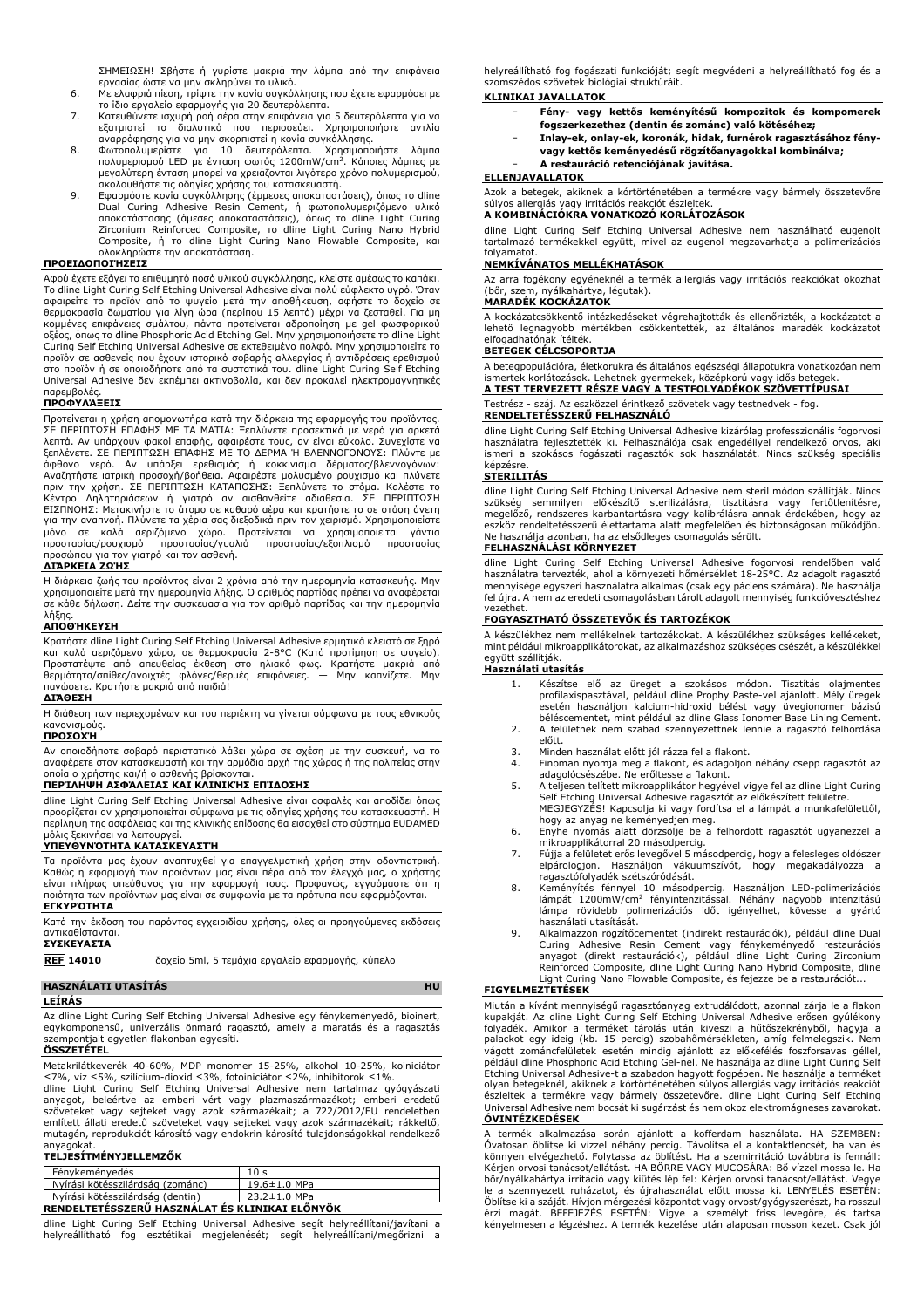szellőztetett helyen használja. Az orvos és a beteg számára védőkesztyű/védő ruházat/szem- és arcvédő viselése ajánlott.

# **SZAVATOSSÁGI IDŐ**

dline Light Curing Self Etching Universal Adhesive eltarthatósági ideje a gyártástól számított 2 év. A lejárati idő után ne használja fel. A tételszámot minden levelezésben fel kell tüntetni. A tétel és a lejárati dátumot lásd a csomagoláson.

# **TÁROLÁS**

A terméket szorosan lezárva, száraz, jól szellőző helyen, 2-8 °C-on tartsa (lehetőleg hűtőszekrényben). Védje a közvetlen napfénytől. Tartsa távol a hőtől/szikrától/nyílt lángtól/forró felületektől. - Tilos a dohányzás. Ne fagyassza le. Gyermekek elől elzárva tartandó!

#### **MEGSEMMISÍTÉS**

A tartalmat/tartályt a nemzeti jogszabályi előírásoknak megfelelően ártalmatlanítsa. **ÉBERSÉG**

Ha az eszközzel kapcsolatban bármilyen súlyos esemény történt, jelentse a gyártónak és a felhasználó és/vagy a beteg letelepedése szerinti tagállam illetékes hatóságának.

## **A BIZTONSÁGOSSÁG ÉS A KLINIKAI TELJESÍTMÉNY ÖSSZEFOGLALÁSA**

dline Light Curing Self Etching Universal Adhesive biztonságos és rendeltetésszerűen<br>működik, ha a gyártó használati utasításának megfelelően használják. A<br>biztonságosság és a klinikai teljesítmény össz

#### **A GYÁRTÓ FELELŐSSÉGE**

Termékeinket a fogászatban történő professzionális használatra fejlesztettük ki. Mivel<br>termékeink alkalmazása nem áll a mi ellenőrzésünk alatt, a felhasználó teljes<br>mértékben felelős az alkalmazásért. Ter minőségét az alkalmazott szabványoknak megfelelően.

### **ÉRVÉNYESSÉG**

| A jelen használati utasítás megjelenésével minden korábbi változat hatályát veszti. |  |
|-------------------------------------------------------------------------------------|--|
| <b>CSOMAGOLÁS</b>                                                                   |  |

| <b>REF 14010</b> | 5ml-es flakon, 5db mikro applikátor, pohár |
|------------------|--------------------------------------------|
|                  |                                            |

## **ISTRUZIONI PER L'USO IT**

**DESCRIZIONE**

dline Light Curing Self Etching Universal Adhesive è un adesivo universale automordenzante, bioinerte, monocomponente, che incorpora aspetti mordenzatura e incollaggio in un unico flacone.

#### **COMPOSIZIONE**

Miscela di metacrilato 40-60%, monomero MDP 15-25%, alcool 10-25%, coiniziatore ≤7%, acqua ≤5%, biossido di silicio ≤3%, fotoiniziatore ≤2%, inibitori ≤1%.

dline Light Curing Self Etching Universal Adhesive non contiene sostanze medicinali, compresi sangue umano o derivati del plasma; tessuti o cellule, o loro derivati, di origine umana; tessuti o cellule di origine animale, o loro derivati, come indicato nel regolamento (UE) n. 722/2012; sostanze cancerogene, mutagene, tossiche per la riproduzione o con proprietà di alterazione del sistema endocrino. **CARATTERISTICHE DELLE PRESTAZIONI**

| Fotopolimerizzazione                  | 10 <sub>s</sub>    |  |  |  |
|---------------------------------------|--------------------|--|--|--|
| Forza di adesione al taglio (smalto)  | $19.6 \pm 1.0$ MPa |  |  |  |
| Forza di adesione al taglio (dentina) | $23.2 \pm 1.0$ MPa |  |  |  |
| SCOPO PREVISTO E BENEFICI CLINICI     |                    |  |  |  |

### **SCOPO PREVISTO E BENEFICI CLINICI**

dline Light Curing Self Etching Universal Adhesive aiuta a ripristinare/migliorare l'aspetto estetico del dente riparabile; aiuta a ripristinare/mantenere la funzione dentale del dente riparabile; aiuta a proteggere le strutture biologiche del dente riparabile e i tessuti adiacenti.

### **INDICAZIONI CLINICHE**

- − **Per legare compositi e compomeri leggeri o a polimerizzazione duale alla struttura del dente (dentina e smalto);**
- − **Per incollare inlay, onlay, corone, ponti, faccette in combinazione con materiali da cementazione a polimerizzazione duale o leggera;**

### − **Per migliorare la conservazione di un restauro. CONTROINDICAZIONI**

Pazienti che hanno una storia di gravi reazioni allergiche o di irritazione al prodotto o a uno qualsiasi degli ingredienti.

## **RESTRIZIONI ALLE COMBINAZIONI**

dline Light Curing Self Etching Universal Adhesive non deve essere usato con prodotti contenenti eugenolo, in quanto l'eugenolo può disturbare il processo di polimerizzazione.

# **EFFETTI COLLATERALI INDESIDERATI**

In individui suscettibili, dline Light Curing Self Etching Universal Adhesive può causare reazioni allergiche o di irritazione (pelle, occhi, mucose, vie respiratorie).

# **RISCHI RESIDUI**

Le misure di controllo del rischio sono state implementate e verificate, il rischio è ridotto il più possibile, il rischio residuo complessivo è giudicato accettabile. **GRUPPO TARGET DEL PAZIENTE**

Non sono note restrizioni per quanto riguarda la popolazione dei pazienti, la loro età e le condizioni generali di salute. Possono essere bambini, pazienti di mezza età o anziani.

# **PARTE DEL CORPO PREVISTA O TIPI DI TESSUTI O FLUIDI CORPOREI**

Parte del corpo - bocca. Tessuti o fluidi corporei a contatto con il dispositivo - dente. **UTILIZZATORE PREVISTO**

dline Light Curing Self Etching Universal Adhesive è sviluppato solo per uso professionale in odontoiatria. Il suo utilizzatore è solo un medico autorizzato che ha la conoscenza di come usare i comuni materiali dentali. Non c'è bisogno di una formazione specifica.

## **STERILITÀ**

dline Light Curing Self Etching Universal Adhesive viene consegnato non sterile. Non c'è bisogno di alcuna sterilizzazione preparatoria, pulizia o disinfezione,<br>manutenzione-preventiva eregolare-o-calibrazione-per-garantire-che-il-dispositivo<br>funzioni-correttamente-e-in-sicurezza-durante-la-sua-vita-previs utilizzare se la confezione primaria è danneggiata.

## **AMBIENTE DI UTILIZZO**

dline Light Curing Self Etching Universal Adhesive è progettato per essere usato in studi dentistici dove la temperatura ambiente è di 18-25°C. La quantità erogata di

materiale è adatta all'uso singolo (solo per un paziente). Non riutilizzare. La quantità erogata conservata non nella confezione originale può portare alla perdita di funzionalità.

### **COMPONENTI DI CONSUMO E ACCESSORI**

Non vengono forniti accessori con il dispositivo. I materiali di consumo, come i micro applicatori, la tazza per l'applicazione, sono forniti con il dispositivo. **ISTRUZIONI PER L'USO**

- 1. Preparare la cavità come solito fare. Si raccomanda la pulizia con una pasta di profilassi senza olio, come dline Prophy Paste. Per cavità profonde, utilizzare un liner all'idrossido di calcio o un cemento di rivestimento a base di vetroionomero, come dline Glass Ionomer Base
- Lining Cement. 2. La superficie non deve essere contaminata prima dell'applicazione dell'adesivo.
- 3. Agitare bene il flacone prima di ogni utilizzo.<br>3. Spingere delicatamente il flacone ed erogare
- 4. Spingere delicatamente il flacone ed erogare poche gocce di adesivo nella
- tazza di erogazione. Non forzare la bottiglia. 5. Usando una punta di micro applicatore completamente satura, applicare dline Light Curing Self Etching Universal Adhesive sulla superficie preparata.

NOTA! Spegnere o allontanare la lampada dalla superficie di lavoro in modo che il materiale non si indurisca.

- 6. Sotto una leggera pressione, strofinare l'adesivo applicato con lo stesso micro applicatore per 20 secondi.
- 7. Soffiare la superficie con una forte forza d'aria per 5 secondi per far evaporare il solvente in eccesso. Usare un aspiratore per evitare che il
- liquido adesivo si disperda. 8. Polimerizzare con la luce per 10 secondi. Utilizzare la lampada di polimerizzazione a LED con intensità di luce 1200mW/cm<sup>2</sup> . Alcune lampade con intensità superiore potrebbero richiedere meno tempo di polimerizzazione, seguire le istruzioni del produttore per l'uso.
- 9. Applicare il cemento di cementazione (restauri indiretti), come dline Dual Curing Adhesive Resin Cement o il materiale da restauro fotopolimerizzante (restauri diretti), come dline Light Curing Zirconium<br>Reinforced Composite, dline Light Curing Nano Hybrid Composite, dline<br>Light Curing Nano Flowable Composite e finire il restauro.

# **AVVERTENZE**

Dopo la quantità desiderata di adesivo estruso, chiudere immediatamente il tappo della bottiglia. dline Light Curing Self Etching Universal Adhesive è un liquido<br>altamente infiammabile. Quando si toglie il prodotto dal frigorifero dopo la<br>conservazione,lasciarelabottiglia-a-temperatura-ambiente-per-un-15 minuti) fino al riscaldamento. Per le superfici di smalto non tagliate, si raccomanda sempre la pre-mordenzatura con gel di acido fosforico, come dline Phosphoric Acid Etching Gel. Non utilizzare dline Light Curing Self Etching Universal Adhesive su polpa esposta. Non utilizzare il prodotto in pazienti che hanno precedenti di gravi reazioni allergiche o di irritazione al prodotto o a uno qualsiasi degli ingredienti. dline Light Curing Self Etching Universal Adhesive non emette radiazioni e non causa interferenze elettromagnetiche.

# **PRECAUZIONI**

Si raccomanda l'uso di un cofferdam durante l'applicazione del prodotto. IN CASO DI CONTATTO CON GLI OCCHI: sciacquare con cautela con acqua per diversi minuti.<br>Rimuovere le lenti a contatto, se presenti e facili da fare. Continuare a risciacquare.<br>Se l'irritazione oculare persiste: Richiedere l'intervent CONTATTO CON PELLE O MUCOSA: lavare abbondantemente con acqua. Se si verifica un'irritazione o un'eruzione cutanea/mucosa: Consultare un medico. Togliersi di<br>dosso gli indumenti contaminati e lavarli prima di riutilizzarli. IN CASO DI<br>INGESTIONE: Sciacquarelabocca. Chiamare uncentro-antivelenio-un-m ci si sente bene. IN CASO DI INALAZIONE: Portare la persona all'aria aperta e tenerla a proprio agio per la respirazione. Lavare accuratamente le mani dopo la manipolazione. Utilizzare solo in una zona ben ventilata. Si raccomanda di indossare guanti protettivi/abbigliamento protettivo/protezione per gli occhi/viso per il medico e il paziente.

## **DURATA DI CONSERVAZIONE**

La durata di conservazione del prodotto è di 2 anni dalla data di fabbricazione. Non utilizzare dopo la data di scadenza. Il numero di lotto deve essere citato in tutta la corrispondenza. Vedere la confezione per il lotto e la data di scadenza.

# **CONSERVAZIONE**

Tenere il prodotto ben chiuso in un luogo asciutto e ben ventilato a 2-8°C (preferibile<br>in frigorifero). Proteggere dalla luce solare diretta. Tenere lontano da<br>calore/scintille/fiamme aperte/superfici ca fuori dalla portata dei bambini!

### **SMALTIMENTO**

Smaltire il contenuto/contenitore come richiesto dai requisiti normativi nazionali. **VIGILANZA**

Se si è verificato un incidente grave in relazione al dispositivo, riferirlo al fabbricante e all'autorità competente dello Stato Membro in cui è stabilito l'utente e/o il paziente. **RIASSUNTO DELLA SICUREZZA E DELLE PRESTAZIONI CLINICHE**

dline Light Curing Self Etching Universal Adhesive è sicuro e funziona come previsto se utilizzato secondo le istruzioni d'uso del fabbricante. La sintesi della sicurezza e delle prestazioni cliniche sarà introdotta in EUDAMED non appena inizierà a funzionare.

#### **RESPONSABILITÀ DEI PRODUTTORI**

I nostri prodotti sono stati sviluppati per l'uso professionale in odontoiatria. Poiché l'applicazione dei nostri prodotti è al di fuori del nostro controllo, l'utente è completamente responsabile dell'applicazione. Naturalmente, garantiamo la qualità dei nostri prodotti secondo le norme applicate.

### **VALIDITÀ**

Con la pubblicazione di queste istruzioni per l'uso, tutte le versioni precedenti vengono sostituite.

# **IMBALLAGGIO**

**REF 14010** Flacone da 5ml, 5pz micro applicatori, tazza

# **LIETOŠANAS INSTRUKCIJA LV**

**APRAKSTS**

dline Light Curing Self Etching Universal Adhesive ir gaismā cietējoša, bioinerta vienkomponenta universālā paškodinošā līme ar kodināšanas un sasaistes aspektiem vienā pudelē. **SASTĀVS**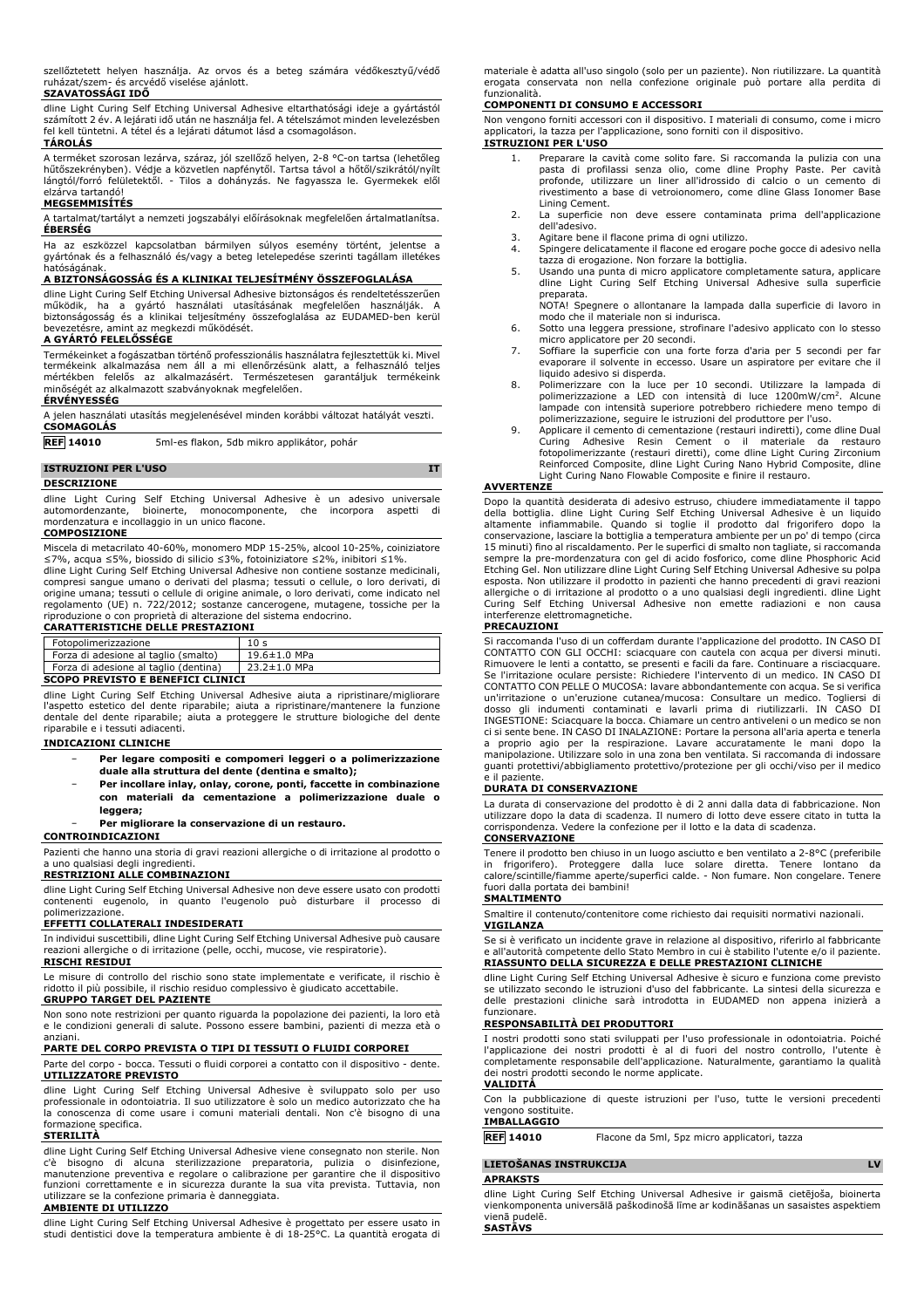Metakrilāta maisījums 40–60 %, MDP monomērs 15–25 %, spirts 10–25 %, koiniciators ≤7 %, ūdens ≤5 %, silīcija dioksīds ≤3 %, fotoiniciators ≤2 %, inhibitori  $≤1$  %.

dline Light Curing Self Etching Universal Adhesive nesatur ārstnieciskas vielas, tostarp cilvēka asinis vai plazmas atvasinājumus, cilvēka izcelsmes audus, šūnas vai<br>to atvasinājumus, dzīvnieku izcelsmes audus, šūnas vai to atvasinājumus, kā minēts<br>Regulā (ES) Nr. 722/2012, vielas, kas ir kancer īpašības.

#### **SNIEGUMA RAKSTURLIELUMI**

| Cietēšana gaismā                | 10 <sub>s</sub> |
|---------------------------------|-----------------|
| Bīdes saites stiprība (emalja)  | 19.6±1.0 MPa    |
| Bīdes saites stiprība (dentīns) | 23.2±1.0 MPa    |
|                                 |                 |

# **PAREDZĒTAIS MĒRĶIS UN KLĪNISKIE IEGUVUMI**

dline Light Curing Self Etching Universal Adhesive palīdz atjaunot/uzlabot atjaunojamā zoba estētisko izskatu, palīdz atjaunot/uzturēt atjaunojamā zoba darbību, palīdz aizsargāt atjaunojamā zoba un blakus esošo audu bioloģiskās struktūras.

#### **KLĪNISKĀS INDIKĀCIJAS**

- − **Gaismā vai divkārši cietējošu kompozītmateriālu un kompomēru savienošanai ar zoba struktūru (dentīnu un emalju);**
- − **Inleju, onleju, kronīšu, tiltiņu, venīru sasaistei kombinācijā ar gaismā vai divkārši cietējošiem cementējošiem materiāliem;** − **Restaurācijas noturības uzlabošanai.**

#### **KONTRINDIKĀCIJAS**

Pacienti, kuriem anamnēzē ir bijušas smagas alerģiskas vai kairinošas reakcijas pret izstrādājumu vai kādu no sastāvdaļām.

#### **IEROBEŽOJUMI KOMBINĀCIJĀM**

dline Light Curing Self Etching Universal Adhesive nedrīkst lietot kopā ar produktiem, kas satur eigenolu, jo eigenols var traucēt polimerizācijas procesu.

## **NEVĒLAMĀS BLAKUSPARĀDĪBAS**

Jutīgiem cilvēkiem izstrādājums var izraisīt alerģiskas vai kairinājuma reakcijas (āda, alotāda, elpceļi).

#### **PĀRĒJIE RISKI**

Riska kontroles pasākumi ir ieviesti un pārbaudīti, risks ir samazināts, ciktāl iespējams, kopējais atlikušais risks tiek uzskatīts par pieņemamu.

#### **PACIENTU MĒRĶGRUPA**

Nav zināmu ierobežojumu attiecībā uz pacientu populāciju, viņu vecumu un vispārējo veselības stāvokli. Var būt bērni, vidēja vecuma vai gados vecāki pacienti.

**PAREDZĒTĀ ĶERMEŅA DAĻA VAI ĶERMEŅA ŠĶIDRUMU AUDU VEIDI** Ķermeņa daļa — mute. Audu vai ķermeņa šķidrumu saskare ar ierīci — zobs.

## **PAREDZĒTAIS LIETOTĀJS**

dline Light Curing Self Etching Universal Adhesive ir paredzēts profesionālai lietošanai tikai zobārstniecībā. Tā lietotājs ir tikai licencēts ārsts, kurš zina, kā lietot parastos zobu materiālus. Nav nepieciešama specifiska apmācība.

## **STERILITĀTE**

dline Light Curing Self Etching Universal Adhesive tiek piegādāts nesterils. Lai<br>nodrošinātu ierīces pareizu un drošu darbību paredzētajā kalpošanas laikā, nav<br>nepieciešama - nekāda - sagatavojoša - sterilizācija, - tīrīša profilaktiska, regulāra apkope vai kalibrēšana. Tomēr nelietojiet, ja primārais iepakojums ir bojāts.

# **IZMANTOŠANAS VIDE**

dline Light Curing Self Etching Universal Adhesive ir paredzēts lietošanai zobārstniecības kabinetā, kur vides temperatūra ir 18–25 °C. Dozētais materiāla daudzums ir piemērots vienreizējai lietošanai (tikai vienam pacientam). Nelietojiet atkārtoti. Dozētais daudzums, kas netiek glabāts oriģinālajā iepakojumā, var izraisīt funkcijas zudumu.

#### **PALĪGMATERIĀLI UN PIEDERUMI**

Ierīces piegādes komplektā nav iekļauti piederumi. Ierīces piegādes komplektā ir iekļauti palīgmateriāli, piemēram, mikroaplikatori un trauciņš uzklāšanai. **LIETOŠANAS INSTRUKCIJA**

- 1. Sagatavojiet dobumu kā parasti. Ieteicama tīrīšana ar eļļu nesaturošu profilaktisko pastu, piemēram, dline Prophy Paste. Dziļiem dobumiem izmantojiet kalcija hidroksīda oderējumu vai stikla jonomēru bāzes cementu, piemēram, dline Glass Ionomer Base Lining Cement. 2. Pirms līmvielas uzklāšanas virsma nedrīkst būt piesārņota.
- 
- 3. Pirms katras lietošanas kārtīgi sakratiet pudelīti.
- 4. Viegli saspiediet pudelīti un dozējiet dažus pilienus līmvielas dozēšanas trauciņā. Nespiediet pudelīti ar spēku.
- 5. Izmantojot pilnībā piesātinātu mikroaplikatora uzgali, uz sagatavotās virsmas uzklājiet dline Light Curing Self Etching Universal Adhesive. PIEZĪME! Izslēdziet lampu vai pagrieziet to projām no darba virsmas, lai materiāls nesacietētu.
- 6. Ar nelielu spiedienu 20 sekundes berzējiet uzklāto līmvielu, izmantojot to pašu mikroaplikatoru.
- 7. Pūtiet uz virsmu spēcīgu gaisa strūklu 5 sekundes, lai iztvaicētu šķīdinātāja pārpalikumu. Izmantojiet vakuuma aspiratoru, lai novērstu savienojošā šķidruma izkliedi.
- 8. Cietināšana ar gaismu 10 sekundes. Izmantojiet LED polimerizācijas<br>lampu ar 1200 mW/cm<sup>2</sup> gaismas intensitāti. Dažām lampām ar lielāku<br>intensitāti polimerizācijas laiks var būt īsāks; ievērojiet ražotāja lietošanas instrukciju.
- 9. Uzklājiet aizpildošo cementu (netiešām restaurācijām), piemēram, dline Dual Curing Adhesive Resin Cement, vai gaismā cietējošu restaurācijas materiālu (tiešām restaurācijām), piemēram, dline Light Curing Zirconium Reinforced Composite, dline Light Curing Nano Hybrid Composite, dline Light Curing Nano Flowable Composite, un pabeidziet restaurāciju..

#### **BRĪDINĀJUMI**

Pēc nepieciešamā līmes daudzuma ekstrudēšanas nekavējoties aizveriet pudeles vāciņu. dline Light Curing Self Etching Universal Adhesive ir viegli uzliesmojošs šķidrums. Izņemot produktu no ledusskapja pēc glabāšanas, atstājiet pudelīti uz laiku (apmēram 15 minūtēm) istabas temperatūrā līdz uzsilšanai. Negrieztajām emaljas virsmām vienmēr ieteicams veikt iepriekšēju kodināšanu ar fosforskābes gelu,<br>piemēram, dline Phosphoric Acid Etching Gel. Nelietojiet dline Light Curing Self<br>Etching Universal Adhesive uz atsegtas pulpas. Nelietojiet šo iz

pret izstrādājumu vai kādu tā sastāvdaļu. dline Light Curing Self Etching Universal Adhesive neizdala starojumu un nerada elektromagnētiskus traucējumus. **PIESARDZĪBAS PASĀKUMI**

# Izstrādājuma uzklāšanas laikā ieteicams lietot koferdamu. PĒC SASKARES AR ACĪM: Uzmanīgi skalojiet ar ūdeni vairākas minūtes. Ja ievietotas kontaktlēcas, izņemiet tās (ja tas nav sarežģīti). Turpiniet skalot. Ja acu kairinājums turpinās: konsultējieties ar ārstu / saņemiet medicīnisku palīdzību. PĒC SASKARES AR ĀDU VAI GĻOTĀDU: Mazgāt ar lielu daudzumu ūdens. Ja rodas ādas/gļotādas kairinājums vai izsitumi: Konsultēties ar ārstu / saņemt medicīnisku palīdzību. Novilkt piesārņoto apģērbu un<br>pirms atkārtotas lietošanas izmazgāt. NORĪŠANAS GADĪJUMĀ: Izskalot muti. Sliktas<br>pašsajūtas gadījumā nekavējoties sazināties ar Saindēšanā ārstu. IEELPOSANAS GADIJUMA: Nogādāt cietušo svaigā gaisā un nodrošināt ērtu<br>elpošanu. Pēc lietošanas rūpīgi nomazgājiet rokas. Lietojiet tikai labi vēdināmā vietā. Ārstam un pacientam ieteicams valkāt aizsargcimdus / aizsargapģērbu / acu aizsargus / sejas aizsargu.

# **GLABĀŠANAS ILGUMS**

Produkta derīguma termiņš ir 2 gadi kopš ražošanas datuma. Nelietojiet pēc derīguma termiņa beigām. Partijas numurs ir jānorāda visā sarakstē. Partiju un derīguma termiņu skatīt uz iepakojuma. **GLABĀŠANA**

Glabāt izstrādājumu cieši noslēgtu sausā, labi vēdināmā vietā 2-8 °C temperatūrā (vēlams ledusskapī). Sargājiet no tiešas saules gaismas. Netuviniet karstuma avotiem / dzirkstelēm / atklātām liesmām / karstām virsmām. — Nesmēķēt. Nesasaldēt. Glabāt bērniem nepieejamā vietā! **ATBRĪVOŠANĀS NO IZSTRĀDĀJUMA**

Atbrīvojieties no satura/konteinera atbilstoši valsts normatīvajām prasībām. **MODRĪBA**

Par jebkuru nopietnu incidentu, kas noticis saistībā ar ierīci, jāziņo ražotājam un tās dalībvalsts kompetentajai iestādei, kurā ir reģistrēts lietotājs un/vai pacients. **DROŠĪBAS UN KLĪNISKĀ SNIEGUMA KOPSAVILKUMS**

dline Light Curing Self Etching Universal Adhesive ir drošs un darbojas kā paredzēts,<br>ja to lieto saskaņā ar ražotāja lietošanas instrukciju. Drošības un klīniskā snieguma<br>kopsavilkums tiks ievadīts EUDAMED, tiklīdz tas sā

# **RAŽOTĀJA PIENĀKUMI**

Mūsu izstrādājumi ir izstrādāti profesionālai lietošanai zobārstniecībā. Tā kā mūsu izstrādājumu lietošana nav mūsu kontrolē, lietotājs ir pilnībā atbildīgs par izmantošanu. Protams, mēs garantējam savu izstrādājumu kvalitāti saskaņā ar piemērotajiem standartiem.

### **DERĪGUMS**

Pēc šīs lietošanas instrukcijas publicēšanas visas iepriekšējās versijas tiek aizstātas. **IEPAKOJUMS**

**REF 14010** 5 ml pudelīte, 5 mikroaplikatori, trauciņš

# **BRUKSANVISNING NO**

## **BESKRIVELSE**

dline Light Curing Self Etching Universal Adhesive er et lett herdings-, bioinert- og enkeltkomponent universelt selvetsende lim som inkorporerer aspekter ved etsning og binding i en enkelt flaske.

### **SAMMENSETNING**

Methacrylate blanding 40-60%, MDP monomer 15-25%, alkohol 10-25%, coinitiator

≤7%, vann ≤5%, silisiumdioksid ≤3%, fotoinitiator ≤2%, hemmere ≤1%.<br>dline Light Curing Self Etching Universal Adhesive inneholder ikke medisinsk stoff,<br>inkludert blod eller plasmaavledning; vev eller celler, eller menneskelig opprinnelse; vev eller celler av animalsk opprinnelse, eller deres<br>derivater, som referert til i forordning (EU) nr. stoffer som er kreftfremkallende,<br>mutagene, giftige for reproduksjon eller har endokrine fors

| lys herding                           | 10 <sub>s</sub>    |  |  |
|---------------------------------------|--------------------|--|--|
| skjærbindingsstyrke (emalje)          | $19.6 \pm 1.0$ MPa |  |  |
| Skjærbindingsstyrke (dentin)          | 23.2±1.0 MPa       |  |  |
| TILTENKTE FORMÅL OG KLINISKE FORDELER |                    |  |  |

dline Light Curing Self Etching Universal Adhesive bidrar til å gjenopprette / forbedre estetisk utseende av gjenopprettelig tann; bidrar til å gjenopprette / opprettholde tannfunksjonen til gjenopprettelig tann; bidrar til å beskytte biologiske strukturer av gjenopprettelig tann og tilstøtende vev.

## **KLINISKE INDIKASJONER**

- − **Å binde lys eller doble herdekompositter og komposatorer til tannstruktur (dentin og emalje);**
- − **Å binde innlegg, onlays, kroner, broer, finér i kombinasjon med en lett eller dobbel herding luting materialer;**
- − **Slik forbedrer du oppbevaringen av en gjenoppretting.**

#### **KONTRAINDIKASJONER**

Pasienter som tidligere har hatt alvorlige allergiske reaksjoner eller irritasjonsreaksjoner på produktet eller noen av innholdsstoffene.

**BEGRENSNINGER FOR KOMBINASJONER**

dline Light Curing Self Etching Universal Adhesive skal ikke brukes sammen med produkter som inneholder eugenol, da eugenol kan forstyrre polymerisasjonsprosessen.

#### **UØNSKEDE BIVIRKNINGER**

Hos utsatte personer kan produktet forårsake allergiske reaksjoner eller irritasjonsreaksjoner (hud, øye, slimhinne, luftveier). **RESTRISIKOER**

Risikokontrolltiltak ble implementert og verifisert, risikoen reduseres mest mulig, den samlede restrisikoen anses å være akseptabel.

## **PASIENTMÅLGRUPPE**

Ingen restriksjoner kjent om pasientpopulasjon, alder og generelle helsetilstander. Det kan være barn, middelaldrende eller eldre pasienter

# **TILTENKT DEL AV KROPPEN ELLER TYPER VEV AV KROPPSVÆSKER**

En del av kroppen – munn. Vev eller kroppsvæsker kontaktet av enheten - tann. **TILTENKT BRUKER**

dline Light Curing Self Etching Universal Adhesive er kun utviklet til profesjonell bruk innen tannpleie. Brukeren kan kun være lisensiert lege som har kunnskap om hvordan man bruker vanlige materialer. Det er ikke behov for spesifikk utdannelse. **STERILITET**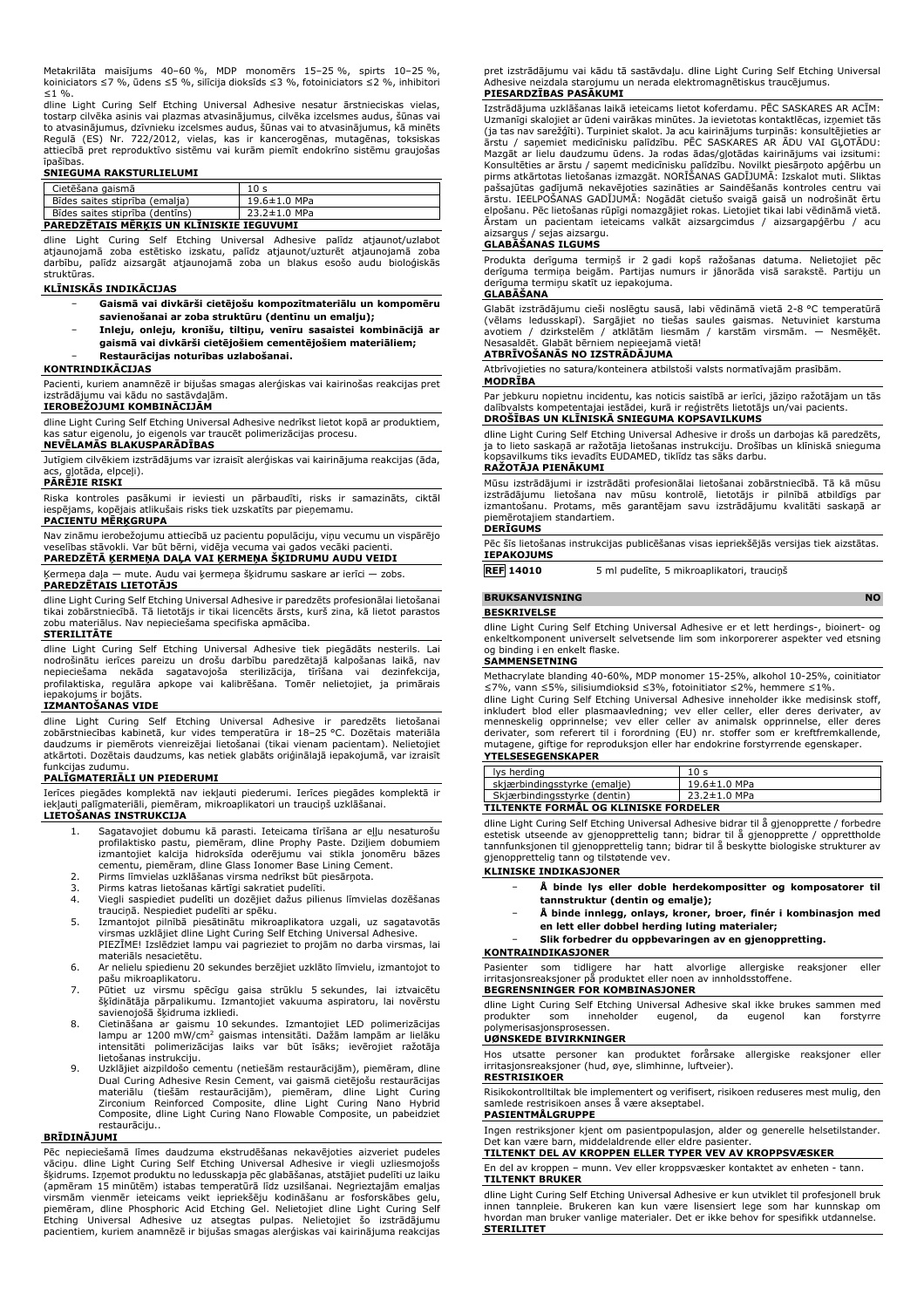dline Light Curing Self Etching Universal Adhesive leveres ikke-sterilt. Det er ikke<br>behov for forberedende sterilisering, rengjøring eller desinfeksjon, forebyggende,<br>regelmessig vedlikehold eller kalibrering forå sikre a i løpet av den tiltenkte levetiden. Bruk imidlertid ikke hvis primærpakken er skadet. **BRUK MILJØ**

dline Light Curing Self Etching Universal Adhesive er designet for å brukes på tannlegekontor der omgivelsestemperaturen er 18-25°C. Dispensert mengde materiale er egnet for engangsbruk (kun for én pasient). Skal ikke brukes på nytt. Dispensert mengde som ikke oppbevars i originalpakningen kan føre til tap av funksjon.

## **FORBRUKSKOMPONENTER OG TILBEHØR**

Det følger ikke med tilbehør med apparatet. Forbruksvarer, for eksempel mikroapplikatorer, kopp for påføring, leveres med enheten.

# **BRUKSANVISNING**

- 1. Forbered hulrommet som alltid. Rengjøring med oljefri profylaksepasta, for eksempel dline Prophy Paste anbefales. For dype hulrom bruk kalsiumhydroksidforing eller glassionomerbaseforingssement, for eksempel dline Glass Ionomer Base Lining Cement.
- 2. Overflaten må ikke kontamineres før limet påføres. 3. Rist flasken godt før hver bruk.
- 
- 4. Delikat trykk på flasken og dispenser få dråper lim i dispenseringskoppen. Ikke tving flasken.
- 5. Bruk en fullstendig mettet mikroapplikatorspiss, påfør dline Light Curing Self Etching Universal Adhesive på den forberedte overflaten. notat! Slå av eller vri lampen bort fra arbeidsflaten slik at materialet ikke herdes.
- 6. Under lett trykk gni det påførte limet ved hjelp av samme mikroapplikator i 20 sekunder.
- 7. Blås overflaten med sterkt luftvåpen i 5 sekunder for å fordampe overflødig løsningsmiddel. Bruk en vakuumaspirator for å hindre at bindevæsken sprer seg.
- 8. Herding med lys i 10 sekunder. Bruk LED-polymerisasjonslampe med lysintensitet 1200 mW/cm<sup>2</sup> . Noen lamper med høyere intensitet kan kreve mindre polymeriseringstid, følg produsentens bruksanvisning.
- 9. Păfør luting sement (indirekte restaureringer), for eksempel dline Dual<br>Curing Adhesive Resin Cement eller lett herding gjenopprettende<br>materiale (direkte restaureringer), for eksempel dline Light Curing<br>Zirconium Reinf Composite, dline Light Curing Nano Flowable Composite og finish restaurering.

#### **ADVARSLER**

Etter ønsket mengde lim ekstrudert, lukk flaskekorken umiddelbart. dline Light Curing Self Etching Universal Adhesive er svært brannfarlig væske. Når du fjerner produktet fra kjøleskapet etter lagring, la flasken stå i romtemperatur en stund (ca. 15 minutter) til oppvarming. For ikke-kuttede emaljeoverflater anbefales det alltid å foretere med fosforsyregel, for eksempel dline Phosphoric Acid Etching Gel. Ikke bruk dline Light Curing Self Etching Universal Adhesive på eksponert masse. Ikke bruk<br>produktet til pasienter som tidligere har hatt alvorlige allergiske eller<br>irritasjonsreaksjoner på produktet eller noen av innholdss elektromagnetiske forstyrrelser. **FORHOLDSREGLER**

Det anbefales å bruke cofferdam under påføring av produktet. VED KONTAKT MED ØYNE: Skyll forsiktig med vann i flere minutter. Fjern kontaktlinser, hvis de er til stede og enkle å ta ut. Fortsett skyllingen. Hvis øyeirritasjonen vedvarer: Få medisinsk rådgivning/oppmerksomhet. VED HUD ELLER SLIMHINNE KONTAKT: Vask med rikelig med vann. Hvis hud/slimhinneirritasjon eller oppstår: Få medisinsk råd/hjelp. Ta av forurensede klær og vask før gjenbruk. VED SVELGING: Skyll munnen. Ring et giftsenter eller lege/lege hvis du føler deg uvel. VED INNÅNDING: Fjern personen til frisk luft og hold deg komfortabel med å puste.

Vask hendene grundig etter håndtering. Skal kun brukes i et godt ventilert område. Det anbefales å bruke vernehansker/verneklær/vernebriller/ansiktsbeskyttelse for lege og pasient.

#### **HOLDBARHET**

Holdbarhet for dline Light Curing Self Etching Universal Adhesive er 2 år fra produksjonsdato. Skal ikke brukes etter utløpsdatoen. Partinummeret skal oppgis i all korrespondanse. Se emballasje for batch- og utløpsdato.

#### **OPPBEVARING**

Hold produktet tett lukket på et tørt, godt ventilert sted ved 2-8 °C (foretrukket i et kjøleskap). Beskyttes mot direkte sollys. Holdes unna varme/gnister/åpne flammer/varme overflater. — Røyking forbudt. Skal ikke fryses. Oppbevars utilgjengelig for barn!

#### **BORTSKAFFELSE**

Kast innhold/beholder slik beskrevet i nasjonale forskriftskrav.

#### **ÅRVÅKENHET**

Hvis det har skjedd en alvorlig hendelse i forbindelse med enhetsrapporten til produsenten og den kompetente myndigheten i medlemsstaten der brukeren og/eller pasienten er etablert.

#### **OPPSUMMERING AV SIKKERHET OG KLINISK YTELSE**

dline Light Curing Self Etching Universal Adhesive er trygt og fungerer som det skal<br>hvis det brukes i henhold til produsentens bruksanvisning. Oppsummering av<br>sikkerhet og klinisk ytelse vil bli introdusert arbeidet.

#### **PRODUSENTENS ANSVAR**

Văre produkter er kun utviklet til profesjonell bruk innen tannpleie. Siden bruken av<br>våre produkter er utenfor vår kontroll, er brukeren fullt ut ansvarlig for applikasjonen.<br>Selvfølgelig garanterer vi kvaliteten på våre standardene.

### **GYLDIGHET**

| <b>EMBALLASJE</b> | Ved publisering av denne bruksanvisningen er alle tidligere versjoner erstattet. |
|-------------------|----------------------------------------------------------------------------------|
| <b>REF 14010</b>  | 5ml flaske, 5pcs mikroapplikatorer, kopp                                         |

# **INSTRUKCJA UŻYTKOWANIA PL**

**OPIS** dline Light Curing Self Etching Universal Adhesive to światłoutwardzalny,

biopasywny, jednoskładnikowy, uniwersalny klej samowytrawiający, który zawiera aspekty wytrawiania i łączenia w jednej butelce.

#### **KOMPOZYCJA**

Mieszanina metakrylanów 40-60%, monomer MDP 15-25%, alkohol 10-25%, koinicjator ≤7%, woda ≤5%, dwutlenek krzemu ≤3%, fotoinicjator ≤2%, inhibitory ≤1%.

dline Light Curing Self Etching Universal Adhesive nie zawiera substancji leczniczych, w tym pochodnych ludzkiej krwi lub osocza; tkanek lub komórek pochodzenia ludzkiego lub ich pochodnych; tkanek lub komórek pochodzenia zwierzęcego lub ich pochodnych, o których mowa w rozporządzeniu (UE) nr 722/2012; substancji rakotwórczych, mutagenów, działających szkodliwie na rozrodczość lub mających właściwości zaburzające funkcjonowanie układu hormonalnego. **CHARAKTERYSTYKA WYDAJNOŚCI**

| Swiatłoutwardzalny                        | 10 s         |
|-------------------------------------------|--------------|
| Wytrzymałość na ścinanie (szkliwo)        | 19.6±1.0 MPa |
| Wytrzymałość na ścinanie (zębina)         | 23.2±1.0 MPa |
| <b>PRZEZNACZENIE I KORZYŚCI KLINICZNE</b> |              |

dline Light Curing Self Etching Universal Adhesive pomaga przywrócić/poprawić<br>estetyczny wygląd odbudowywanego zęba; pomaga przywrócić/utrzymać funkcje<br>zębowe - odbudowywanego - zęba; - pomaga - chronić - struktury - biolo

### **WSKAZANIA KLINICZNE**

- − **Do łączenia lekkich lub podwójnie utwardzanych kompozytów i kompomerów ze strukturą zęba (zębina i szkliwo);**
- − **Do łączenia wkładów, nakładów, koron, mostów, licówek w połączeniu z lekkimi lub podwójnie utwardzanymi materiałami mocującymi;**

## − **Do poprawy retencji podczas odbudowy.**

**PRZECIWWSKAZANIA**

Pacjenci, u których w przeszłości występowały ciężkie reakcje alergiczne lub podrażnienia na produkt lub którykolwiek ze składników.

# **OGRANICZENIA DOTYCZĄCE ŁĄCZENIA**

dline Light Curing Self Etching Universal Adhesive nie należy stosować z produktami zawierającymi eugenol, ponieważ eugenol może zakłócać proces polimeryzacji. **NIEPOŻĄDANE SKUTKI UBOCZNE**

U osób podatnych produkt może wywoływać reakcje alergiczne lub podrażnienia (skóra, oczy, błony śluzowe, drogi oddechowe).

#### **RYZYKO RESZTKOWE**

Wdrożono i zweryfikowano środki kontroli ryzyka, ryzyko jest ograniczone w jak największym stopniu, całkowite ryzyko szczątkowe ocenia się jako akceptowalne. **GRUPA DOCELOWA PACJENTÓW**

Brak znanych ograniczeń dotyczących populacji pacjentów, ich wieku i ogólnego stanu zdrowia. Mogą to być dzieci, pacjent w średnim lub podeszłym wieku. **PRZEZNACZONA CZĘŚĆ CIAŁA LUB RODZAJE TKANEK PŁYNÓW USTROJOWYCH**

Część ciała - usta. Tkanki lub płyny ustrojowe, z którymi styka się urządzenie - ząb. **DOCELOWY UŻYTKOWNIK**

dline Light Curing Self Etching Universal Adhesive przeznaczony wyłącznie do użytku profesjonalnego w stomatologii. Licencjonowany tylko dla lekarza, który ma wiedzę, jak używać popularnych materiałów. Nie ma potrzeby specjalnego szkolenia.

# **STERYLNOŚĆ**

dline Light Curing Self Etching Universal Adhesive dostarczany jest w stanie niesterylnym. Nie ma potrzeby jakiejkolwiek wstępnej sterylizacji, czyszczenia lub<br>dezynfekcji, profilaktycznej, regularnej konserwacji lub kalibracji, aby zapewnić<br>prawidłowe i bezpieczne działanie urządzenia w całym prze użytkowania. Nie używaj jednak urządzenia, jeśli opakowanie bezpośrednie jest uszkodzone.

## **MIEJSCE UŻYCIA**

dline Light Curing Self Etching Universal Adhesive przeznaczony do użytku w gabinecie stomatologicznym, w którym panuje temperatura otoczenia 18-25°C. Dozowana ilość materiału nadaje się do jednorazowego użytku (tylko dla jednego pacjenta). Nie używać ponownie. Dozowana ilość przechowywana nie w oryginalnym opakowaniu może prowadzić do utraty funkcjonalności.

### **MATERIAŁY EKSPLOATACYJNE I AKCESORIA**

Z urządzeniem nie są dostarczane żadne akcesoria. Wraz z urządzeniem dostarczane są materiały eksploatacyjne, takie jak mikroaplikatory, kubek do aplikacji.

# **INSTRUKCJA UŻYTKOWANIA**

- 1. Przygotować ubytek jak zawsze. Zaleca się czyszczenie bezolejową pastą profilaktyczną, taką jak dline Prophy Paste. W przypadku głębokich<br>ubytków należy użyć podkładu z wodorotlenku wapnia lub cementu<br>glasjonomerowego do wypełnień, takich jak dline Glass Ionomer Base Lining Cement.
- 2. Przed nałożeniem kleju powierzchnia nie może być zanieczyszczona.
- 3. Butelkę dobrze wstrząsnąć przed każdym użyciem. 4. Delikatnie przycisnąć butelkę i wlać kilka kropli kleju do miarki. Nie
- wyciskać butelki na siłę.
- 5. Za pomocą w pełni nasyconej końcówki mikroaplikatora nałożyć dline Light Curing Self Etching Universal Adhesive na przygotowaną powierzchnię. UWAGA! Wyłączyć lub odwrócić lampę od powierzchni roboczej, aby
- materiał nie stwardniał. 6. Pod lekkim naciskiem nanieść nałożony klej za pomocą tego samego mikroaplikatora przez 20 sekund.
- 7. Przedmuchać powierzchnię silnym powietrzem przez 5 sekund, aby odparować nadmiar rozpuszczalnika. Użyć aspiratora próżniowego, aby zapobiec rozpryskiwaniu się płynu wiążącego.
- 8. Utwardzać światłem przez 10 sekund. Użyć lampy polimeryzacyjnej LED<br>o natężeniu światła 1200mW/cm<sup>2</sup>. Niektóre lampy o większej<br>intensywności mogą wymagać krótszego czasu polimeryzacji, należy<br>postępować zgodnie z instr
- 9. Nałożyć cement mocujący (uzupełnienia pośrednie), taki jak dline Dual Curing Adhesive Resin Cement lub światłoutwardzalny materiał do<br>wypełnień (uzupełnienia bezpośrednie), taki jak dline Light Curing<br>Zirconium Reinforced Composite, dline Light Curing Nano Hybrid<br>Composite, dline Light Curin

#### **OSTRZEŻENIA**

Po wytłoczeniu żądanej ilości kleju należy natychmiast zamknąć zakrętkę butelki. dline Light Curing Self Etching Universal Adhesive jest wysoce łatwopalną cieczą. W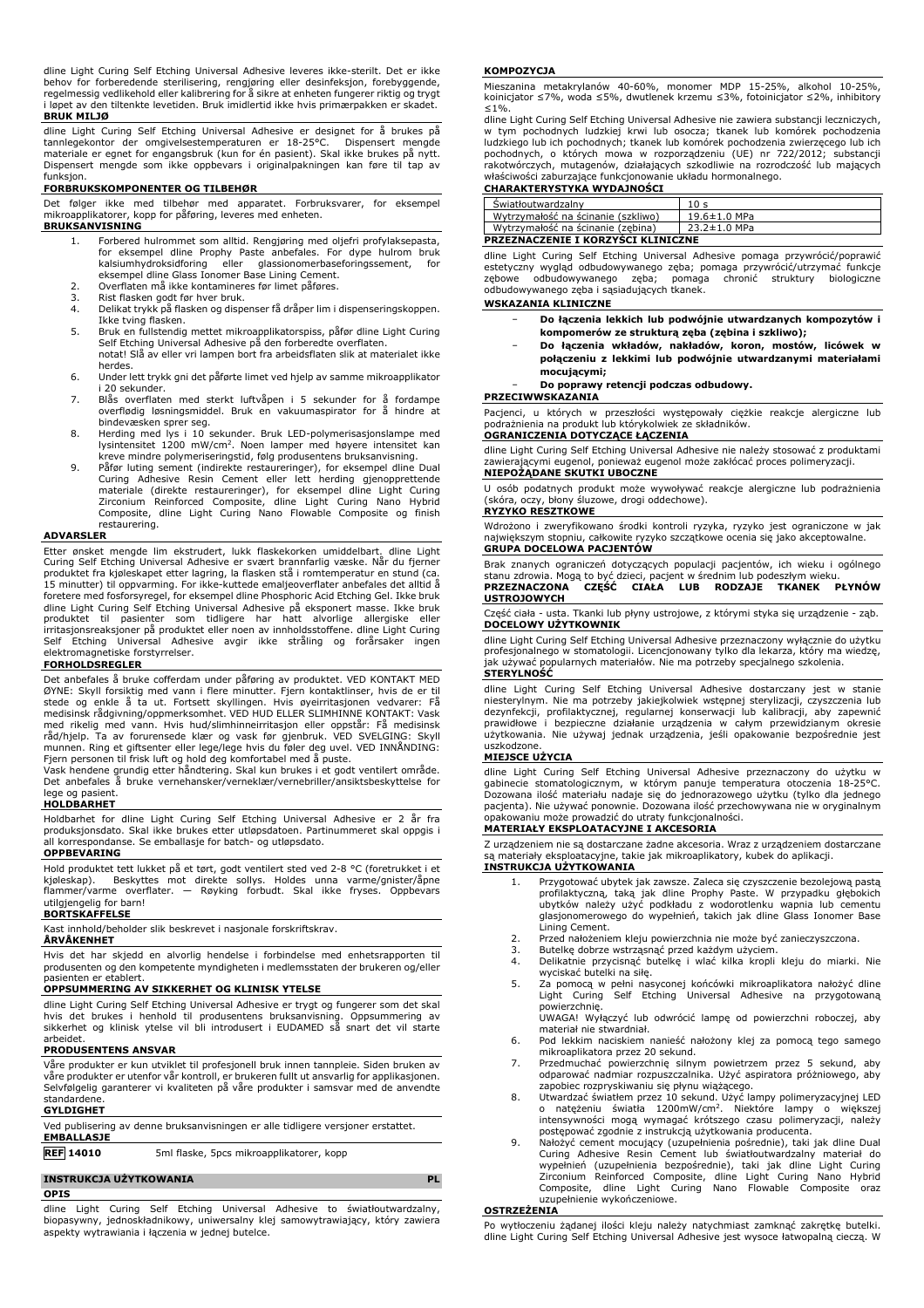przypadku wyjmowania produktu z lodówki po przechowywaniu, butelkę należy pozostawić na jakiś czas w temperaturze pokojowej (około 15 minut), aż do nagrzania. W przypadku nieciętych powierzchni szkliwa zaleca się zawsze wstępne wytrawianie żelem z kwasem fosforowym, takim jak dline Phosphoric Acid Etching Gel. Nie stosować dline Light Curing Self Etching Universal Adhesive na odsłoniętej miazdze. Nie należy stosować produktu u pacjentów, u których w przeszłości występowały ciężkie reakcje alergiczne lub podrażnienia na produkt lub którykolwiek ze składników. dline Light Curing Self Etching Universal Adhesive nie emituje promieniowania i nie powoduje żadnych zakłóceń elektromagnetycznych.

#### **ŚRODKI OSTROŻNOŚCI**

Podczas aplikacji produktu zaleca się stosowanie koferdamu. W PRZYPADKU DOSTANIA SIĘ PRODUKTU DO OCZU: Ostrożnie płukać wodą przez kilka minut. Zdjąć soczewki kontaktowe, jeśli są obecne. Kontynuować płukanie. Jeśli podrażnienie oczu utrzymuje się: Zasięgnąć porady/zgłosić się pod opiekę lekarza. W PRZYPADKU<br>KONTAKTU ZE SKÓRĄ LUB BŁONĄ SLUZOWĄ: Umyć dużą ilością wody. Jeśli wystąpi<br>podrażnienie skóry/błon śluzowych lub wysypka: Zasięgnąć porady/zgłosić opiekę lekarza. Zdjąć zanieczyszczoną odzież i wyprać przed ponownym użyciem. W<br>PRZYPADKU POŁKNIĘCIA: wypłukać usta. W przypadku złego samopoczucia<br>skontaktować się z Centrum Zatruć lub lekarzem. W wyprowadzić osobę na świeże powietrze i zapewnić swobodne oddychanie.

Dokładnie umyć ręce po użyciu. Stosować tylko w dobrze wentylowanych pomieszczeniach. Zaleca się noszenie rękawic ochronnych/odzieży ochronnej/ochrony oczu/ochrony twarzy dla lekarza i pacjenta.

# **OKRES TRWAŁOŚCI**

Okres trwałości produktu wynosi 2 lata od daty produkcji. Nie używać po upływie terminu ważności. W całej korespondencji należy podawać numer partii. Data serii i data ważności znajduje się na opakowaniu. **PRZECHOWYWANIE**

Przechowywać produkt szczelnie zamknięty w suchym, dobrze wentylowanym<br>miejscu w temperaturze 2-8°C (najlepiej przechowywać w lodówce). Chronić przed<br>bezpośrednim działaniem promieni słonecznych. Trzymać z dala od źródeł ciepła/iskier/otwartego ognia/gorących powierzchni. - Zakaz palenia. Nie zamrażać. Trzymać z dala od dzieci!

# **UTYLIZACJA**

Zawartość/pojemnik usuwać do zgodnie z krajowymi wymogami prawnymi. **CZUJNOŚĆ**

Jeżeli jakikolwiek poważny incydent, który miał miejsce w związku z urządzeniem, zgłaszany jest producentowi i właściwemu organowi państwa członkowskiego, w którym użytkownik i/lub pacjent ma siedzibę.

#### **PODSUMOWANIE BEZPIECZEŃSTWA I WYNIKÓW KLINICZNYCH**

dline Light Curing Self Etching Universal Adhesive jest bezpieczny i działa zgodnie z przeznaczeniem, jeśli jest używany zgodnie z instrukcją użytkowania producenta. Podsumowanie bezpieczeństwa i wyników klinicznych zostanie wprowadzone do EUDAMED, gdy tylko zacznie działać.

# **ODPOWIEDZIALNOŚĆ PRODUCENTA**

Nasze produkty zostały stworzone z myślą o profesjonalnym zastosowaniu w stomatologii. Ponieważ zastosowanie naszych produktów jest poza naszą kontrolą, użytkownik jest w pełni odpowiedzialny za aplikację. Oczywiście gwarantujemy jakość naszych produktów zgodną z obowiązującymi normami. **WAŻNOŚĆ**

Wraz z opublikowaniem niniejszej instrukcji użytkowania wszystkie poprzednie wersie traca ważność. **OPAKOWANIE**

**REF 14010** Butelka 5 ml, mikroaplikatory 5 szt., kubek

# **INSTRUÇÕES DE USO PT**

**DESCRIÇÃO**

dline Light Curing Self Etching Universal Adhesive é um adesivo autocondicionante universal monocomponente fotopolimerizável que incorpora aspectos de corrosão e colagem num único frasco.

# **COMPOSIÇÃO**

Mistura de metacrilato 40-60%, monômero MDP 15-25%, álcool 10-25%, coiniciador<br>≤7%, água ≤5%, dióxido de silício ≤3%, fotoiniciador ≤2%, inibidores ≤1%.

dline Light Curing Self Etching Universal Adhesive não contém substâncias médicas, incluindo sangue humano ou derivados de plasma; tecidos ou células, ou seus derivados, de origem humana; tecidos ou células de origem animal, ou seus derivados, conforme referido no Regulamento (UE) n.º 722/2012; substâncias cancerígenas, mutagénicas, tóxicas para a reprodução ou com propriedades de desregulação endócrina.

# **CARACTERÍSTICAS DE PERFORMANCE**

| fotopolimerizável                        | 10 s               |
|------------------------------------------|--------------------|
| Resistência ao cisalhamento<br>(esmalte) | $19.6 \pm 1.0$ MPa |
| Resistência ao cisalhamento<br>(dentina) | $23.2 \pm 1.0$ MPa |

# **FINALIDADE PRETENDIDA E BENEFÍCIOS CLÍNICOS**

dline Light Curing Self Etching Universal Adhesive ajuda a restaurar/melhorar a aparência estética do dente restaurável; ajuda a restaurar/manter a função dentária do dente restaurável; ajuda a proteger as estruturas biológicas do dente restaurável e dos tecidos adjacentes.

# **INDICAÇÕES CLÍNICAS**

- − **Para colar compósitos e compómeros de polimerização leves ou duais à estrutura dentária (dentina e esmalte);**
- − **Para colar inlays, onlays, coroas, pontes, folheados em**
- **combinação com materiais de cimentação de cura leve ou dupla;** − **Para melhorar a retenção de uma restauração.**

# **CONTRA-INDICAÇÕES**

Pacientes com histórico de reações alérgicas graves ou irritação ao produto ou a qualquer um dos ingredientes.

# **RESTRIÇÕES A COMBINAÇÕES**

dline Light Curing Self Etching Universal Adhesive não deve ser usado com produtos que contenham eugenol, já que o eugenol pode prejudicar o processo de polimerização.

# **EFEITOS COLATERAIS INDESEJÁVEIS**

Em indivíduos que sejam suscetíveis, dline Light Curing Self Etching Universal Adhesive pode causar reações alérgicas ou de irritação (pele, olhos, mucosa, trato respiratório).

### **RISCOS RESIDUAIS**

Foram implementadas e verificadas medidas de controlo de risco, o risco foi reduzido tanto quanto possível, o risco residual geral é considerado aceitável. **GRUPO-ALVO DE PACIENTES**

Não há restrições conhecidas em relação à população de pacientes, a sua idade e condições gerais de saúde. Pode destinar-se a crianças, pacientes de meia-idade ou idosos.

**PARTE PRETENDIDA DO CORPO OU TIPOS DE TECIDOS DE FLUIDOS CORPORAIS**

Parte do corpo - boca. Tecidos ou fluidos corporais em contacto com o dispositivo dente.

# **UTILIZADOR PRETENDIDO**

dline Light Curing Self Etching Universal Adhesive desenvolvido exclusivamente para o uso profissional em odontologia. O seu utilizador deve ser um médico licenciado que tenha conhecimentos sobre como usar materiais odontológicas comuns. Não há necessidade de formação específica.

# **ESTERILIDADE**

dline Light Curing Self Etching Universal Adhesive é entregue não esterilizado. Não há necessidade de qualquer esterilização preparatória, limpeza ou desinfecção, manutenção preventiva regular ou calibração para garantir que o dispositivo opere de forma adequada e segura durante a sua vida útil prevista. No entanto, não use se a embalagem principal estiver danificada.

#### **AMBIENTE DE USO**

dline Light Curing Self Etching Universal Adhesive foi desenvolvido para ser usado em consultório odontológico onde a temperatura ambiente é de 18-25 ° C. A quantidade dispensada de material é adequada para uso único (apenas para um paciente). Não reutilize. Quantidade dispensada mantida fora da embalagem original pode levar à perda de função.

# **COMPONENTES CONSUMÍVEIS E ACESSÓRIOS**

Não é fornecido nenhum acessório com o dispositivo. São fornecidos consumíveis com o dispositivo, como micro aplicadores, copo para aplicação. **INSTRUÇÕES DE USO**

- 1. Prepare a cavidade normalmente.Recomenda-se que faça a limpeza com pasta de profilaxia sem óleo, como dline Prophy Paste. Para cavidades profundas, use liner de hidróxido de cálcio ou cimento de revestimento de base de ionómero de vidro, como dline Glass Ionomer Base Lining Cement.
- 2. A superfície não deve ser contaminada antes da aplicação do adesivo.
- 3. Agite bem o frasco antes de cada uso.<br>4. Delicadamente empurre o frasco e disp
- 4. Delicadamente empurre o frasco e dispense algumas gotas de adesivo no copo distribuidor. Não force a garrafa.
- 5. Usando uma ponta de micro aplicador totalmente saturada, aplique dline Light Curing Self Etching Universal Adhesive na superfície preparada. NOTA! Desligue ou afaste a lâmpada da superfície de trabalho para que
- o material não endureça. 6. Aplicando pressão leve, esfregue o adesivo aplicado usando o mesmo micro aplicador por 20 segundos.
- 7. Sopre a superfície com ar forte por 5 segundos para evaporar o excesso de solvente. Use um aspirador a vácuo para evitar que o líquido de ligação se espalhe.
- 8. Cure com luz por 10 segundos. Use uma lâmpada LED de polimerização com intensidade de luz 1200mW/cm<sup>2</sup>. Algumas lâmpadas com maior intensidade podem exigir menos tempo de polimerização, siga as instruções do fabricante para o seu uso.
- 9. Aplicar cimento de cimentação (restaurações indiretas), como dline Dual Curing Adhesive Resin Cement ou material restaurador fotopolimerizável (restaurações diretas), como dline Light Curing Zirconium Reinforced Composite, dline Light Curing Nano Hybrid Composite, dline Light Curing Nano Flowable Composite e restauração de acabamento.

## **AVISOS**

Após a extrusão da quantidade desejada de adesivo, feche imediatamente o frasco<br>com a tampa. dline Light Curing Self Etching Universal Adhesive é um líquido<br>altamente inflamável. Ao retirar o produto do fr deixe a garrafa em temperatura ambiente por algum tempo (cerca de 15 minutos) até ao aquecimento. Para superfícies de esmalte não cortadas, é sempre recomendado pré-condicionar com gel de ácido fosfórico, como dline Phosphoric Acid Etching Gel. Não use dline Light Curing Self Etching Universal Adhesive em polpa exposta. Não use o produto com pacientes com histórico de reações alérgicas graves ou irritação ao produto ou a qualquer um dos ingredientes. dline Light Curing Self Etching Universal Adhesive não emite radiação e não causa interferências eletromagnéticas.

#### **PRECAUÇÕES**

Recomenda-se o uso de uma ensecadeira durante a aplicação do produto. SE ENTRAR EM CONTACTO COM OS OLHOS: enxague cuidadosamente com água durante vários<br>minutos. Remova as lentes de contacto, se presentes e fáceis de retirar. Continue a<br>enxaguar. Se a irritação nos olhos persistir: Procure orientação/ ENTRAR EM CONTACTO COM A PELE OU MUCOSA: lavar abundantemente com água.<br>Se ocorrer irritação da pele/mucosa ou erupção: consulte um médico. Tire a roupa<br>contaminada e lave-a antes de a reutilizar. EM CASO DE INGESTÃO: Enxa SE INALADO: Remova a pessoa para o ar fresco e mantenha-a confortável para respirar. Lave bem as mãos após manusear. Use apenas numa área bem ventilada. Recomenda-se o uso de luvas de proteção/roupas de proteção/proteção ocular/proteção facial para médico e paciente.

### **VALIDADE**

O prazo de validade do produto é de 2 anos a partir da data de fabrico. Não use após a data de validade. O número do lote deve ser citado em toda a correspondência. Verifique a embalagem para ver o lote e data de validade.

#### **ARMAZENAMENTO**

Manter o produto bem fechado em local seco e bem ventilado a 2-8 °C (preferível num frigorífico). Proteja da luz solar direta. Manter afastado do calor/faíscas/chamas abertas/superfícies quentes. - Proibido fumar. Não congele. Mantenha fora do alcance das crianças!

#### **ELIMINAÇÃO**

Descarte o conteúdo/recipiente conforme exigido pelos requisitos regulamentares nacionais.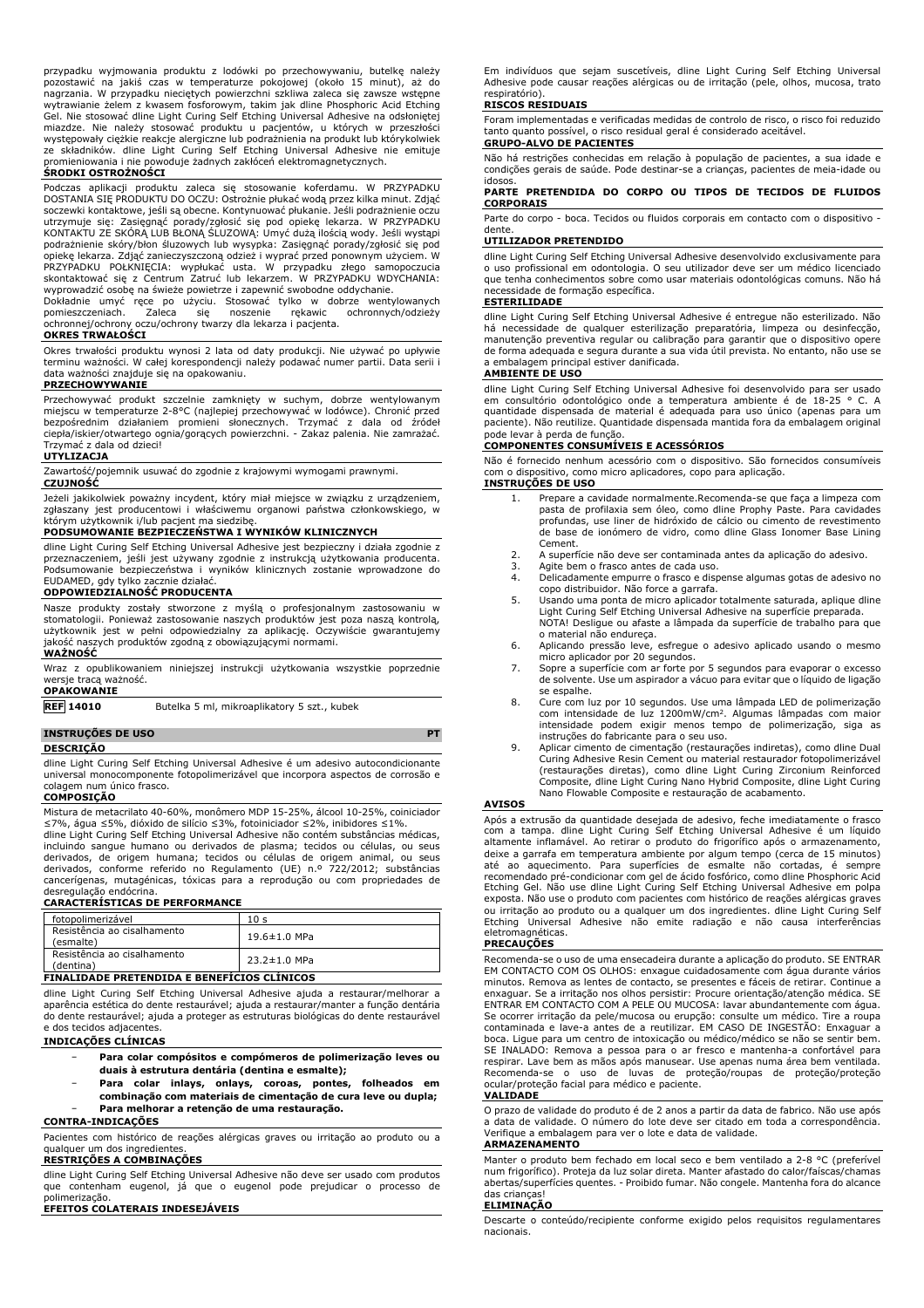### **VIGILÂNCIA**

Se qualquer incidente grave ocorrer em relação ao dispositivo, informe o fabricante e a autoridade competente do Estado-Membro em que o utilizador e/ou paciente está estabelecido.

### **RESUMO DE SEGURANÇA E DESEMPENHO CLÍNICO**

dline Light Curing Self Etching Universal Adhesive é seguro e tem o desempenho esperado se for usado de acordo com as instruções de uso do fabricante. O resumo de segurança e desempenho clínico será introduzido no EUDAMED assim que começar

# a funcionar. **RESPONSABILIDADE DO FABRICANTE**

Os nossos produtos foram desenvolvidos para uso profissional em odontologia. Como a aplicação dos nossos produtos está além do nosso controlo, o utilizador é totalmente responsável pela aplicação. Garantimos, naturalmente, a qualidade dos nossos produtos de acordo com as normas aplicadas.

## **VALIDADE**

Após a publicação destas instruções de uso, todas as versões anteriores são substituídas.

# **EMBALAGEM**

**REF 14010** Frasco de 5ml, micro aplicadores 5unids, copo

## **INSTRUCȚIUNI DE UTILIZARE RO**

#### **DESCRIERE**

dline Light Curing Self Etching Universal Adhesive este un adeziv autodemineralizant fotopolimerizabil universal, bioinert, cu o singură componentă care încorporează funcțiile demineralizării și a polimerizării într-o singură sticluță.

#### **COMPOZIȚIE**

Amestec de metacrilat 40-60%, MDP monomer 15-25%, alcool 10-25%, coinițiator

≤7%, apă ≤5%, dioxid de silicon ≤3%, fotoinițiator ≤2%, inhibitori ≤1%. dline Light Curing Self Etching Universal Adhesive nu conține substanțe medicinale, inclusiv sânge uman sau derivate din plasmă; țesuturi sau celule de origine umană sau derivatele lor; țesuturi sau celule de origine animală sau derivatele lor, conform Reglementării (UE) Nr. 722/2012; substanțe cancerigene, mutagene, toxice pentru reproducere sau cu proprietăți destructive pentru sistemul endocrin.

# **CARACTERISTICI DE PERFORMANȚĂ**

| Fotopolimerizare                         | 10 <sub>s</sub> |
|------------------------------------------|-----------------|
| Rezistentă la forfecare (smalt)          | 19.6±1.0 MPa    |
| Rezistentă la forfecare (dentină)        | 23.2±1.0 MPa    |
| UTILIZARE DESTINATĂ SI BENEFICII CLINICE |                 |

dline Light Curing Self Etching Universal Adhesive ajută la îmbunătățirea aspectului dintelui recuperabil; ajută la restabilirea/menținerii funcției dintelui recuperabil; ajută la protejarea structurilor biologice ale dintelui recuperabil și ale țesuturilor adiacente.

# **INDICAȚII CLINICE**

- − **Pentru adeziunea compozitelor fotopolimerizabile sau cu dublă polimerizare și a compomerilor la structura dintelui (dentină și smalț);**
- − **Pentru adeziunea plombelor, coroanelor, punților, fațetelor în combinație cu lumină sau materiale de fixare fotopolimerizabile sau cu dublă polimerizare.**
	- − **Pentru îmbunătățirea retenției unei restaurări.**

#### **CONTRAINDICAȚII**

Pacienți cu un istoric de alergii severe sau reacții de iritație la produs sau la unul din ingredientele sale.

### **REACȚII LA COMBINAȚII**

dline Light Curing Self Etching Universal Adhesive nu trebuie folosit cu produse ce conțin eugenol, deoarece eugenolul ar putea afecta procesul de polimerizare.

# **EFECTE ADVERSE NEPLĂCUTE**

Produsul ar putea cauza reacții alergice sau de iritație (piele, ochi, mucoasă, tract respirator) indivizilor susceptibili. **RISCURI REZIDUALE**

Au fost implementate și verificate măsuri de control al riscului pentru a-l reduce cât mai mult posibil; riscul rezidual general este considerat ca fiind unul acceptabil. **GRUPUL DE PACIENȚI-ȚINTĂ**

| <b>CORESPUNZĂTOARE</b>                                                                |
|---------------------------------------------------------------------------------------|
| PARTEA CORPULUI SAU TIPURI DE TESUTURI SI FLUIDE                                      |
| generală. Acestia pot fi copii, adulti de vârstă miilocie sau persoane în vârstă.     |
| Nu există restrictii cu privire la populatia de pacienti, vârstă și stare de sănătate |

Părți ale corpului – cavitatea bucală. Țesuturi sau fluide care intră în contact cu dispozitivul – dinte.

### **UTILIZATOR DESTINAT**

dline Light Curing Self Etching Universal Adhesive este destinat exclusiv utilizării stomatologice profesionale. Utilizatorii săi pot fi medici care au dobândit cunoștința necesară utilizării materialelor dentare. Nu este nevoie de un instructaj specific. **STERILITATE**

dline Light Curing Self Etching Universal Adhesive is este livrat nesteril. Nu este nevoie de nicio sterilizare preparatoare, curățare sau dezinfecție, mentenanță preventivă, regulată sau calibrare pentru ca acest dispozitiv să fie utilizat în siguranță pe parcursul duratei sale de viață. Cu toate acestea, a nu se utiliza dacă pachetul este deteriorat.

## **MEDIU DE UTILIZARE**

dline Light Curing Self Etching Universal Adhesive este destinat folosirii în cabinetele dentare unde temperatura ambientală este cuprinsă între 18 și 25 °C. Cantitatea eliberată de material este suficientă pentru o singură utilizare (la un singur pacient). A nu se refolosi acestea. Cantitatea eliberată păstrată altundeva decât în pachetul original își poate pierde proprietățile de funcționare.

# **COMPONENTE ȘI ACCESORII CONSUMABILE**

Nu sunt furnizate accesorii cu dispozitivul. Consumabilele, cum ar fi micro-aplicatorii și cana pentru aplicare, sunt furnizate cu dispozitivul.

# **INSTRUCȚIUNI DE UTILIZARE**

- 1. Pregătiți caria, ca de obicei. Se recomandă curățarea cu o pastă profilactică fără ulei, cum ar fi dline Prophy Paste. Pentru carii profunde, folosiți un liner cu hidroxid de calciu sau ciment glasionomer pentru obturații de bază, cum ar fi dline Glass Ionomer Base Lining Cement.
- 2. Suprafața nu trebuie să fie contaminată înainte de aplicarea adezivului.<br>3. Agitati bine sticluta înainte de fiecare utilizare. Agitați bine sticluța înainte de fiecare utilizare.
- 4. Apăsați ușor sticla și extrageți câțiva stropi de adeziv în cana de dozare.
- Nu forțați sticluța, 5. Folosind un vârf cu micro-aplicator complet saturat, aplicați dline Light Curing Self Etching Universal Adhesive pe suprafața pregătită.
- ATENȚIE! Stingeți și îndepărtați lampa de spațiul de lucru pentru ca materialul să nu se întărească. 6. Sub lumina, presați adezivul aplicat folosind același micro-aplicator timp de 20 de secunde.
- 7. Suflați un aer puternic timp de 5 secunde pentru ca solventul excesiv să se evapore. Folosiți un aspirator pentru a preveni împrăștierea lichidului adeziv
- adeziv. 8. Fotopolimerizați timp de 10 secunde. Folosiți o lampă de polimerizare LED cu o intensitate a luminii de 1200mW/cm<sup>2</sup> . Unele lămpi, cu intensitate mai mare, pot necesita mai puțin timp de polimerizare, conform
- instrucțiunilor de utilizare furnizate de producător.<br>
9. Aplicați ciment adeziv (restaurări indirecte), cum ar fi dline Dual Curing<br>
Adhesive Resin Cement sau material restaurator fotopolimerizabil<br>
(restaurări directe), Nano Flowable Composite și finisați restaurarea..

#### **AVERTISMENTE**

După ce se eliberează cantitatea dorită de adeziv, închideți imediat sticluța. dline Light Curing Self Etching Universal Adhesive este un lichid extrem de inflamabil. Când scoateți dline Light Curing Self Etching Universal Adhesive din frigider după depozitare, lăsați materialul la temperatura camerei un timp (în jur de 15 minute)<br>până se încălzește. Pentru suprafețe de smalț ne-tăiate, se recomandă întotdeauna<br>pre-demineralizarea prin gel cu acid fosforic, cum ar fi nu emite radiații și nu cauzează interferențe electromagnetice.

### **PRECAUȚII**

Este recomandată folosirea digii dentare în timpul aplicării produsului. LA CONTACTUL CU OCHII: Clătiți atent cu apă timp de câteva minute. Înlăturați lentilele de contact dacă sunt prezente. Continuați clătirea. Dacă iritația ochilor persistă, consultați medicul. LA CONTACTUL CU PIELEA SAU MUCOASA: Spălați cu multă apă. Dacă apare<br>o iritație sau urticarie a pielii sau mucoasei, consultați medicul. Îndepărtați<br>îmbrăcămintea contaminată și spălați-o înainte de a o gura. Dacă vă simțiți rău, consultați medicul. LA INHALARE: Ieșiți la aer curat, unde puteți respira confortabil. Spălați-vă bine mâinile după folosire. Folosiți doar într-o zonă bine aerisită. Este recomandată folosirea echipamentului de protecție pentru mâini, corp, ochi și față, atât pentru medic cât și pentru pacient.

# **DURATĂ DE VIAȚĂ**

Durata de viață a produsului este de 2 ani de la data fabricării. A nu se folosi după data expirării. Numărul lotului trebuie menționat în orice corespondență. Vedeți pe ambalaj lotul și data expirării.

#### **DEPOZITARE**

Țineți produsul etanș într-un loc uscat, bine aerisit, la 2-8 °C (preferabil la frigider). Protejați de expunerea directă la soare. Țineți departe de căldură/scântei/flăcări/suprafețe fierbinți. - A nu se fuma. A nu se lăsa la îndemâna copiilor!

#### **DEBARASARE**

Aruncați conținutul/recipientul conform reglementărilor naționale.

**VIGILENȚĂ** Dacă a avut loc orice incident serios legat de dispozitiv, raportați-l la autoritatea

competentă din Statul Membru în care este stabilit utilizatorul și/sau brevetul. **REZUMAT SIGURANȚĂ ȘI PERFORMANȚĂ CLINICĂ**

dline Light Curing Self Etching Universal Adhesive este sigur și se comportă conform utilizării destinate atunci când se folosește conform instrucțiunilor producătorului. Sumarul siguranței și al performanței clinice vor fi introduse în EUDAMED imediat după începerea utilizării.

# **RESPONSABILITATEA PRODUCĂTORULUI**

Produsele noastre au fost dezvoltate exclusiv în scopul utilizării stomatologice profesionale. Având în vedere că nu putem controla modul de aplicare a produselor noastre, utilizatorul este pe deplin responsabil de acesta. Desigur, garantăm calitatea produselor noastre, raportată la standardele în vigoare.

# **VALABILITATE**

Odată cu publicarea acestor instrucțiuni de utilizare, toate versiunile anterioare sunt anulate.

# **AMBALAJ**

**REF 14010** 5ml sticluță, 5buc micro-aplicatori, cană

# **NÁVOD NA POUŽITIE SK**

### **POPIS**

dline Light Curing Self Etching Universal Adhesive je ľahko tuhnúce, bioinertné, jednozložkové univerzálne samoleptacie lepidlo, ktoré zahŕňa aspekty leptania a lepenia v jednej fľaštičke.

### **ZLOŽENIE**

Metakrylátová zmes 40-60 %, MDP monomér 15-25 %, alkohol 10-25 %, koiniciátor ≤ 7 %, voda ≤ 5 %, oxid kremičitý ≤ 3 %, fotoiniciátor ≤ 2 %, inhibítory ≤ 1 %.<br>dline Light Curing Self Etching Universal Adhesive neobsahuje liečiva, vrátane<br>derivátov ľudskej krvi alebo plazmy; tkanivá alebo bu (EÚ) č. 722/2012; látky, ktoré sú karcinogénne, mutagénne, toxické pre reprodukciu alebo majú vlastnosti narušujúce endokrinný systém.

# **VÝKONOVÉ CHARAKTERISTIKY**

| vytyrdzovanie svetlom            | 10 s               |
|----------------------------------|--------------------|
| Pevnosť v šmyku (sklovina)       | 19.6±1.0 MPa       |
| Pevnosť v šmyku (dentín)         | $23.2 \pm 1.0$ MPa |
| ZAMYSĽANY UCEL A KLINICKE VYHODY |                    |

#### **ZAMÝŠĽANÝ ÚČEL A KLINICKÉ VÝHODY**

dline Light Curing Self Etching Universal Adhesive pomáha obnoviť/zlepšiť estetický vzhľad obnoviteľného zuba; pomáha obnoviť/udržiavať zubnú funkciu obnoviteľného zuba; pomáha chrániť biologické štruktúry obnoviteľného zuba a susedných tkanív.

# **KLINICKÉ INDIKÁCIE**

− **Pre spojenie ľahkých alebo dvojite tuhnúcich kompozitov a kompomerov so štruktúrou zubov (dentín a sklovina);**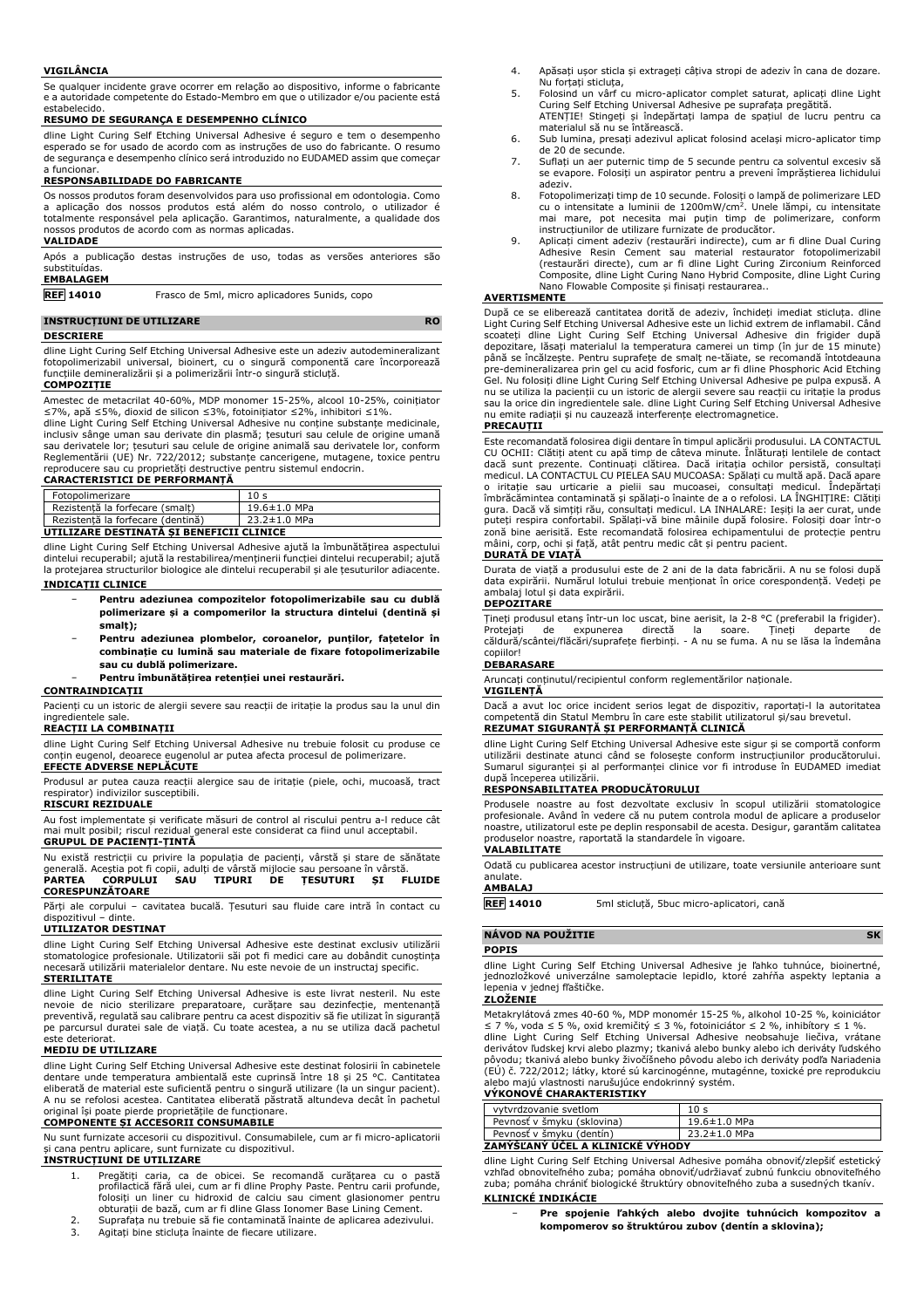− **Na lepenie nepriamych zubných výplní, čiastočných koruniek, koruniek, mostíkov, keramických faziet v kombinácii s ľahkými alebo dvojito tuhnúcimi fixačnými materiálmi;** − **Zlepšenie retencie reštaurovania.**

### **KONTRAINDIKÁCIE**

Pacienti, ktorí majú v anamnéze závažné alergické alebo podráždené reakcie na produkt alebo na ktorúkoľvek zložku prípravku. **OBMEDZENIE KOMBINÁCIÍ**

dline Light Curing Self Etching Universal Adhesive by nemal byť používaný s produktmi obsahujúcimi eugenol, pretože eugenol môže narušiť proces polymerizácie.

# **NEŽIADUCE VEDĽAJŠIE ÚČINKY**

U citlivých jedincov môže produkt spôsobiť alergické alebo dráždivé reakcie (koža, oči, sliznice, dýchacie cesty).

# **ZVYŠKOVÉ RIZIKÁ**

Bola implementovaná a overená opatrení na kontrolu rizík, riziko je čo najviac znížilo, celkové zvyškové riziko je považované za prijateľné.

# **CIEĽOVÁ SKUPINA PACIENTOV**

Nie sú známe žiadne obmedzenia týkajúce sa populácie pacientov, ich veku a celkového zdravotného stavu. Môžu to byť aj deti, pacienti stredného veku alebo starší pacienti.

## **ZAMÝŠĽANÁ ČASŤ TELA ALEBO TYPY TKANÍV TELESNÝCH TEKUTÍN**

Časť tela - ústa. Tkanivá alebo telesné tekutiny v kontakte s prístrojom - zub. **URČENÝ POUŽÍVATEĽ**

dline Light Curing Self Etching Universal Adhesive je vyvinutý len pre profesionálne použitie v stomatológii. Použiť ho môže iba lekár s licenciou, ktorý má znalosti o používaní bežných dentálnych materiálov. Nie je potreba zvláštneho školenia. **STERILITA**

dline Light Curing Self Etching Universal Adhesive je dodávaný nesterilný. Nie je potrebné vykonávať žiadnu prípravnú sterilizáciu, čistenie alebo dezinfekciu, preventívnu, pravidelnú údržbu alebo kalibráciu, aby bolo zaistené, že zariadenie pracuje správne a bezpečne po celú dobu jeho životnosti. Nepoužívajte však, ak je primárny balíček poškodený.

# **PROSTREDIE POUŽITIA**

dline Light Curing Self Etching Universal Adhesive je určený na použitie v zubnej ordinácii, kde je teplota okolia 18-25 °C. Vydané množstvo materiálu je vhodné pre jednorazové použitie (iba pre jedného pacienta). Nepoužívajte znova. Vydané množstvo, ktoré nie je v pôvodnom obale, môže viesť k strate funkcie. **SPOTREBNÉ SÚČASTI A PRÍSLUŠENSTVO**

K zariadeniu nie je dodávané žiadne príslušenstvo. Spotrebný materiál, ako sú mikroaplikátory či šálka pre aplikáciu, sú dodávané so zariadením. **NÁVOD NA POUŽITIE**

- 1. Pripravte dutinu ako vždy. Odporúča sa čistenie profylaktickou pastou bez oleja, ako je dline Prophy Paste. Pre hlboké dutiny použite hydroxid vápenatý alebo cementový obkladový skloionomérny cement, ako je dline
- Glass Ionomer Base Lining Cement. 2. Povrch nesmie byť pred nanesením lepidla znečistený.
- 
- 3. Pred každým použitím fľaštičku dobre pretrepte. 4. Jemne zatlačte na fľašu a nalejte niekoľko kvapiek lepidla do dávkovacieho téglika. Fľašu nestláčajte.
- 5. Pomocou plne nasýteného mikroaplikátoru naneste na pripravený povrch dline Light Curing Self Etching Universal Adhesive. POZNÁMKA! Odstráňte lampu z pracovnej plochy alebo ju vypnite, aby
- materiál nestvrdol. 6. Pod slabým tlakom naneste lepidlo pomocou rovnakého mikroaplikátoru
- po dobu 20 sekúnd. 7. Vyfúknite povrch silným vzduchom po dobu 5 sekúnd, aby sa odparilo
- prebytočné rozpúšťadlo. Aby ste zabránili rozptylu spojovacej kvapaliny,
- použite vákuový aspirátor. 8. Vytvrdzujte svetlom po dobu 10 sekúnd. Použite LED polymerizačnú lampu s intenzitou svetla 1200 mW/cm<sup>2</sup> . Niektoré žiarovky s vyššou intenzitou môžu vyžadovať kratšiu dobu polymerizácie, postupujte podľa
- pokynov výrobcu. 9. Naneste fixačný cement (nepriame výplne), ako je dline Dual Curing Adhesive Resin Cement alebo ľahko tuhnúci výplňový materiál (priame výplne), ako je dline Light Curing Zirconium Reinforced Composite, dline Light Curing Nano Hybrid Composite, dline Light Curing Nano Flowable Composite a dokončite výplň.

#### **VAROVANIE**

Po vytlačení požadovaného množstva lepidla okamžite uzatvorte viečko fľaše. dline Light Curing Self Etching Universal Adhesive je vysoko horľavá kvapalina. Pri vyberaní produktu z chladničky po skladovaní nechajte fľaštičku po určitú dobu (asi 15 minút) pri izbovej teplote, až kým sa nezahreje. Na nevyrezané povrchy skloviny sa vždy odporúča predbežné leptanie gélom s kyselinou fosforečnou, ako je dline Phosphoric Acid Etching Gel. Nepoužívajte dline Light Curing Self Etching Universal Adhesive na odkrytú buničinu. Nepoužívajte prípravok u pacientov, ktorí v minulosti mali závažné alergické alebo podráždené reakcie na produkt alebo na niektorú zo zložiek. dline Light Curing Self Etching Universal Adhesive nevyžaruje žiarenie a nespôsobuje žiadne elektromagnetické rušenie.

#### **OPATRENIE**

Počas aplikácie produktu sa odporúča používať kofferdam. PO ZASIAHNUTÍ OČÍ: Niekoľko minút ich opatrne vyplachujte vodou. Vyberte kontaktné šošovky, ak sú nasadené a ak je to ľahké. Pokračujte vo vyplachovaní. Pokiaľ podráždenie očí<br>pretrváva: Vyhľadajte lekársku pomoc/starostlivosť. PRI STYKU S KOŽOU ALEBO<br>SLIZNICOU: Umyte veľkým množstvom vody. Pokiaľ dôjde k podráždeniu k si vyzlečte a pred ďalším použitím vyperte. PRI POZITI: Vypláchnite ústa. Ak sa<br>necítite dobre, volajte toxikologické stredisko alebo lekára. PO VDÝCHNUTÍ: Presuňte osobu na čerstvý vzduch a nechajte ju v polohem ktorá uľahčuje dýchanie. Po manipulácii si dôkladne umyte ruky. Používajte len na dobre vetranom mieste. Pre lekára a pacienta sa odporúča nosiť ochranné rukavice/ochranný odev/ochranu očí/ochranu tváre.

# **SKLADOVATEĽNOSŤ**

Doba použiteľnosti produktu je 2 roky od dátumu výroby. Nepoužívajte po dátume exspirácie. Vo všetkých korešpondencia by malo byť uvedené číslo šarže. Šarže a dátum spotreby pozri balenia. **SKLADOVANIE**

Uchovávajte produkt tesne uzavretú na suchom, dobre vetranom mieste pri teplote 2-8 °C (najlepšie v chladničke). Chráňte pred priamym slnečným žiarením. Chráňte<br>pred teplom/iskrami/otvoreným ohňom/horúcimi povrchmi. - Zákaz fajčiť. Chráňte pred mrazom. Udržujte mimo dosahu detí! **LIKVIDÁCIA**

Obsah/obal zlikvidujte v súlade s požiadavkami národných predpisov. **BDELOSŤ**

Ak sa stane akýkoľvek závažný incident, ku ktorému došlo v súvislosti so zariadením, hlási sa to výrobcovi a príslušnému orgánu členského štátu, v ktorom sa používateľ alebo pacient nachádza.

# **SÚHRN BEZPEČNOSTI A KLINICKÉHO VÝKONU**

dline Light Curing Self Etching Universal Adhesive je bezpečný a funguje tak, ako bolo zamýšľané, ak je používaný v súlade s pokynmi výrobcu na použitie. Súhrn bezpečnosti a klinického výkonu bude do EUDAMED zavedený, akonáhle začne pracovať.

#### **ZODPOVEDNOSŤ VÝROBCOV**

Naše výrobky boli vyvinuté pre profesionálne použitie v stomatológii. Pretože aplikácia našich produktov je mimo našu kontrolu, je za aplikáciu plne zodpovedný užívateľ. Samozrejme garantujeme kvalitu našich produktov v súlade s platnými normami.

#### **DOBA PLATNOSTI**

Po uverejnení tohto návodu na použitie sú nahradené všetky predchádzajúce verzie. **OBAL**

**REF 14010** 5ml fľaša, 5 ks mikroaplikátorov, téglik

#### **NAVODILA ZA UPORABO SL OPIS**

dline Light Curing Self Etching Universal Adhesive je bioinertno, enokomponentno univerzalno samo-jedkalno lepilo, ki se utrjuje z ultravijolično svetlobo. Z njim dobite jedkanje in lepljenje v enem paketu.

#### **SESTAVA**

Mešanica metakrilata 40-60%, MDP monomer 15-25%, alkohol 10-25%, coiniciator

≤ 7%, voda ≤ 5%, silicijev dioksid ≤ 3%, fotoiniciator ≤ 2%, zaviralci ≤ 1%.<br>dline Light Curing Self Etching Universal Adhesive ne vsebuje zdravilnih snovi,<br>vključno s človeško krvjo ali predelano plazmo; tkiv, celic ali 722/2012; snovi, ki so rakotvorne, mutagene, strupene za reprodukcijo ali imajo

# endokrine moteče lastnosti. **ZNAČILNOSTI DELOVANJA**

| utrjevanje z ultravijolično svetlobo    | 10 <sub>s</sub> |  |
|-----------------------------------------|-----------------|--|
| trdnost vezi (sklenina)                 | 19.6±1.0 MPa    |  |
| Trdnost vezi (dentin)                   | 23.2±1.0 MPa    |  |
| PREDVIDENI NAMEN ZDRAVLJENJA IN KORISTI |                 |  |

dline Light Curing Self Etching Universal Adhesive pomaga obnoviti/izboljšati estetski videz obnovljenega zoba; pomaga obnoviti/vzdrževati funkcijo obnovljenega zoba; pomaga zaščititi biološke strukture obnovljenega zoba in sosednjih tkiv.

# **KLINIČNE INDIKACIJE**

- − **Za adhezijo lahkih kompozitov ali kompozitov z dvojnim utrjevanjem ter compomer-jev na zobne strukture (dentin in sklenina).**
- − **Za lepljenje inlay in overlay plomb, zobnih kron, mostičkov, zalivk v kombinaciji z materiali z lahkim ali dvojnim utrjevanjem.**
- − **Za izboljšanje obstojnosti obnovljenih zob.**

#### **KONTRAINDIKACIJE**

Bolniki, ki so imeli hude alergične reakcije ali reakcijo draženja na izdelek ali katero koli njegovo sestavino.

# **OMEJITVE ZA KOMBINACIJE**

dline Light Curing Self Etching Universal Adhesive ne smemo uporabljati v kombinaciji z izdelki, ki vsebujejo eugenol, saj eugenol lahko moti postopek polimerizacije. **NEŽELENI STRANSKI UČINKI**

Pri posameznikih, ki so podvrženi alergijam, lahko izdelek povzroči alergijske ali dražilne reakcije (koža, oko, sluznica, dihala).

# **PREOSTALA TVEGANJA**

Ukrepi za nadzor tveganja so bili izvedeni in preverjeni. Tveganje je bilo minimalizirano, skupno preostalo tveganje je bilo ocenjeno kot sprejemljivo. **CILJNA SKUPINA PACIENTA**

Omejitev glede populacije pacientov, njihove starosti in splošnih zdravstvenih razmer ni. Zdravi se lahko tako otroke kot vse druge starostne skupine, tudi starejše paciente.

### **PREDVIDENI DEL TELESA ALI VRSTE TKIV V TELESNIH TEKOČINAH**

Del telesa - usta. Tkiva ali telesne tekočine, s katerimi pripomoček pride v stik - zob. **PREDVIDENI UPORABNIK**

dline Light Curing Self Etching Universal Adhesive je bil razvit samo za profesionalno uporabo v zobozdravstvu. Uporablja ga lahko samo licenciran zobozdravnik, ki ima znanje o uporabi zobnih materialov. Posebno usposabljanje ni potrebno. **STERILNOST**

Dobavljen izdelek je ne-sterilen. Za zagotovitev pravilnega in varnega delovanja<br>pripomočka - v - predvidenem - življenjskem - obdobju - sterilizacija, - čiščenje - ali<br>razkuževanje, preventivno ali redno vzdrževanje ali k je prejmete izdelek v poškodovani embalaži, ga ne uporabljajte.

# **OKOLJE UPORABE**

dline Light Curing Self Etching Universal Adhesive je namenjen za uporabo v zobozdravstveni ordinaciji, kjer je standardna temperatura prostora med 18 in 25°C. Posamezni odmerek materiala je primeren za enkratno uporabo (samo za enega pacienta). Ni za ponovno uporabo. Odmerek, ki ni več shranjen v originalni embalaži, ubi svojo funkcijo.

# **POTROŠNI MATERIAL IN DODATKI**

Pripomočku ni priložena nobena dodatna oprema. Pripomočku je priložen potrošni material kot so mikro aplikatorji, skodelica za doziranje. **NAVODILA ZA UPORABO**

1. Površino pripravite kot običajno. Priporočljivo je čiščenje s preventivno pasto, ki ne vsebuje olj, kot je dline Prophy Paste. Za globoke luknje uporabite podlago iz kalcijevega hidroksida ali steklasto ionomerni cement, kot je dline Glass Ionomer Base Lining Cement.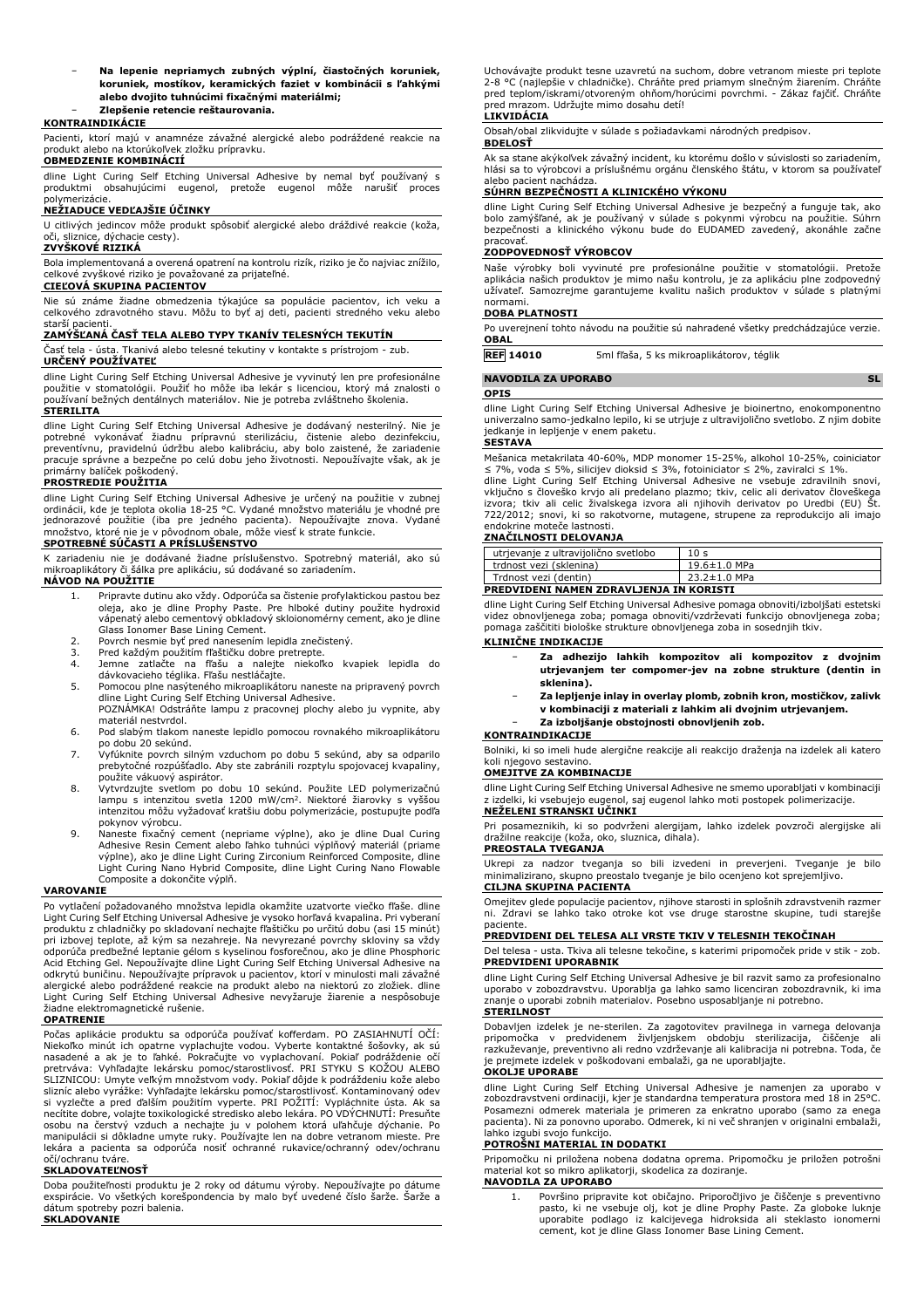- 
- Pred vsako uporabo stekleničko dobro pretresite.
- 2. Površina zoba pred nanosom lepila ne sme biti onesnažena.<br>3. Pred vsako uporabo stekleničko dobro pretresite.<br>4. Nežno stisnite stekleničko in v skodelico dozirajte nekaj kap 4. Nežno stisnite stekleničko in v skodelico dozirajte nekaj kapljic lepilna. S stekleničko ne bodite pregrobi.
- 5. S popolnoma napolnjenim mikro aplikatorjem nanesite dline Light Curing Self Etching Universal Adhesive na pripravljeno površino zoba. OPOMBA! Izklopite svetilko ali jo obrnite stran od delovne površine, da se material prehitro ne strdi.
- 6. Z istim mikro aplikatorjem 20 sekund rahlo drgnite nanešeno lepilo.
- 
- 7. Z močno zračno silo pihajte 5 sekund, da izhlapi odvečno topilo. Da preprečite razprševanja vezne tekočine, uporabite vakuumski aspirator. 8. Utrjujte z ultravijolično svetlobo 10 sekund. Uporabite LED
- polimerizacijsko svetliko z jakostjo svetlobe 1200mW/cm<sup>2</sup>. Nekatere<br>svetlike z večjo jakostjo lahko opravijo isti proces v manj časa.<br>Upoštevajte proizvajalčeva navodila za uporabo.<br>9. Nanesite cement za podlago (posredne Hybrid Composite ali dline Light Curing Nano Flowable Composite, in zaključite restavracijo zoba.

#### **OPOZORILA**

Takoj, ko iztisnete želeno količino lepila, namestite pokrov nazaj na stekleničko. dline Light Curing Self Etching Universal Adhesive je zelo vnetljiva tekočina. Ko izdelek vzamete iz hladilnika, kjer ste ga hranili daljši čas, pustite steklenico nekaj časa na sobni temperaturi (približno 15 minut), da se ogreje. Za neobdelane površine<br>sklenine je vedno priporočljivo predhodno jedkanje z gelo sevanja in ne povzroča elektromagnetnih motenj.

### **PREVIDNOSTNI UKREPI**

Med nanašanjem izdelka je priporočljivo uporabljati cofferdam. ČE PRIDE V OČI: Nekaj minut previdno izpirajte z vodo. Če je možno in enostavno izvedljivo, odstranite kontaktne leče. Nadaljujte z izpiranjem. Če draženje oči ne pojenja, poiščite zdravniško pomoč. CE PRIDE DO STIKA S KOZO ALI SLUZNICO: Izperite z veliko<br>zdee. Če pride do draženja kože / sluznice ali če se pojavi izpuščaj, poiščito<br>zdravniško pomoč. Kontaminirana oblačila slecite in dobro operite. Č pri dihanju naj jim bo udobno. Po postopku si temeljito umijte roke. Uporabljajte samo v dobro prezračevanem prostoru. Priporočljivo je, da zobozdravnik in pacient nosita zaščitne rokavice/zaščitno obleko/zaščito za oči/zaščito za obraz.

#### **ROK UPORABE**

Rok uporabe izdelka je 2 leta od datuma izdelave. Ne uporabljajte po pretečenem datumu. V vseh dopisih morate navesti številko serije. Za številko serije in rok uporabe glejte embalažo.

### **SKLADIŠČENJE**

Izdelek hranite v tesno zaprti embalaži in v suhem ter dobro prezračevanem prostoru pri temperaturi med 2-8°C (priporočeno je shranjevati v hladilniku). Ne izpostavljajte neposredni sončni svetlobi. Ne izpostavljajte vročini/iskram/odprtemu ognju/vročim površinam. - Prepovedano kajenje v bližini. Ne zamrzujte. Hranite izven dosega otrok!

#### **ODLAGANJE ODPADKOV**

Vsebino/embalažo zavrzite v skladu z nacionalnimi predpisi.

## **PAZLJIVOST**

Če pride do kakršnega koli resnega incidenta, ki se v zvezi s pripomočkom zgodi pacientu, to takoj sporočite proizvajalcu in pristojnemu organu države članice, v kateri uporabnik in/ali pacient prebiva.

#### **POVZETEK VARNOSTNIH OPOZORIL IN KLINIČNIH UČINKOVITOSTI**

dline Light Curing Self Etching Universal Adhesive je varen in deluje, kot je predvideno, če se uporablja v skladu s proizvajalčevimi navodili za uporabo. Povzetek varnostnih opozoril in klinične učinkovitosti bo predstavljen v EUDAMED takoj, ko bo predstavljen trgu.

#### **ODGOVORNOST PROIZVAJALCA**

Naši izdelki so bili razviti za profesionalno uporabo v zobozdravstvu. Ker uporaba naših izdelkov ni več pod našim nadzorom, je uporabnik v celoti odgovoren za njihovo aplikacijo. Seveda pa zagotavljamo kakovost naših izdelkov v skladu z veljavnimi

# standardi. **VELJAVNOST**

| Z objavo teh navodil za uporabo vse prejšnje različice postanejo brezpredmetne. |                                                      |  |
|---------------------------------------------------------------------------------|------------------------------------------------------|--|
| <b>PAKIRANJE</b>                                                                |                                                      |  |
| <b>DEE</b> 14010                                                                | 5ml steklenička, mikro anlikator- 5 kosov, skodeljca |  |

| <b>REF 14010</b>            | 5ml steklenička, mikro aplikator- 5 kosov, skodelica |           |
|-----------------------------|------------------------------------------------------|-----------|
| <b>INSTRUCCIONES DE USO</b> |                                                      | <b>ES</b> |

# **DESCRIPCIÓN**

dline Light Curing Self Etching Universal Adhesive es un adhesivo auto decapante universal de un solo componente, bio-inerte y fotopolimerizable que incorpora aspectos de decapado y unión en una sola botella.

# **COMPOSICIÓN**

Mezcla de metacrilato de 40-60%, monómero MDP de 15-25%, alcohol de 10-25%, iniciador ≤7%, agua ≤5%, dióxido de silicio ≤3%, fotoiniciador ≤2%, inhibidores ≤1%.

dline Light Curing Self Etching Universal Adhesive no contiene sustancias medicinales, sangre humana o derivados de plasma; tejidos o células, o sus derivados, de origen humano; tejidos o células de origen animal, o sus derivados, según se indica en el Reglamento (UE) No. 722/2012; Sustancias cancerígenas, mutágenos, tóxicas para la reproducción o que tengan propiedades de alteración

# endocrina. **CARACTERÍSTICAS DE DESEMPEÑO**

| fotopolimerización                              | 10 <sub>s</sub> |  |
|-------------------------------------------------|-----------------|--|
| elevada adhesión (esmalte)                      | 19.6±1.0 MPa    |  |
| Elevada adhesión (dentina)                      | 23.2±1.0 MPa    |  |
| <b>PROPOSITO PREVISTO Y BENEFICIOS CLÍNICOS</b> |                 |  |

dline Light Curing Self Etching Universal Adhesive ayuda a restaurar/mejorar la apariencia estética del diente restaurable; ayuda a restaurar/mantener la función del diente restaurable; ayuda a proteger las estructuras biológicas de los dientes restaurables y los tejidos adyacentes.

#### **INDICACIONES CLÍNICAS**

- − **Para unir composites y compomeros de curado ligero o dual a la estructura del diente (dentina y esmalte);**
- − **Para incrustaciones inlay y onlay, coronas, puentes, carillas en combinación con materiales de cementación de curado ligero o dual;**

## − **Para mejorar la duración de una restauración.**

#### **CONTRAINDICACIONES**

Pacientes con antecedentes de reacciones alérgicas o de irritaciones graves al producto o a cualquiera de los ingredientes.

# **RESTRICCIONES A LAS COMBINACIONES**

dline Light Curing Self Etching Universal Adhesive no debe usarse combinado con productos que contengan eugenol, ya que el eugenol puede alterar el proceso de polimerización.

# **EFECTOS SECUNDARIOS INDESEABLES**

En personas susceptibles, el producto puede causar reacciones alérgicas o irritación (en piel, ojos, mucosas, tracto respiratorio). **RIESGOS RESIDUALES**

Se han implementado y comprobado medidas de control de riesgos, reduciéndolos en la medida de lo posible, el riesgo residual general se considera aceptable.

# **GRUPO DE PACIENTES OBJETIVO**

No se conocen restricciones con respecto a la población de pacientes, edad y condiciones generales de salud. Pudiendo haber niños, pacientes de mediana edad o

# ancianos. **PARTE PREVISTA DEL CUERPO O TIPOS DE TEJIDOS DE FLUIDOS CORPORALES**

Parte del cuerpo - boca. Tejidos o fluidos corporales en contacto con el dispositivo: dientes.

#### **USUARIO PREVISTO**

dline Light Curing Self Etching Universal Adhesive está desarrollado únicamente para uso profesional odontológico. Dirigido a médicos con licencia que tengan conocimientos sobre cómo usar materiales dentales comunes. No hay necesidad de tener una formación específica.

#### **ESTERILIDAD**

dline Light Curing Self Etching Universal Adhesive se entrega sin esterilizar. No<br>necesita esterilización, limpieza o desinfección preparatoria, mantenimiento<br>preventivo, regular o calibración para garantizar que el dispos manera adecuada y segura durante su vida útil prevista. Sin embargo, no lo use si el envoltorio principal está dañado.

## **MEDIO AMBIENTE DE USO**

dline Light Curing Self Etching Universal Adhesive está diseñado para ser usado en consultorios odontológicos donde la temperatura ambiente va de 18 a 25 °C. La cantidad dispensada de material es adecuada para un solo uso (un paciente). No reutilizar. La cantidad dispensada que no se mantenga en el paquete original puede perder su función.

# **COMPONENTES CONSUMIBLES Y ACCESORIOS**

No se suministran accesorios con el dispositivo. Con el dispositivo se suministran consumibles, como micro aplicadores, copa aplicador. **INSTRUCCIONES DE USO**

- 1. Prepare la cavidad como siempre. Se recomienda limpiar con pasta profiláctica sin aceite, como dline Prophy Paste. Para cavidades profundas, use un revestimiento de hidróxido de calcio o cemento de revestimiento a base de ionómero de vidrio, como dline Glass Ionomer Base Lining Cement.
- 2. La superficie no debe estar contaminada antes de aplicar el adhesivo.
- 3. Agite bien el frasco antes de cada uso.<br>4. Apriete la botella con delicadeza y colo
- 4. Apriete la botella con delicadeza y coloque unas gotas de adhesivo en el vaso dispensador. No fuerce la botella.
- 5. Con una punta micro aplicador completamente saturada, aplique dline Light Curing Self Etching Universal Adhesive sobre la superficie

preparada. ¡NOTA! Apague o desconecte la lámpara de la superficie de trabajo para que el material no se endurezca.

- 6. Con una ligera presión, frote el adhesivo aplicado con el mismo micro aplicador durante 20 segundos. 7. Sople la superficie con aire a presión durante 5 segundos para evaporar
- el exceso de solvente. Utilice un aspirador de vacío para evitar que el líquido adhesivo se esparza.
- 8. Cure con luz durante 10 segundos. Utilice lámpara de polimerización LED con una intensidad de luz de 1200 mW/cm<sup>2</sup>. Algunas lámparas con mayor<br>intensidad pueden requerir menos tiempo de polimerización, siga las instrucciones de uso del fabricante.
- 9. Aplique el cemento (restauraciones indirectas), como i-FIX Dúo o material de restauración fotopolimerizable (restauraciones directas), como dline Light Curing Zirconium Reinforced Composite, dline Light Curing Nano Hybrid Composite, dline Light Curing Nano Flowable Composite y termine la restauración.

#### **ADVERTENCIAS**

Después de extraer la cantidad deseada del adhesivo, coloque inmediatamente la tapa en la botella. dline Light Curing Self Etching Universal Adhesive es un líquido altamente inflamable. Cuando saque el producto del refrigerador después de su almacenamiento, déjelo a temperatura ambiente durante un tiempo<br>(aproximadamente 15 minutos). Para-superficies de esmalte sin cortes, siempre se<br>recomienda-el-decapado-previo-con-gel-de-ácido-fosfórico, como-dline-Phosphor expuesta. No utilice el producto en pacientes que tengan antecedentes de reacciones alérgicas o de irritación graves producidas por el producto o cualquiera de sus componentes. dline Light Curing Self Etching Universal Adhesive no emite radiación y tampoco causa interferencias electromagnéticas.

#### **PRECAUCIONES**

Se recomienda utilizar barrera durante la aplicación del producto. EN CASO DE CONTACTO CON LOS OJOS: Enjuague cuidadosamente con agua durante varios minutos. Quítese las lentes de contacto, si los lleva y es fácil hacerlo. Continúe enjuagando. Si la irritación ocular persiste: consulte con su médico. EN CASO DE CONTACTO CON LA PIEL O LAS MUCOSAS: Lave con abundante agua. Si se produce irritación o sarpullido en la piel o mucosas: busque atención médica. Quítese la ropa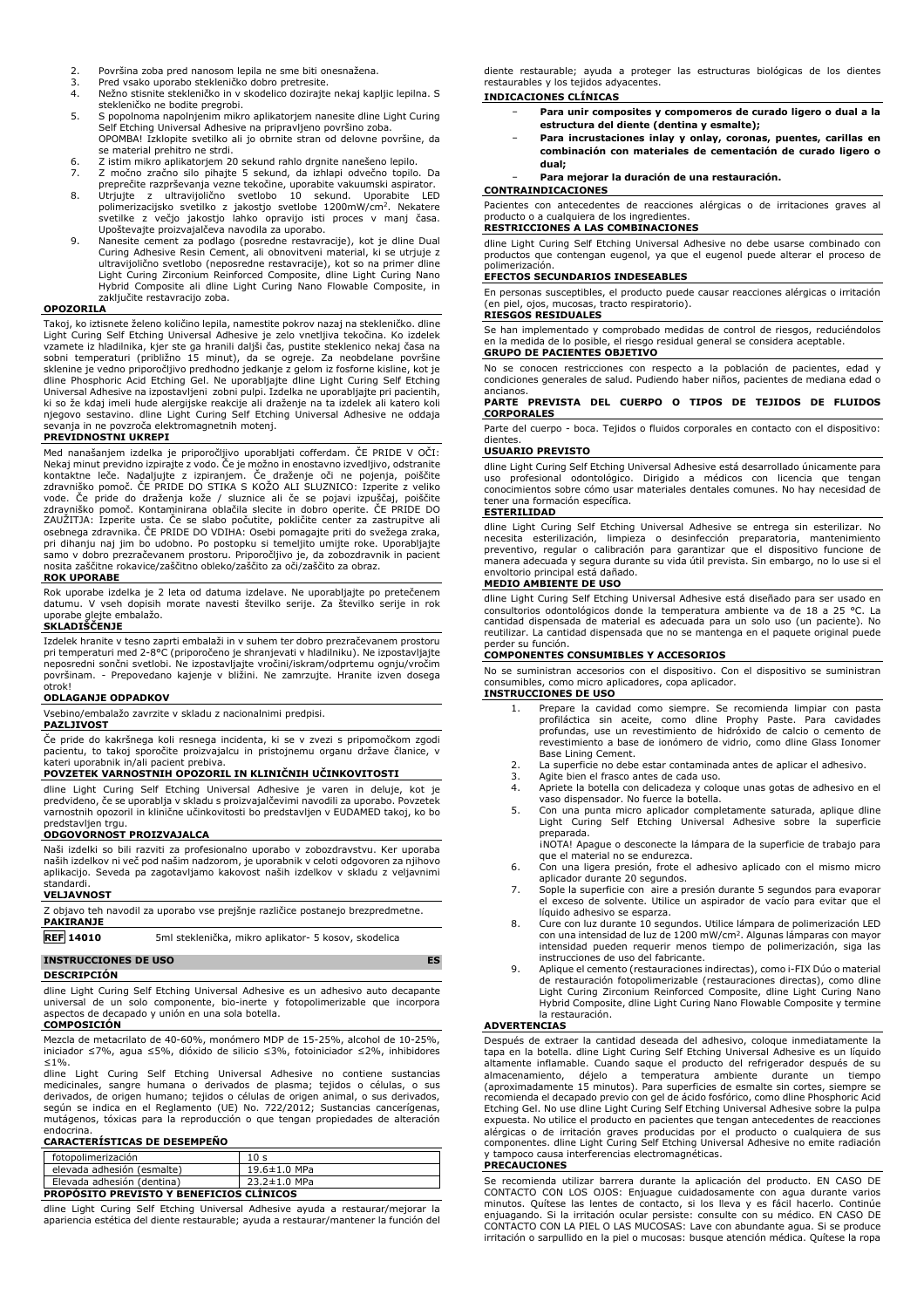contaminada y lávela antes de volverla a usar. EN CASO DE INGESTA: Enjuague la boca. Llame a un centro de toxicología o a un médico si no se encuentra bien. EN CASO DE INHALACIÓN: Lleve a la persona a tomar aire fresco y facilite su respiración. Lávese bien las manos después de manipular el producto. Utilice el producto solo en un área bien ventilada. Se recomienda utilizar guantes protectores/ropa protectora/protección ocular/protección facial para médico y paciente. **VIDA ÚTIL**

La vida útil del producto es de 2 años a partir de la fecha de fabricación. No lo use después de la fecha de vencimiento. El número de lote debe indicarse en todo el prospecto. Consulte el empaque para ver el lote y la fecha de vencimiento.

# **ALMACENAMIENTO**

Mantenga el producto bien cerrado en un lugar seco y bien ventilado de 2 a 8 °C (manténgase preferiblemente en el Refrigerador). Proteja de la luz solar directa. Mantenga alejado del calor/chispa/llamas abiertas/superficies calientes. - No Fume. No congele. ¡Mantenga fuera del alcance de los niños!

# **DISPOSICIÓN**

Elimine el contenido/recipiente según lo requieran los requisitos reglamentarios nacionales.

#### **VIGILANCIA**

Si se ha producido algún incidente grave en relación con el dispositivo, informe al fabricante y a la autoridad competente del Estado miembro en el que esté establecido el usuario y/o el paciente.

# **RESUMEN DE SEGURIDAD Y DESEMPEÑO CLÍNICO**

dline Light Curing Self Etching Universal Adhesive es seguro y funciona según lo previsto si es usado según las instrucciones de uso del fabricante. El resumen de seguridad y desempeño clínico se presentará en EUDAMED tan pronto como comience a funciona

#### **RESPONSABILIDAD DE LOS FABRICANTES**

Nuestros productos han sido desarrollados para uso profesional odontológico. Dado que la aplicación de nuestros productos está fuera de nuestro control, el usuario es totalmente responsable de ella. Por supuesto, garantizamos la calidad de nuestros productos de acuerdo con los estándares aplicados. **VALIDEZ**

Tras la publicación de estas instrucciones de uso, quedan reemplazadas todas las versiones previas.

# **EMBALAJE**

**REF 14010** Botella de 5 ml, 5 micro aplicadores, taza

# **ANVÄNDARINSTUKTIONER** SV

**BESKRIVNING**

dline Light Curing Self Etching Universal Adhesive är ett lätthärdande, bioinert, universellt, självetsande enkelkomponentlim som innehåller aspekter av etsning och limning i en och samma flaska. **SAMMANSÄTTNING**

Metakrylatblandning 40-60%, MDP-monomer 15-25%, alkohol 10-25%, coinitiator<br>≤7%, vatten ≤5%, kiseldioxid ≤3%, fotoinitiator ≤2%, hämmare ≤1%.<br>dline – Light – Curing – Self – Etching – Universal – Adhesive – innehåller – i

celler, eller deras derivat, av mänskligt ursprung; vävnader eller celler av animaliskt ursprung, eller deras derivat, som avses i förordning (EU) nr 722/2012; ämnen som<br>är cancerframkallande, mutagena, reproduktionsgiftiga eller som har är cancerframkallande, mutagena, reproduktionsgiftiga eller som har<br>hormonstörande egenskaper.<br>**PRESTANDAEGENSKAPER** 

| lätt härdning                      | 10 <sub>s</sub>    |  |
|------------------------------------|--------------------|--|
| bindningshållfasthet (emalj)       | $19.6 \pm 1.0$ MPa |  |
| Bindningshållfasthet (dentin)      | 23.2±1.0 MPa       |  |
| AVSETT SYFTE OCH KLINISKA FÖRDELAR |                    |  |

dline Light Curing Self Etching Universal Adhesive hjälper till att återställa/förbättra det estetiska utseendet på en restaurerbar tand; hjälper till att återställa/bibehålla tandfunktionen hos en restaurerbar tand; hjälper till att skydda biologiska strukturer i restaurerbara tänder och intilliggande vävnader.

# **KLINISKA INDIKATIONER**

- − **För att binda lätta eller dubbla härdande kompositer och kompressorer till tandstrukturen (dentin och emalj);**
- − **För att binda inlägg, onlays, kronor, broar, faner i kombination med lätta eller dubbla härdande material;**
	- − **För att förbättra kvarhållandet av en restaurering.**

#### **KONTRAINDIKATIONER**

Patienter som tidigare har upplevt allvarliga allergiska reaktioner eller irritationsreaktioner av produkten eller någon av ingredienserna. **BEGRÄNSNINGAR AV KOMBINATIONER**

dline Light Curing Self Etching Universal Adhesive bör inte användas i kombination med produkter som innehåller eugenol eftersom eugenol kan störa olymerisationsprocessen

#### **OÖNSKADE BIVERKNINGAR**

Hos känsliga individer kan produkten orsaka allergiska reaktioner eller irritationsreaktioner (hud, ögon, slemhinna, luftvägar). **ÅTERSTÅENDE RISKER**

Åtgärder för riskkontroll har genomförts och verifierats, risken minskas så långt som möjligt, den totala restrisken bedöms vara acceptabel.

# **PATIENTENS MÅLGRUPP**

Inga kända restriktioner angående patientpopulation, ålder eller allmänna hälsotillstånd. Det kan finnas barn, medelålders eller äldre patienter. **AVSEDD DEL AV KROPPEN ELLER TYPER AV VÄVNADER AV KROPPSVÄTSKOR**

En del av kroppen – munnen. Vävnader eller kroppsvätskor i kontakt med enheten –

#### tand. **AVSEDD ANVÄNDARE**

dline Light Curing Self Etching Universal Adhesive is är utvecklad endast för professionellt bruk inom tandvården. Dess användare är endast licensierad läkare som har kunskap om hur man använder vanliga material. Det finns dock inget behov av specifik utbildning.

**STERILITET**

dline Light Curing Self Etching Universal Adhesive levereras icke-steril. Det finns inget behov av förberedande sterilisering, rengöring eller desinfektion, förebyggande eller regelbundet underhåll eller kalibrering, för att säkerställa att enheten fungerar korrekt och säkert under dess avsedda livstid. Använd dock inte om förpackningen är skadad.

## **ANVÄNDNINGSMILJÖ**

dline Light Curing Self Etching Universal Adhesive är designad för att användas på tandvårdskliniker där omgivningstemperaturen är 18-25°C. Den fördelade mängden material är lämplig för engångsbruk (endast för en patient). Återanvänd inte. Administrerad mängd som inte hålls kvar i originalförpackningen kan leda till funktionsförlust.

### **FÖRBRUKNINGSDELAR OCH TILLBEHÖR**

Inga tillbehör medföljer enheten. Förbrukningsvaror, såsom mikroapplikatorer och kopp för applikation, levereras med enheten. **ANVÄNDARINSTUKTIONER**

- 1. Förbered hålrummet som vanligt. Rengöring med oljefri förebyggande pasta, som dline Prophy Paste, rekommenderas. För djupa håligheter, använd kalciumhydroxidfoder eller cementfoder av glasjonomer, såsom dline Glass Ionomer Base Lining Cement.
- 
- 
- 2. Ytan får inte vara förorenad innan limet appliceras.<br>3. Skaka flaskan väl före varje användning.<br>4. Tryck varsamt på flaskan för att få ut några droppar lim i<br>doseringsbehållaren. Tvinga inte ut lim ur flaskan.
- 5. Applicera dline Light Curing Self Etching Universal Adhesive på en förberedd yta med en helt mättad mikrospets. OBS! Stäng av eller rikta bort lampan från arbetsytan så att materialet
- inte härdar. 6. Gnid det applicerade limet under lätt tryck med samma mikroapplikator i 20 sekunder.
- 7. Blås på ytan med stark luftstyrka i 5 sekunder för att avlägsna överflödigt lösningsmedel. Använd en sugapparat för att förhindra att bindvätskan sprids.
- 8. Härdning med ljus i 10 sekunder. Använd LED-polymerisationslampa med en ljusintensitet på 1200mW/cm<sup>2</sup>. Vissa lampor med högre intensitet kan
- kräva en kortare polymerisationstid, följ tillverkarens bruksanvisningar. 9. Applicera lutingscement (indirekta restaureringar), såsom dline Dual Curing Adhesive Resin Cement, eller lätthärdande restaureringsmaterial (direkt restaurering), såsom dline Light Curing Zirconium Reinforced Composite, dline Light Curing Nano Hybrid Composite, dline Light Curing Nano Flowable Composite och slutför restaureringen.

#### **VARNINGAR**

Efter att önskad mängd lim har tagis fram, stäng omedelbart flasklocket. dline Light Curing Self Etching Universal Adhesive är en mycket brandfarlig vätska. När du tar ut produkten från kylskåpet efter förvaring, låt flaskan stå i rumstemperatur under en tid (cirka 15 minuter) tills den har värmts upp. För icke-skurna emaljytor<br>rekommenderas alltid etsning med fosforsyragel, såsom dline Phosphoric Acid<br>Etching Gel. Använd inte dline Light Curing Self Etching Universal A allvarliga allergiska reaktioner eller irritationsreaktioner av produkten eller någon av ingredienserna i den. dline Light Curing Self Etching Universal Adhesive avger inte strålning och orsakar inga elektromagnetiska störningar. **FÖRSIKTIGHETSÅTGÄRDER**

Det rekommenderas att använda cofferdam under appliceringen av produkten. VID KONTAKT MED OGONEN: Skölj försiktigt med vatten i flera minuter. Ta bort<br>kontaktlinser om de finns och det är lätt att göra så. Fortsätt skölja. Om irritationen<br>i ögonen kvarstär: Kontakta läkare. VID KONTAKT MED HUD ELLER VID FORTARING: Skölj munnen. Ring ett giftcenter eller läkare om du mär däligt.<br>VID INANDNING: Flytta personen till en plats med frisk luft och håll se till att den<br>sitter bekvämt för att kunna andas bra. Tvätta händerna n Använd endast i väl ventilerade utrymmen. Det rekommenderas att både läkaren och patienten bär skyddshandskar/skyddskläder/ögonskydd/ansiktsskydd.

## **HÅLLBARHETSTID**

Produktens hållbarhet är 2 år från tillverkningsdatumet. Använd inte efter utgångsdatum. Partinummer bör anges i all korrespondens. Se förpackning för partinummer och utgångsdatum. **FÖRVARING**

Förvara produkten tätt sluten på en torr, väl ventilerad plats vid 2-8°C (helst i kylskåp). Skydda mot direkt solljus. Förvaras bort från värme/gnistor/öppen eld/heta ytor. – Rökning förbjuden. Frys inte. Förvaras oåtkomlig för barn!

#### **AVLÄGNING**

Kassera innehållet/behållaren i enlighet med nationella föreskrifter. **VAKSAMHET**

#### Om en allvarlig händelse har inträffat i samband med enheten rapporteras detta till tillverkaren och den behöriga myndigheten i den medlemsstat där användaren och/eller patienten är etablerad.

# **SAMMANFATTNING AV SÄKERHET OCH KLINISK PRESTANDA**

dline Light Curing Self Etching Universal Adhesive är säker och fungerar som avsett om den används i enlighet med tillverkarens bruksanvisningar. Sammanfattning av säkerhet och klinisk prestanda kommer att presenteras i EUDAMED så snart det böjar fungera.

# **TILLVERKARENS ANSVAR**

Våra produkter har utvecklats för professionellt bruk inom tandvården. Eftersom tillämpningen av våra produkter ligger utanför vår kontroll är användaren själv fullt ansvarig för applikationen. Naturligtvis garanterar vi kvaliteten på våra produkter i enlighet med rådande standarder. **GILTIGHET**

# I och med publiceringen av denna bruksanvisning ersätts alla tidigare versioner.

**FÖRPACKNING**

**REF 14010** 5 ml flaska, 5 st mikroapplikatorer, kopp

# **KULLANIM KILAVUZU TR**

# **AÇIKLAMA**

dline Light Curing Self Etching Universal Adhesive, tek bir şişede aşındırma ve<br>yapıştırma özelliklerini içeren, ışıkla kürlenen, biyoetkisiz, tek bileşenli, geniş<br>kapsamlı, kendiliğinden aşınan bir yapıştırıcıdır. **BILEŞIM**

Metakrilat karışımı %40-60, MDP monomer %15-25, alkol %10-25, ko-başlatıcı ≤%7, su ≤%5, silikon dioksit ≤%3, foto başlatıcı ≤%2, inhibitörler ≤%1.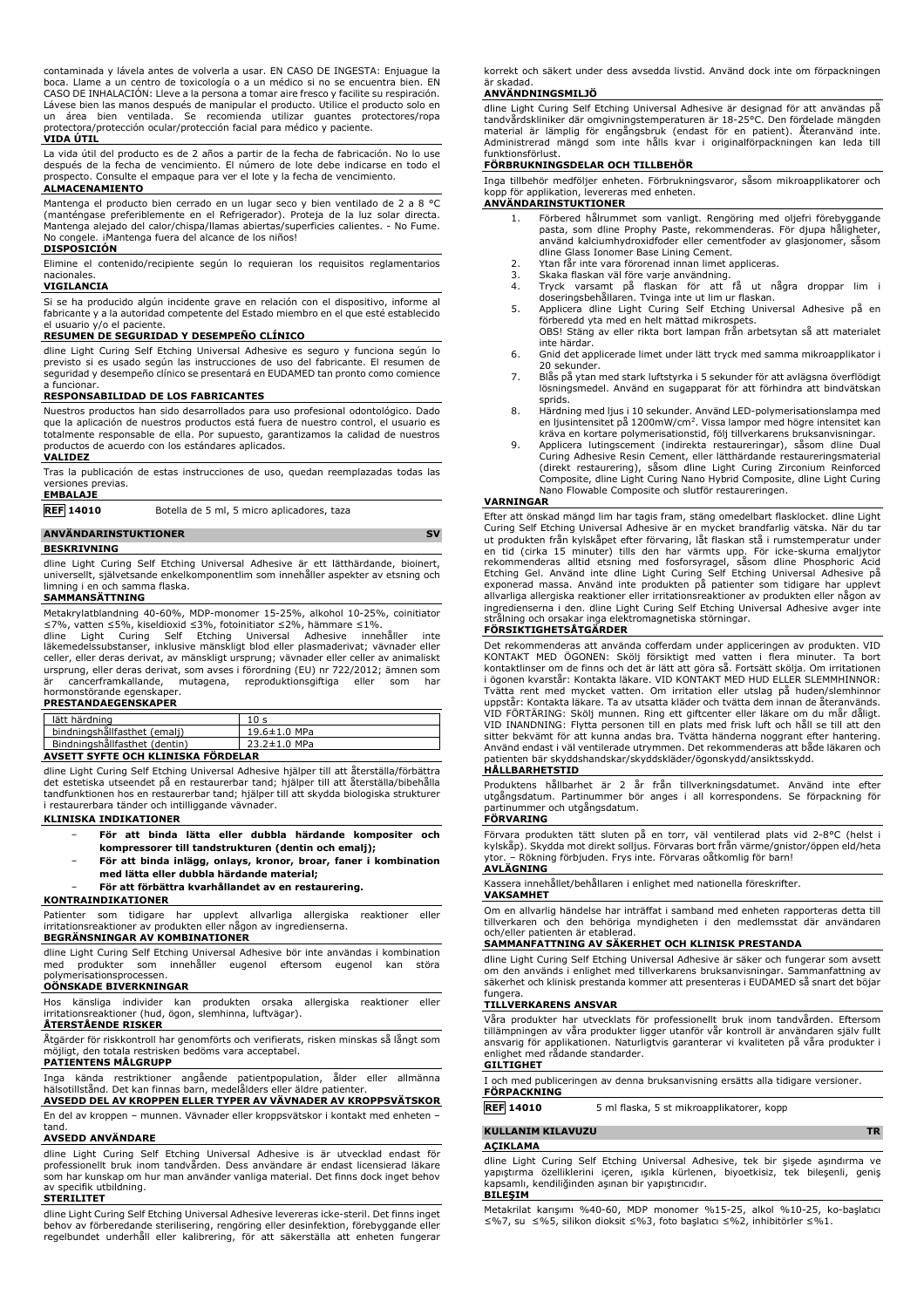Bu ürün insan kanı veya plazma türevi, insan dokuları veya hücreleri veya bunların türevlerini, 722/2012 Sayılı Tüzük (AB)'de bahsedildiği üzere hayvanlara ait dokular veya hücreler veya bunların türevleri; kanserojen, mutajenik, üremeye toksik veya endokrin bozucu özelliklere sahip maddeler dahil tıbbi madde içermez.

# **PERFORMANS ÖZELLIKLERI**

| isıkla kürlenme                           | 10 <sub>s</sub> |
|-------------------------------------------|-----------------|
| kesme bağ gücü (mine)                     | 19.6±1.0 MPa    |
| Kesme bağ gücü (dentin)                   | 23.2±1.0 MPa    |
| <b>UEBEELEMEN AMAC VE VITNTY EAVBALAD</b> |                 |

**HEDEFLENEN AMAÇ VE KLINIK FAYDALAR** dline Light Curing Self Etching Universal Adhesive restore edilebilir dişin estetik

görünümünü geri kazanmasına/daha estetik görünmesine yardımcı olur; restore edilebilir dişin fonksiyonunu geri kazanmasına/korunmasına yardımcı olur; restore edilebilir diş ve bitişik dokuların biyolojik yapılarının korunmasına yardımcı olur. **KLINIK ENDIKASYONLAR**

- − **Hafif veya ikili kürlenen kompozitleri ve kompomerleri diş yapısına (dentin ve mine) yapıştırmak için;**
- − **İnley, onley, kuron, köprü ve kaplamaları hafif veya ikili kürlenen yapıştırıcı malzemelerle birleştirmek için;**
- − **Restorasyonun daha iyi bir şekilde muhafaza edilmesini sağlamak içindir.**

#### **KONTRAENDIKASYONLAR**

Ürüne veya bileşenlerden herhangi birine karşı şiddetli alerjik reaksiyon veya tahriş olma geçmişi olan hastalar.

# **KOMBINASYONLARLA ILGILI KISITLAMALAR**

Öjenol polimerizasyon sürecini bozabileceğinden ürün öjenol içeren ürünlerle birlikte kullanılmamalıdır.

# **İSTENMEYEN YAN ETKILER**

Ürün, hassas kişilerde alerjik veya tahriş reaksiyonlarına (cilt, göz, mukoza, solunum yolu) neden olabilir.

# **REZIDÜEL RISKLER**

Risk kontrol önlemleri uygulandı ve doğrulandı, risk mümkün olduğu kadar azaltıldı, tüm artık riskin kabul edilebilir olduğuna karar verildi. **HASTA HEDEF GRUBU**

Hasta kütle, yaş ve genel sağlık durumuyla ilgili herhangi bilinen bir kısıtlama mevcut

# değildir. Çocuklar, orta yaşlı veya yaşlı hastalar olabilir. **HEDEFLENEN VÜCUT BÖLÜMÜ VEYA VÜCUT SIVILARININ DOKU TÜRLERI**

Vücudun bir bölümü - ağız. Cihazın temas ettiği doku veya vücut sıvıları - diş. **HEDEFLENEN KULLANICI**

Bu ürün yalnızca diş hekimleri tarafından profesyonel kullanım için geliştirilmiştir. Yalnızca basit dental yapıştırıcıların nasıl kullanılacağı bilgisine sahip lisanslı doktorer tarafından kullanılabilir. Özel eğitime gerek yoktur.

# **STERILITE**

dline Light Curing Self Etching Universal Adhesive sterilize edilmemiş şekilde teslim edilmektedir. Cihazın amaçlanan ömrü boyunca düzgün ve güvenli bir şekilde çalışmasını sağlamak için herhangi bir hazırlama niteliğinde sterilizasyona, temizliğe veya dezenfeksiyona, önleyici, düzenli bakıma veya kalibrasyona gerek yoktur. Ancak birincil ambalaj zarar görmüşse kullanmayın.

### **KULLANIM ORTAMI**

dline Light Curing Self Etching Universal Adhesive, ortam sıcaklığının 18-25°C olduğu diş muayenehanelerinde kullanılmak üzere geliştirilmiştir. Dağıtılmış yapıştırıcı<br>miktarı tek kullanım için uygundur (sadece bir hasta için). Tek kullanımlıktır<br>Hazırlanan miktarın orijinal ambalajında saklanmaması işlev k **SARF MALZEMELERI VE YARDIMCI MALZEMELER**

Cihazla birlikte herhangi bir aksesuar verilmemektedir. Mikro aplikatörler ve uygulama kabı gibi büyük parçalar cihazla birlikte verilmektedir.

# **KULLANIM KILAVUZU**

- 1. Kaviteyi her zamanki gibi hazırlayın. dline Prophy Paste gibi yağsız profilaksi macunu ile temizlenmesi tavsiye edilir. Derin kaviteler için kalsiyum hidroksit kaplama veya dline Glass Ionomer Base Lining Cement gibi cam iyonomer bazlı kaplama simanı kullanın.
- 2. Yapıştırıcıyı uygulanmadan önce yüzey kirlenmemiş olmalıdır.
- 3. Her kullanımdan önce şişeyi çalkalayın.<br>4. Şişeye hafif baskı uygulayarak birkaç d
- 4. Şişeye hafif baskı uygulayarak birkaç damla yapıştırıcıyı dağıtma kabına dökün. Şişeyi zorlamayın.
- 5. Tamamen doymuş bir mikro aplikatör ucu kullanarak hazırlanmış yüzeye dline Light Curing Self Etching Universal Adhesive'ı uygulayın. NOT! Malzemenin sertleşmemesi için ışığı kapatın veya çalışma
- yüzeyinden uzaklaştırın. 6. Sürdüğünüz yapıştırıcıyı aynı mikro aplikatörü kullanarak hafif basınçla 20 saniye ovalayın.
- 7. Fazla solventi buharlaştırmak için yüzeye 5 saniye boyunca kuvvetli hava üfleyin. Yapıştırıcı sıvının dağılmasını önlemek için vakum aspiratör kullanın.
- 8. 10 saniye süreyle ışıkla kürleme. 1200mW/cm<sup>2</sup> ışık yoğunluğuna sahip LED polimerizasyon ışığı kullanın. Daha yüksek yoğunluğa sahip ışıklar daha az polimerizasyon süresi gerektirebilir, üretici tarafından sağlanan kullanım talimatlarını izleyin.
- 9. dline Dual Curing Adhesive Resin Cement gibi yapıştırıcı siman (dolaylı restorasyonlar) veya dline Light Curing Zirconium Reinforced Composite, dline Light Curing Nano Hybrid Composite, dline Light Curing Nano Flowable Composite ve finisaj restorasyonu gibi ışıkla kürlenen restoratif materyal (direkt restorasyonlar) uygulayın.

# **UYARILAR**

İstenilen miktarda yapıştırıcı haddeden çekildikten sonra şişenin kapağını hemen kapatın. dline Light Curing Self Etching Universal Adhesive, son derece yanıcı bir sıvıdır. Saklanan ürünü buzdolabından çıkarırken, şişeyi ısınana kadar bir süre<br>(yaklaşık 15 dakika) oda sıcaklığında bekletin. Kesilmemiş mine yüzeyleri için daima<br>dline Phosphoric Acid Etching Gel gibi fosforik asit jeli Light Curing Self Etching Universal Adhesive'i açık et üzerinde kullanmayın. Bu ürünü, ürüne veya bileşenlerden herhangi birine karşı şiddetli alerjik reaksiyon veya tahriş olma geçmişi olan hastalar için kullanmayın. dline Light Curing Self Etching Universal Adhesive radyasyon yaymaz ve herhangi bir elektromanyetik enterferans ortaya

# çıkarmaz. **ÖNLEMLER**

Ürün uygulanırken bent kullanılması tavsiye edilir. GÖZE TEMASI HALİNDE: Birkaç dakika suyla dikkatlice durulayın. Varsa ve çıkarması kolaysa kontakt lenslerinizi çıkarın. Durulamaya devam edin. Göz tahrişi devam ederse: Tıbbi tavsiye/yardım alın. CİLT ÜZERİNDE VEYA MUKOZADA İSE: Bol su ile yıkayın. Ciltte tahriş veya kızarıklık meydana gelirse: Tıbbı tavsiye/yardım alın. Kirlenmiş giysileri çıkartın ve<br>tekrar kullanmadan önce yıkayın. YUTULMASI DURUMUNDA: Ağzınızı çalkalayın.<br>Kendinizi iyi hissetmiyorsanız Zehir Merkezi'ni arayın veya SOLUNMASI DURUMUNDA: Zarar gören kişiyi temiz havaya çıkartın ve kolay biçimde nefes alması için rahat bir pozisyonda tutun. Kullandıktan sonra ellerinizi iyice yıkayın.<br>İyi havalandırılmış bir alanda kullanın. Doktor ve hasta için koruyucu<br>eldiven/koruyucu kıyafet/koruyucu gözl edilir.

#### **RAF ÖMRÜ**

Ürünün raf ömrü üretim tarihinden itibaren 2 yıldır. Belirlenen son kullanma tarihinden sonra kullanmayın. Parti numarası tüm bilgilendirmelerde belirtilmelidir. Parti numarası ve son kullanma tarihi için ambalaja bakınız. **DEPOLAMA**

Ürünü 2-8°C'de kuru ve iyi havalandırılan bir yerde sıkıca kapalı halde saklayın (Buzdolabında saklanması tercih edilir). Doğrudan güneş ışığı almasını engelleyin.<br>Isı/kıvılcım/açık alev/sıcak yüzeylerden uzak tutun. Sigara içmek yasaktır.<br>Dondurmayın. Çocukların erişemeyeceği yerlerde muhafaza **BERTARAF ETME**

İçeriği/kabını ulusal yasal gerekliliklere göre bertaraf edin.

# **VIJILANS**

Cihazla ilgili olarak meydana gelen herhangi bir ciddi kazayı, üreticiye ve kullanıcının ve/veya hastanın kabul edildiği Üye Devletin yetkili otoritesine bildirin.

# **GÜVENLILIK VE KLINIK PERFORMANS ÖZETI**

dline Light Curing Self Etching Universal Adhesive güvenlidir ve üretici tarafından kullanım talimatlarına uygun olarak kullanılması durumunda amaçlandığı gibi çalışır. Güvenlik ve klinik performans özeti, işe başlar başlamaz EUDAMED'de lanse edilecektir.

# **ÜRETICININ SORUMLULUĞU**

Ürünlerimiz diş hekimleri tarafından profesyonel kullanım için geliştirilmiştir. Ürünlerimiz kontrolümüz dışında kullanıldığından, uygulamadan tamamen kullanıcı sorumludur. Ürünlerimizin kalitesini uygulanan standartlara uygun olarak garanti ediyoruz.

# **GEÇERLILIK SÜRESI**

İşbu kullanım talimatının yayınlanması üzerine, önceki tüm versiyonların yerini alacaktır.

# **AMBALAJ**

**ОПИСАНИЕ**

**REF 14010** 5ml'lik şişe, 5 adet mikro aplikatör, kap

**ИНСТРУКЦИЯ ПО ПРИМЕНЕНИЮ RU**

dline Light Curing Self Etching Universal Adhesive - светоотверждаемый, биоинертный, однокомпонентный универсальный самопротравливающийся клей, объединяющий функции травления и склеивания в одном флаконе. **СОСТАВ**

#### Смесь метакрилата 40-60%, мономер МДП 15-25%, спирт 10-25%, соинициатор ≤7%, вода ≤5%, диоксид кремния ≤3%, фотоинициатор ≤2%, ингибиторы ≤1%. dline Light Curing Self Etching Universal Adhesive не содержит лекарственных веществ, в том числе производных человеческой крови или плазмы; тканей или клеток, или их производных, человеческого происхождения; тканей или клеткок, или их производных, животного происхождения, как указано в Регламенте (ЕС) № 722/2012; веществ, которые являются канцерогенными, мутагенными, токсичными для репродукции или обладают эндокринными разрушающими свойствами.

#### **ФУНКЦИОНАЛЬНЫЕ ХАРАКТЕРИСТИКИ**

| Фотополимерный                             | 10 c               |
|--------------------------------------------|--------------------|
| Прочность сцепления при сдвиге<br>(эмаль)  | $19.6 \pm 1.0$ мпа |
| Прочность сцепления при сдвиге<br>(дентин) | $23.2 \pm 1.0$ мпа |

#### **ПРЕДУСМОТРЕННОЕ ПРИМЕНЕНИЕ И КЛИНИЧЕСКИЕ РЕЗУЛЬТАТЫ**

dline Light Curing Self Etching Universal Adhesive помогает восстановить/улучшить эстетический вид восстанавливаемого зуба; способствует восстановлению/поддержанию зубной функции восстанавливаемого зуба; помогает защитить биологические структуры восстанавливаемого зуба и прилегающих тканей.

## **КЛИНИЧЕСКИЕ ПОКАЗАНИЯ**

- − **Для приклеивания композитов и компомеров легкого или двойного отверждения к структуре зуба (дентину и эмали);**
	-
- − **Для склеивания вкладок, накладок, коронок, мостовидных протезов, виниров в сочетании с фиксирующими материалами легкого или двойного отверждения;**
- − **Для улучшения ретенции реставрации.**

#### **ПРОТИВОПОКАЗАНИЯ**

Пациенты, у которых в анамнезе были тяжелые аллергические или раздражающие реакции на продукт или любой из ингредиентов.

#### **ОГРАНИЧЕНИЯ НА КОМБИНАЦИИ**

dline Light Curing Self Etching Universal Adhesive не следует использовать с продуктами, содержащими эвгенол, так как эвгенол может нарушить процесс полимеризации.

#### **НЕЖЕЛАТЕЛЬНЫЕ ПОБОЧНЫЕ ЭФФЕКТЫ**

У восприимчивых людей продукт может вызывать аллергические или раздражающие реакции (кожа, глаза, слизистые оболочки, дыхательные пути). **ОСТАТОЧНЫЕ РИСКИ**

# Меры по управлению рисками внедрены и проверены, риск снижен, насколько это возможно, общий остаточный риск признан приемлемым. **ЦЕЛЕВАЯ ГРУППА ПАЦИЕНТОВ**

Никаких ограничений относительно категории пациентов, их возраста и общего состояния здоровья не известно. Продукт можно применять на детях, пациентах среднего и пожилого возраста.

#### **ПРЕДПОЛАГАЕМАЯ ЧАСТЬ ТЕЛА ИЛИ ТИПЫ ТКАНЕЙ ЖИДКОСТЕЙ ОРГАНИЗМА**

Часть тела - рот. Ткани или биологические жидкости, контактирующие с изделием - зуб.

**ПРЕДПОЛАГАЕМЫЙ ПОЛЬЗОВАТЕЛЬ**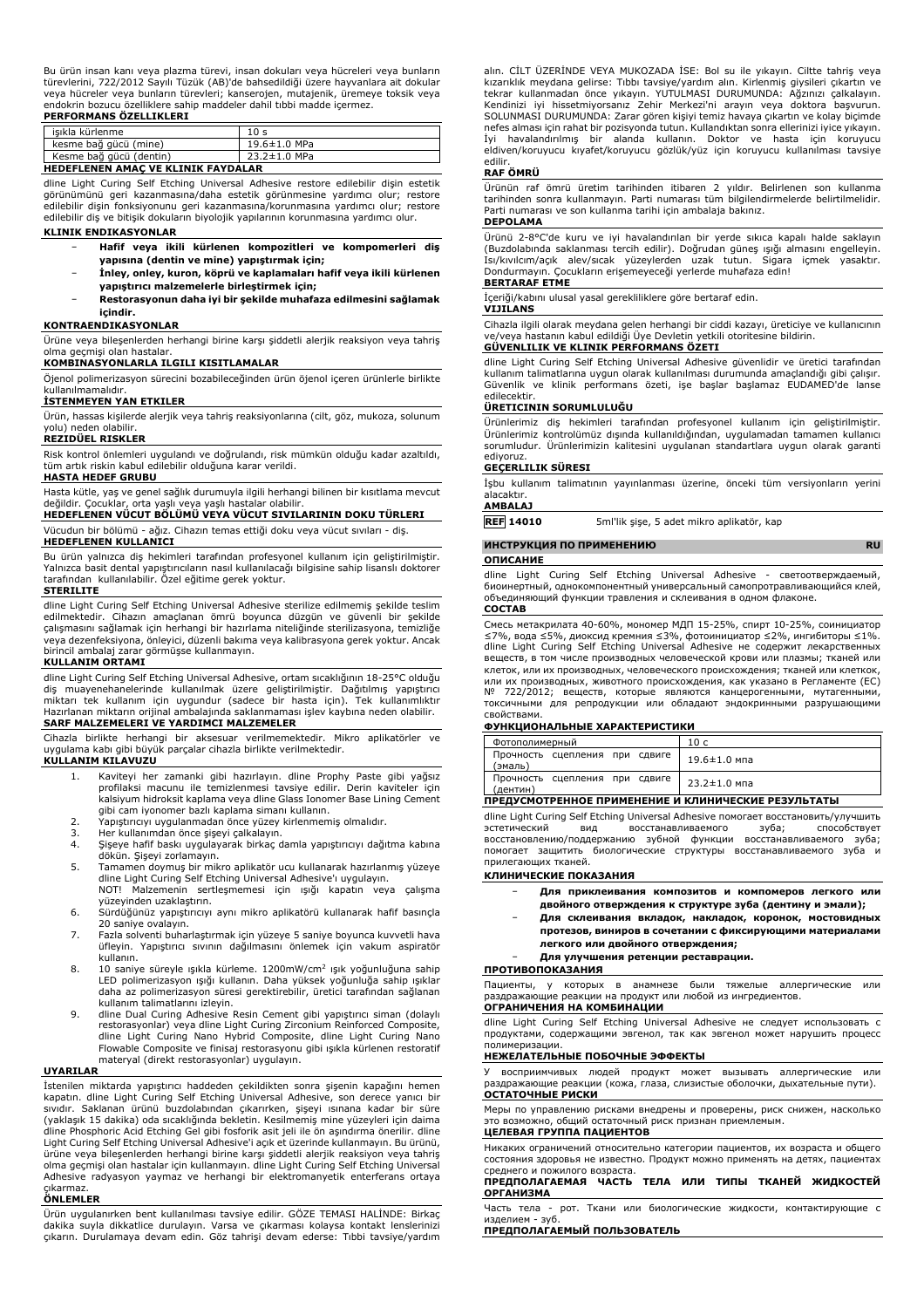dline Light Curing Self Etching Universal Adhesive разработан только для профессионального использования в стоматологии. Пользователь - только лицензированный врач, который знает, как использовать обычные стоматологические материалы. Нет необходимости в специальной подготовке. **СТЕРИЛЬНОСТЬ**

dline Light Curing Self Etching Universal Adhesive поставляется нестерильным. Нет необходимости в какой-либо предварительной стерилизации, очистке или дезинфекции, профилактическом, регулярном обслуживании или калибровке, чтобы гарантировать правильную и безопасную работу изделия в течение его предполагаемого срока службы. Однако не используйте, если первичная

# упаковка повреждена. **УСЛОВИЯ ПРИМЕНЕНИЯ**

dline Light Curing Self Etching Universal Adhesive предназначено для использования в стоматологическом кабинете с температурой окружающей среды 18-25°C. Распределенное количество материала подходит для одноразового использования (только для одного пациента). Не использовать повторно. Выданное количество, хранящееся не в оригинальной упаковке, может привести к потере функциональности.

## **РАСХОДНЫЕ МАТЕРИАЛЫ И ПРИНАДЛЕЖНОСТИ**

В комплект поставки изделия не входят принадлежности. Расходные материалы, такие как микроаппликаторы, чашка для нанесения, поставляются в комплекте с изделием.

# **ИНСТРУКЦИЯ ПО ПРИМЕНЕНИЮ**

- 1. Подготовьте полость, как обычно. Рекомендуется очистить безмасляной профилактической пастой, такой как dline Prophy Paste. Для глубоких полостей используйте лайнер из гидроксида кальция или цемент для подкладки на основе стеклоиономера, например dline Glass Ionomer Base Lining Cement.
- 2. Перед нанесением клея поверхность не должна быть загрязнена. 3. Тщательно встряхивайте флакон перед каждым использованием.
- 
- 4. Осторожно надавите на флакон и закапайте несколько капель клея в
- дозирующую емкость. Не прикладывайте силу к флакону.<br>5. Нанесите dline Light Curing Self Etching Universal Adhesive на<br>подготовленную поверхность с помощью полностью пропитанного наконечника микроаппликатора.
- ПРИМЕЧАНИЕ! Выключите или открутите лампу от рабочей поверхности, чтобы материал не затвердел. 6. Слегка разотрите нанесенный клей тем же микроаппликатором в
- течение 20 секунд.
- 7. Продуйте поверхность воздухом в течение 5 секунд, чтобы испарить излишки растворителя. Используйте вакуумный аспиратор, чтобы предотвратить разбрызгивание связующей жидкости.
- 8. Просушите светом в течение 10 секунд. Используйте светодиодную полимеризационную лампу с интенсивностью света 1200 мВт/см<sup>2</sup>. Для<br>некоторых ламп с более высокой интенсивностью<br>потребоваться меньше времени полимеризации, следуйте инструкциям по применению производителя.
- 9. Нанесите фиксирующий цемент (непрямые реставрации), например dline Dual Curing Adhesive Resin Cement, или светоотверждаемый реставрационный материал (прямые реставрации), например dline Light Curing Zirconium Reinforced Composite, dline Light Curing Nano Hybrid Composite, dline Light Curing Nano Flowable Composite, и завершите реставрацию.

## **ПРЕДУПРЕЖДЕНИЯ**

После того, как выдавится желаемое количество клея, сразу закройте крышку флакона. dline Light Curing Self Etching Universal Adhesive легковоспламеняющаяся жидкость. При извлечении продукта из холодильника после хранения оставьте флакон при комнатной температуре на некоторое время (около 15 минут) до нагрева. Для необрезанных эмалевых поверхностей всегда рекомендуется предварительное протравливание гелем фосфорной кислоты, например dline Phosphoric Acid Etching Gel. Не используйте dline Light Curing Self Etching Universal Adhesive на обнаженной пульпе. Не используйте продукт для пациентов, у которых в анамнезе есть серьезные аллергические или<br>раздражающие реакции на продукт или любой из ингредиентов. dline Light Curing<br>Self Etching Universal Adhesive не генерирует излучение и не вызывает электромагнитные помехи.

#### **МЕРЫ ПРЕДОСТОРОЖНОСТИ**

При применении продукта рекомендуется использовать коффердам. ПРИ ПОПАДАНИИ В ГЛАЗА: осторожно промыть глаза водой в течение нескольких минут. Снимите контактные линзы, если они есть, и это легко сделать. Продолжайте полоскание. Если раздражение глаз не проходит: обратиться к врачу. ПРИ ПОПАДАНИИ НА КОЖУ ИЛИ СЛИЗИСТУЮ ОБОЛОЧКУ: промыть большим количеством воды. В случае раздражения кожи/слизистой оболочки или сыпи: обратиться к врачу. Снимите загрязненную одежду и постирайте перед повторным использованием. ПРИ ПРОГЛАТЫВАНИИ: прополоскать рот. Если вы плохо себя чувствуете, обратитесь в токсикологический центр или к врачу/терапевту. ПРИ ВДЫХАНИИ: вывести человека на свежий воздух и обеспечить ему комфортное дыхание. После работы тщательно вымойте руки. Используйте только в хорошо проветриваемом помещении. Врачу и пациенту рекомендуется носить защитные перчатки/защитную одежду/средства защиты глаз/лица.

### **СРОК ГОДНОСТИ**

Срок годности продукта 2 года со дня изготовления. Не использовать по истечении срока годности. Номер партии должен быт указан во всей корреспонденции. См. упаковку для получения информации о партии и сроке годности.

#### **ХРАНЕНИЕ**

Хранить продукт плотно закрытым в сухом, хорошо проветриваемом месте при температуре 2-8°C (Желательно в холодильнике). Беречь от прямых солнечных лучей. Беречь от тепла/искр/открытого огня/горячих поверхностей. - Не курить. Не замораживать. Хранить в недоступном для детей месте!

#### **УТИЛИЗАЦИЯ**

Утилизируйте содержимое/контейнер в соответствии с национальными нормативными требованиями.

## **АКТИВНЫЙ МОНИТОРИНГ**

Если в отношении изделия произошел какой-либо серьезный инцидент, сообщите производителю и компетентному органу государства-члена, в котором зарегистрирован пользователь и/или пациент.

# **РЕЗЮМЕ БЕЗОПАСНОСТИ И КЛИНИЧЕСКОЙ ЭФФЕКТИВНОСТИ**

dline Light Curing Self Etching Universal Adhesive безопасен и работает по назначению, если он используется в соответствии с инструкцией по применению производителя. Сводная информация о безопасности и клинической эффективности будет представлена в Европейской базе данных по медицинским изделиям, как только она начнет работать.

#### **ОТВЕТСТВЕННОСТЬ ПРОИЗВОДИТЕЛЯ**

Наши продукты разработаны для профессионального использования в<br>стоматологии.Поскольку применение наших продуктов находится вне нашего<br>контроля, пользователь несет полную ответственность за применение. Разумеется, мы гарантируем качество нашей продукции в соответствии с применяемыми стандартами.

# **СРОК ДЕЙСТВИЯ**

После публикации данной инструкции по применению все предыдущие версии отменяются.

### **УПАКОВКА**

**REF 14010** Флакон 5 мл, микроаппликаторы 5 шт, чашка

# **ІНСТРУКЦІЯ ІЗ ЗАСТОСУВАННЯ UA ОПИС**

dline Light Curing Self Etching Universal Adhesive – світлотвердний, біоінертний, однокомпонентний універсальний самопротравлювальний клей, який об'єднує функції травлення та склеювання в одному флаконі.

#### **СКЛАД**

Суміш метакрилату 40-60%, мономер МДП 15-25%, спирт 10-25%, співініціатор ≤7%, вода ≤5%, діоксид кремнію ≤3%, фотоініціатор ≤2%, інгібітори ≤1%. dline Light Curing Self Etching Universal Adhesive не містить лікарських речовин, зокрема похідних людської крові або плазми; тканин або клітин, або їх похідних,<br>людського походження; тканин або клітин, або їх похідних, тваринного<br>походження, як зазначено в Регламенті (ЄС) № канцерогенними, мутагенними, токсичними для репродукції або мають ендокринні руйнівні властивості.

# **ФУНКЦІОНАЛЬНІ ХАРАКТЕРИСТИКИ**

| Фотополімерний                           | 10 c                           |
|------------------------------------------|--------------------------------|
| Міцність зчеплення при зсуві<br>(емаль)  | $19.6 \pm 1.0$ мпа             |
| Міцність зчеплення при зсуві<br>(дентин) | $23.2 \pm 1.0$ M <sub>na</sub> |

# **ПЕРЕДБАЧУВАНЕ ПРИЗНАЧЕННЯ ТА КЛІНІЧНІ ПЕРЕВАГИ**

dline Light Curing Self Etching Universal Adhesive допомагає відновити/поліпшити естетичний вигляд відновлюваного зуба; сприяє відновленню/підтримці зубної функції відновлюваного зуба; допомагає захистити біологічні структури відновлюваного зуба та прилеглих тканин.

#### **КЛІНІЧНІ ПОКАЗАННЯ**

- − **Для приклеювання композитів і компомерів легкого або**
- **подвійного зазатвердіння до структури зуба (дентину і емалі);** − **Для склеювання вкладок, накладок, коронок, мостоподібних протезів, вінірів у поєднанні з фіксувальними матеріалами легкого або подвійного зазатвердіння;**
- − **Для поліпшення ретенції реставрації.**

#### **ПРОТИПОКАЗАННЯ**

Пацієнти, у яких в анамнезі були важкі алергічні або подразливі реакції на продукт або будь-який з інгредієнтів.

# **ОБМЕЖЕННЯ НА КОМБІНАЦІЇ**

dline Light Curing Self Etching Universal Adhesive не треба використовувати з продуктами, що містять евгенол, оскільки евгенол може порушити процес полімеризації.

# **НЕБАЖАНІ ПОБІЧНІ ЕФЕКТИ**

У сприйнятливих людей dline Light Curing Self Etching Universal Adhesive може викликати алергічні або подразливі реакції (шкіра, очі, слизові оболонки, дихальні шляхи).

# **ЗАЛИШКОВІ РИЗИКИ**

Заходи з управління ризиками впроваджені та перевірені, ризик знижений, наскільки це можливо, загальний залишковий ризик визнаний прийнятним. **ЦІЛЬОВА ГРУПА ПАЦІЄНТІВ**

Ніяких обмежень щодо категорії пацієнтів, їх віку та загального стану здоров'я невідомо. Продукт можна застосовувати на дітях, пацієнтах середнього або похилого віку.

# **ПЕРЕДБАЧУВАНА ЧАСТИНА ТІЛА АБО ТИПИ ТКАНИН РІДИН ОРГАНІЗМУ**

Частина тіла – рот. Тканини або біологічні рідини, що контактують з виробом – зуб. **ПЕРЕДБАЧУВАНИЙ КОРИСТУВАЧ**

dline Light Curing Self Etching Universal Adhesive розроблений тільки для професійного використання в стоматології. Користувач – тільки ліцензований лікар, який знає, як використовувати звичайні стоматологічні матеріали. Немає .<br>би в спеціальній підготовці.

### **СТЕРИЛЬНІСТЬ**

dline Light Curing Self Etching Universal Adhesive постачається нестерильним. Немає потреби в будь-якій попередній стерилізації, очищенні або дезінфекції, профілактичному, регулярному обслуговуванні або калібруванні, щоб<br>гарантувати правильну та безпечну роботу виробу протягом його<br>передбачуваного терміну служби. Однак не використовуйте, якщо первинна упаковка пошкоджена.

#### **УМОВИ ЗАСТОСУВАННЯ**

dline Light Curing Self Etching Universal Adhesive призначений для використання в стоматологічному кабінеті з температурою навколишнього середовища 18- 25°C. Розподілену кількість матеріалу підходить для одноразового використання (тільки для одного пацієнта). Не застосовувати повторно. Видана кількість, що зберігається не в оригінальній упаковці, може призвести до втрати функціональності.

# **ВИТРАТНІ МАТЕРІАЛИ ТА ПРИНАЛЕЖНОСТІ**

До комплекту поставки виробу не входять приналежності. Витратні матеріали, такі як мікроаплікатори, чашка для нанесення, поставляються в комплекті з виробом.

## **ІНСТРУКЦІЯ ІЗ ЗАСТОСУВАННЯ**